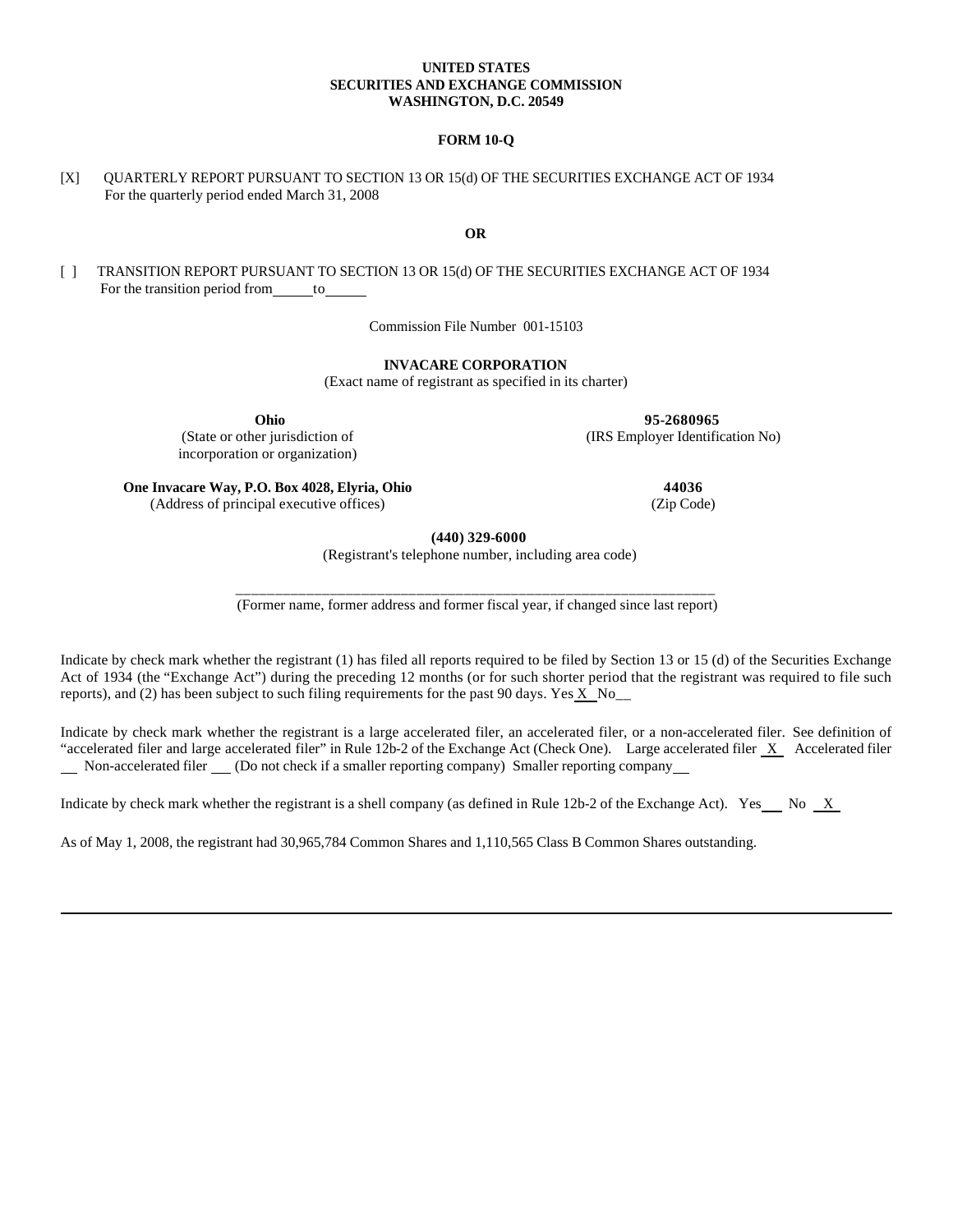# INVACARE CORPORATION

# INDEX

| Part I. FINANCIAL INFORMATION:                                                                | Page No.     |
|-----------------------------------------------------------------------------------------------|--------------|
| Item 1. Financial Statements (Unaudited)                                                      |              |
| Condensed Consolidated Balance Sheets - March 31, 2008 and December 31, 2007                  | 3            |
| Condensed Consolidated Statement of Operations - Three Months Ended March 31, 2008 and 2007   |              |
| Condensed Consolidated Statement of Cash Flows - Three Months Ended March 31, 2008 and 2007   |              |
| Notes to Condensed Consolidated Financial Statements - March 31, 2008                         | <sub>6</sub> |
| Item 2. Management's Discussion and Analysis of Financial Condition and Results of Operations | 20           |
| Item 3. Quantitative and Qualitative Disclosures About Market Risk                            | 29           |
| Item 4. Controls and Procedures                                                               | 29           |
| Part II. OTHER INFORMATION:                                                                   |              |
| <b>Item 1A. Risk Factors</b>                                                                  | 29           |
| Item 2. Unregistered Sales of Equity Securities and Use of Proceeds                           | 29           |
| Item 6. Exhibits                                                                              | 29           |
| <b>SIGNATURES</b>                                                                             | 30           |
|                                                                                               |              |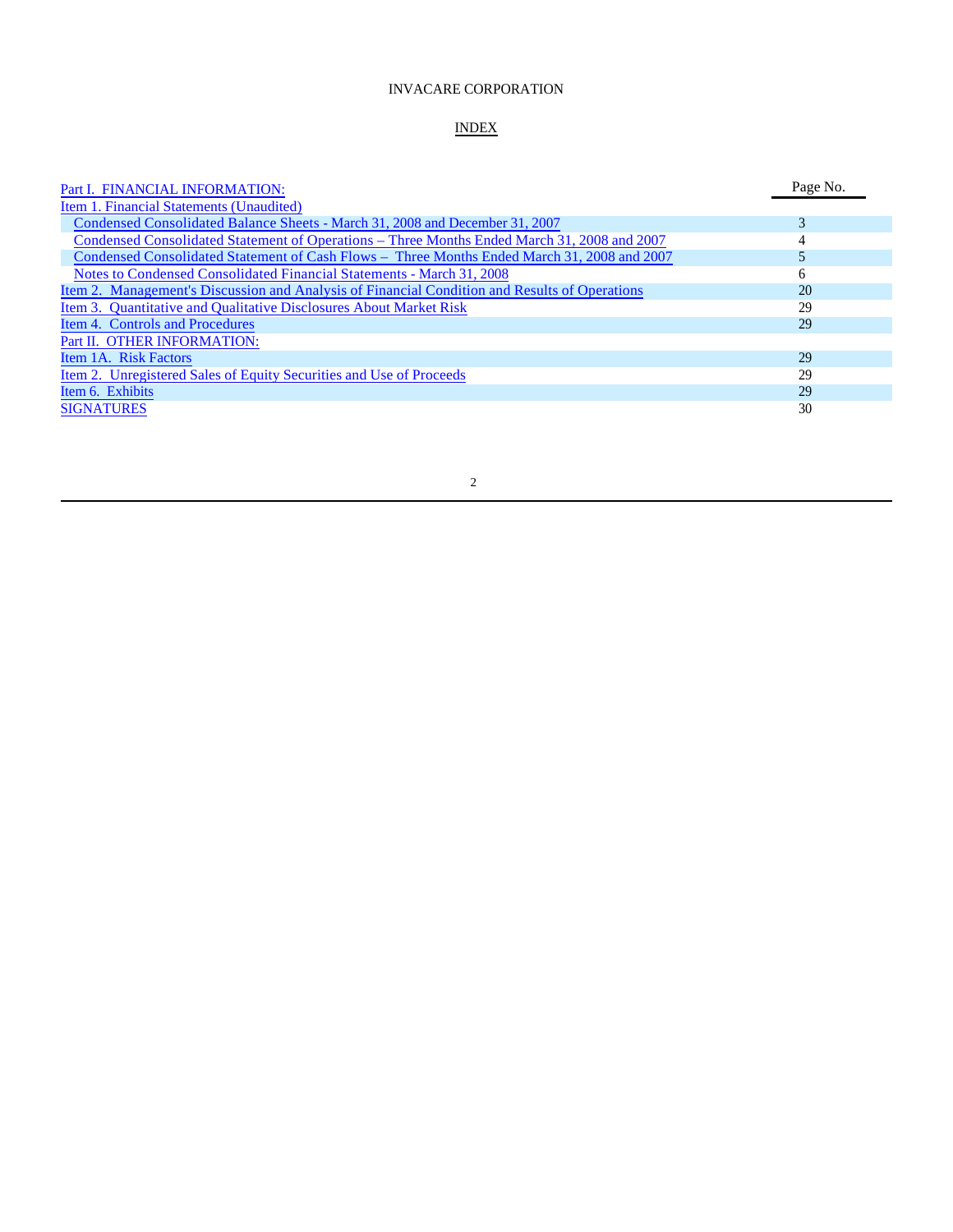**Part I. FINANCIAL INFORMATION**<br>**Financial Statements. Financial Statements.** 

# **INVACARE CORPORATION AND SUBSIDIARIES**

Condensed Consolidated Balance Sheets

|                                                                 | March 31,       |                |                        |
|-----------------------------------------------------------------|-----------------|----------------|------------------------|
|                                                                 |                 | 2008           | 2007                   |
|                                                                 | (unaudited)     |                |                        |
| <b>ASSETS</b>                                                   |                 | (In thousands) |                        |
| <b>CURRENT ASSETS</b>                                           |                 |                |                        |
| Cash and cash equivalents                                       | $\mathbb{S}$    | 43.025         | $\mathbb{S}$<br>62,200 |
| Marketable securities                                           |                 | 162            | 255                    |
| Trade receivables, net                                          | 276,622         |                | 264,143                |
| Installment receivables, net                                    |                 | 4,328          | 4,057                  |
| Inventories, net                                                | 208,586         |                | 195,604                |
| Deferred income taxes                                           |                 | 2,499          | 2,478                  |
| Other current assets                                            |                 | 65,575         | 62,348                 |
| <b>TOTAL CURRENT ASSETS</b>                                     | 600,797         |                | 591,085                |
| <b>OTHER ASSETS</b>                                             |                 | 86,521         | 91,662                 |
| <b>OTHER INTANGIBLES</b>                                        | 104,499         |                | 104,736                |
| PROPERTY AND EQUIPMENT, NET                                     | 171,230         |                | 169,376                |
| <b>GOODWILL</b>                                                 | 560,276         |                | 543,183                |
| <b>TOTAL ASSETS</b>                                             | 1,523,323       |                | 1,500,042              |
|                                                                 |                 |                |                        |
| <b>LIABILITIES AND SHAREHOLDERS' EQUITY</b>                     |                 |                |                        |
| <b>CURRENT LIABILITIES</b>                                      |                 |                |                        |
| Accounts payable                                                | \$<br>161,480   |                | \$<br>150,170          |
| Accrued expenses                                                | 131,764         |                | 145,958                |
| Accrued income taxes                                            |                 | 4,195          | 5,973                  |
| Short-term debt and current maturities of long-term obligations |                 | 40,000         | 24,510                 |
| <b>TOTAL CURRENT LIABILITIES</b>                                | 337,439         |                | 326,611                |
| <b>LONG-TERM DEBT</b>                                           | 498,721         |                | 513,342                |
| OTHER LONG-TERM OBLIGATIONS                                     | 107,469         |                | 106,046                |
| <b>SHAREHOLDERS' EQUITY</b>                                     |                 |                |                        |
| Preferred shares                                                |                 |                |                        |
| Common shares                                                   |                 | 8,095          | 8,034                  |
| Class B common shares                                           |                 | 278            | 278                    |
| Additional paid-in-capital                                      | 153,644         |                | 147,295                |
| Retained earnings                                               | 279,038         |                | 276,344                |
| Accumulated other comprehensive earnings                        | 186,527         |                | 164,969                |
| Treasury shares                                                 |                 | (47, 888)      | (42, 877)              |
| TOTAL SHAREHOLDERS' EQUITY                                      | 579,694         |                | 554,043                |
| TOTAL LIABILITIES AND SHAREHOLDERS' EQUITY                      | 1,523,323<br>\$ |                | 1,500,042<br>\$        |

See notes to condensed consolidated financial statements.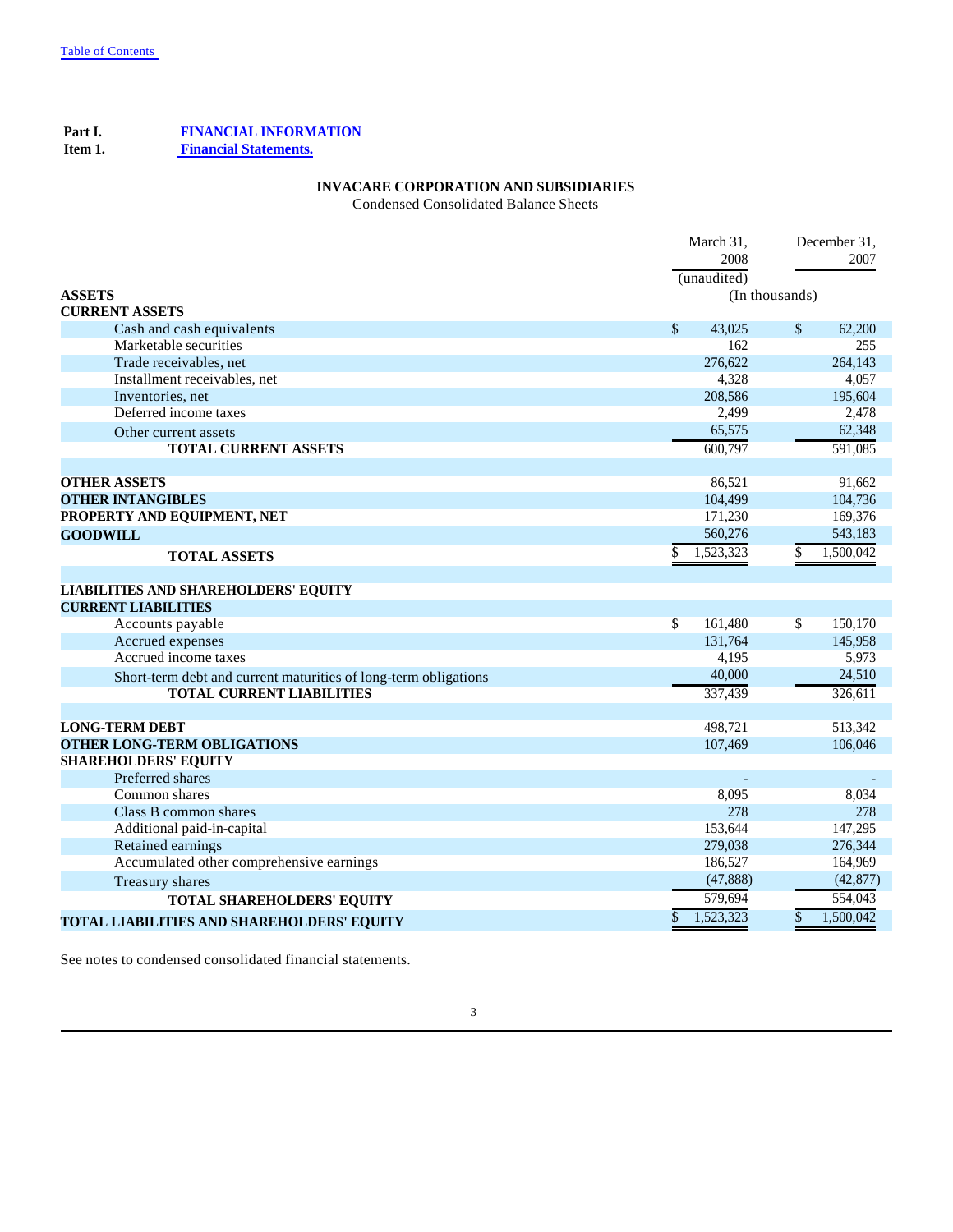# **INVACARE CORPORATION AND SUBSIDIARIES**

Condensed Consolidated Statement of Operations - (unaudited)

|                                                             | Three Months Ended<br>March 31, |                          |
|-------------------------------------------------------------|---------------------------------|--------------------------|
| (In thousands except per share data)                        | 2008                            | 2007                     |
| Net sales                                                   | 416,278                         | $\mathcal{S}$<br>374,905 |
| Cost of products sold                                       | 303,070                         | 275,849                  |
| Gross profit                                                | 113,208                         | 99,056                   |
| Selling, general and administrative expense                 | 97,695                          | 87,766                   |
| Charge related to restructuring activities                  | 511                             | 3,152                    |
| Charges, interest and fees associated with debt refinancing |                                 | 13,373                   |
| Interest expense                                            | 10,017                          | 10,343                   |
| Interest income                                             | (698)                           | (474)                    |
| Earnings (loss) before income taxes                         | 5,683                           | (15, 104)                |
| Income taxes                                                | 2,590                           | 2,400                    |
| <b>NET EARNINGS (LOSS)</b>                                  | 3,093                           | (17,504)                 |
| DIVIDENDS DECLARED PER COMMON SHARE                         | .0125                           | .0125                    |
| Net earnings (loss) per share – basic                       | 0.10                            | (0.55)                   |
| Weighted average shares outstanding - basic                 | 31,875                          | 31,827                   |
| Net earnings (loss) per share $-$ assuming dilution         | 0.10                            | (0.55)                   |
| Weighted average shares outstanding - assuming dilution     | 31,995                          | 31,827                   |

See notes to condensed consolidated financial statements.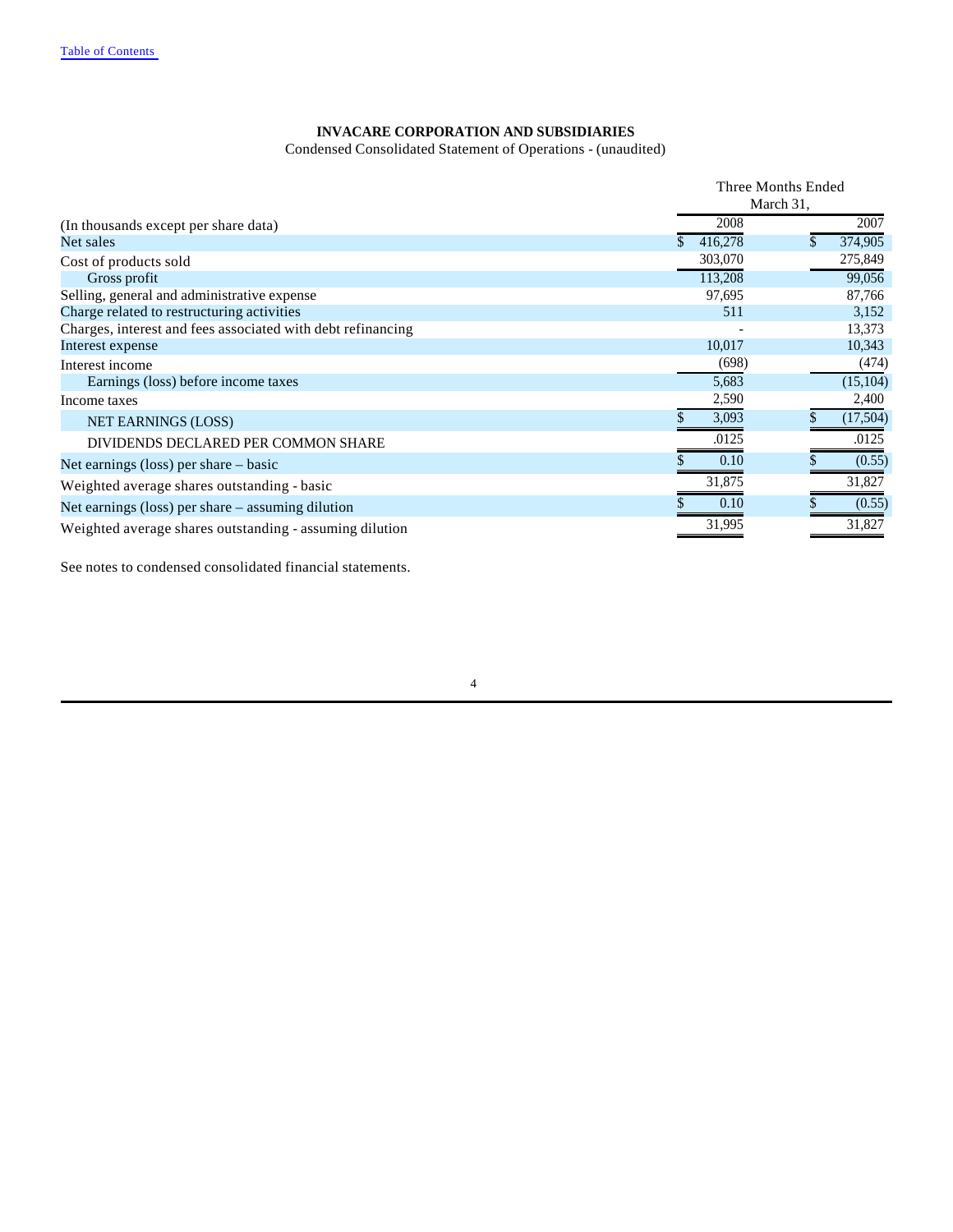# **INVACARE CORPORATION AND SUBSIDIARIES**

Condensed Consolidated Statement of Cash Flows - (unaudited)

|                                                                                               |              | Three Months Ended<br>March 31, |            |
|-----------------------------------------------------------------------------------------------|--------------|---------------------------------|------------|
|                                                                                               | 2008         |                                 | 2007       |
| <b>OPERATING ACTIVITIES</b>                                                                   |              | (In thousands)                  |            |
| Net earnings (loss)                                                                           | 3,093<br>\$  | \$.                             | (17,504)   |
| Adjustments to reconcile net earnings (loss) to net cash provided by operating activities:    |              |                                 |            |
| Debt finance charges, interest and fees associated with debt refinancing                      |              |                                 | 13,373     |
| Depreciation and amortization                                                                 | 11,008       |                                 | 11,074     |
| Provision for losses on trade and installment receivables                                     | 2,358        |                                 | 1,799      |
| Provision for other deferred liabilities                                                      | 750          |                                 | 919        |
| Provision (benefit) for deferred income taxes                                                 | (1,154)      |                                 | 581        |
| Provision for stock-based compensation                                                        | 665          |                                 | 610        |
| Loss on disposals of property and equipment                                                   | 111          |                                 | 30         |
| Changes in operating assets and liabilities:                                                  |              |                                 |            |
| <b>Trade receivables</b>                                                                      | (11,797)     |                                 | 12,511     |
| Installment sales contracts, net                                                              | (2,016)      |                                 | (3,916)    |
| Inventories                                                                                   | (10,030)     |                                 | (4, 423)   |
| Other current assets                                                                          | (1,251)      |                                 | 15,074     |
| Accounts payable                                                                              | 9,962        |                                 | (15, 493)  |
| Accrued expenses                                                                              | (18, 604)    |                                 | (30, 504)  |
| Other deferred liabilities                                                                    | (1,550)      |                                 | (2, 474)   |
| NET CASH USED BY OPERATING ACTIVITIES                                                         | (18, 455)    |                                 | (18, 343)  |
|                                                                                               |              |                                 |            |
| <b>INVESTING ACTIVITIES</b>                                                                   |              |                                 |            |
| Purchases of property and equipment                                                           | (6, 539)     |                                 | (3,750)    |
| Proceeds from sale of property and equipment                                                  | 26           |                                 | 423        |
| Other long term assets                                                                        | 4,588        |                                 | 1,080      |
| Other                                                                                         | (329)        |                                 | (1,214)    |
| NET CASH USED FOR INVESTING ACTIVITIES                                                        | (2,254)      |                                 | (3,461)    |
|                                                                                               |              |                                 |            |
| <b>FINANCING ACTIVITIES</b>                                                                   |              |                                 |            |
| Proceeds from revolving lines of credit, securitization facility and long-term borrowings     | 97.062       |                                 | 510,316    |
| Payments on revolving lines of credit, securitization facility and long-term debt and capital |              |                                 |            |
| lease obligations                                                                             | (96, 571)    |                                 | (494, 419) |
| Proceeds from exercise of stock options                                                       | 821          |                                 |            |
| Payment of financing costs                                                                    |              |                                 | (19, 784)  |
| Payment of dividends                                                                          | (399)        |                                 | (399)      |
| NET CASH PROVIDED (USED) BY FINANCING ACTIVITIES                                              | 913          |                                 | (4,286)    |
| Effect of exchange rate changes on cash                                                       | 621          |                                 | 791        |
| Decrease in cash and cash equivalents                                                         | (19,175)     |                                 | (25,299)   |
| Cash and cash equivalents at beginning of period                                              | 62,200       |                                 | 82,203     |
| Cash and cash equivalents at end of period                                                    | 43,025<br>\$ | \$                              | 56,904     |

See notes to condensed consolidated financial statements.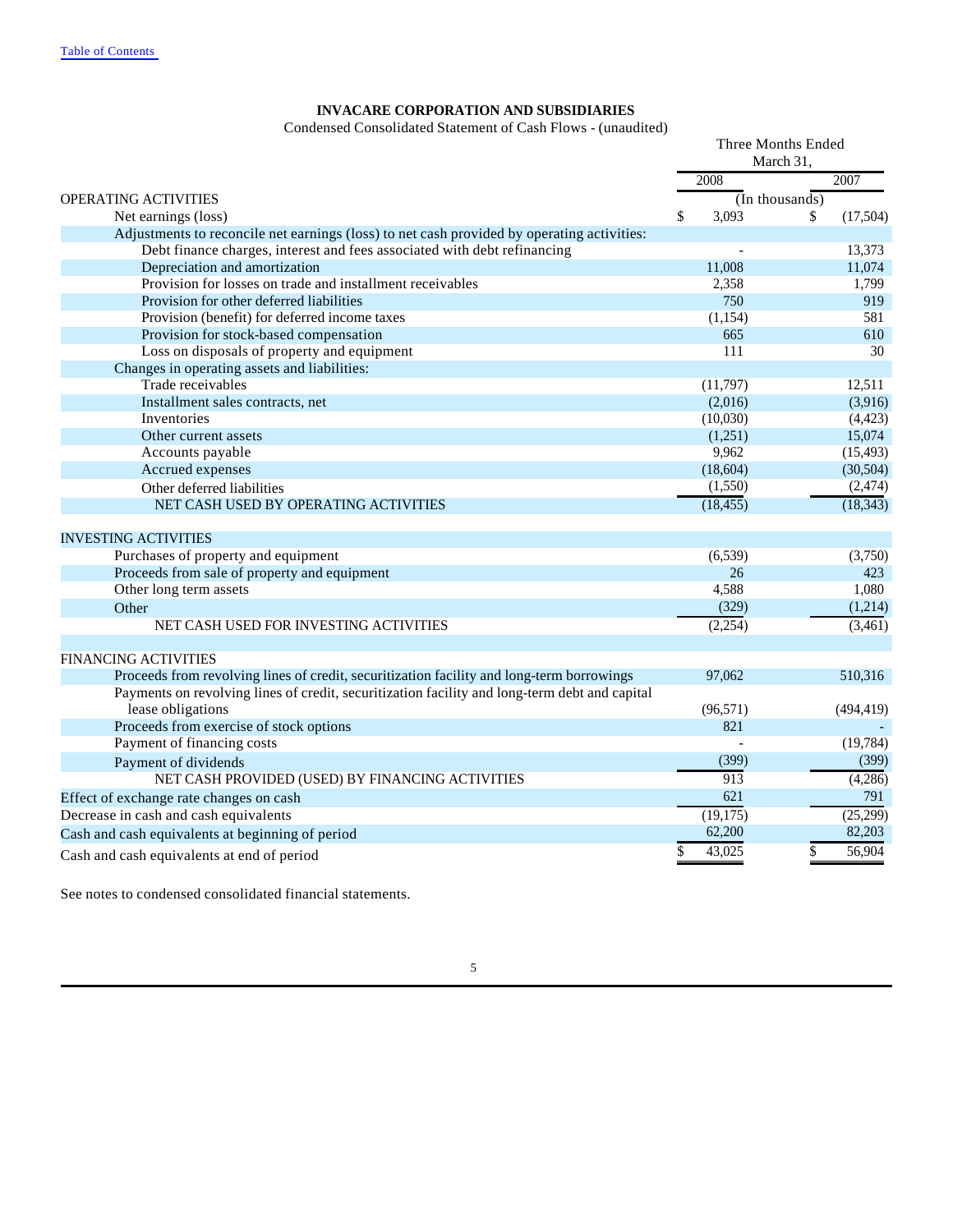**INVACARE CORPORATION AND SUBSIDIARIES** Notes to Condensed Consolidated Financial Statements (Unaudited) March 31, 2008

**Nature of Operations -** Invacare Corporation is the world's leading manufacturer and distributor in the \$8.0 billion worldwide market for medical equipment used in the home based upon our distribution channels, breadth of product line and net sales. The company designs, manufactures and distributes an extensive line of health care products for the non-acute care environment, including the home health care, retail and extended care markets.

**Principles of Consolidation -** The consolidated financial statements include the accounts of the company, its majority owned subsidiaries and a variable interest entity for which the company was the primary beneficiary in 2007 and includes all adjustments, which were of a normal recurring nature, necessary to present fairly the financial position of the company as March 31, 2008, the results of its operations for the three months ended March 31, 2008 and 2007, respectively, and changes in its cash flows for the three months ended March 31, 2008 and 2007, respectively. Certain foreign subsidiaries, represented by the European segment, are consolidated using a February 29 quarter end in order to meet filing deadlines. No material subsequent events have occurred related to the European segment, which would require disclosure or adjustment to the company's financial statements. The results of operations for the three months ended March 31, 2008 are not necessarily indicative of the results to be expected for the full year. All significant intercompany transactions are eliminated.

**Reclassifications -** Certain reclassifications have been made to the prior years' consolidated financial statements to conform to the presentation used for the period ended March 31, 2008, including the proper presentation of the provision for stock option and award expense on the Consolidated Statement of Cash Flows, which had no net effect on operating cash flows for the quarter ended March 31, 2007.

**Use of Estimates -** The consolidated financial statements are prepared in conformity with accounting principles generally accepted in the United States, which require management to make estimates and assumptions that affect the amounts reported in the financial statements and accompanying notes. Actual results may differ from these estimates.

**Business Segments -** The company operates in five primary business segments: North America / Home Medical Equipment (NA/HME), Invacare Supply Group, Institutional Products Group, Europe and Asia/Pacific.

The NA/HME segment sales consist of Rehab (power wheelchairs, custom manual wheelchairs, personal mobility and seating and positioning), Standard (manual wheelchairs, personal care, home care beds, low air loss therapy and patient transport) and Respiratory (oxygen concentrators, HomeFill*®* transfilling systems, sleep apnea products, aerosol therapy and associated respiratory products) product lines.

Invacare Supply Group distributes numerous lines of branded medical supplies including ostomy, incontinence, diabetic, interals, wound care and urology products as well as home medical equipment, including aids for daily living.

Institutional Products Group is a manufacturer and distributor of healthcare furnishings including beds, case goods and patient handling equipment for the long-term care markets, specialty clinical recliners for dialysis and oncology clinics and certain other home medical equipment and accessory products.

The Asia/Pacific segment consists of Invacare Australia, which distributes the Invacare range of products which includes: manual and power wheelchairs, lifts, ramps, beds, furniture and pressure care products; Dynamic Controls, a manufacturer of electronic operating components used in power wheelchairs, scooters and other products; Invacare New Zealand, a distributor of a wide range of home medical equipment; and Invacare Asia, which imports and distributes home medical equipment to the Asian markets.

Europe sells a wide range of product lines, which continues to broaden and more closely resemble those of NA/HME. Each business segment may sell to the home health care, retail and extended care markets.

The company evaluates performance and allocates resources based on profit or loss from operations before income taxes for each reportable segment. The accounting policies of each segment are the same as those described in the summary of significant accounting policies for the company's consolidated financial statements. Intersegment sales and transfers are based on the costs to manufacture plus a reasonable profit element. Therefore, intercompany profit or loss on intersegment sales and transfers is not considered in evaluating segment performance.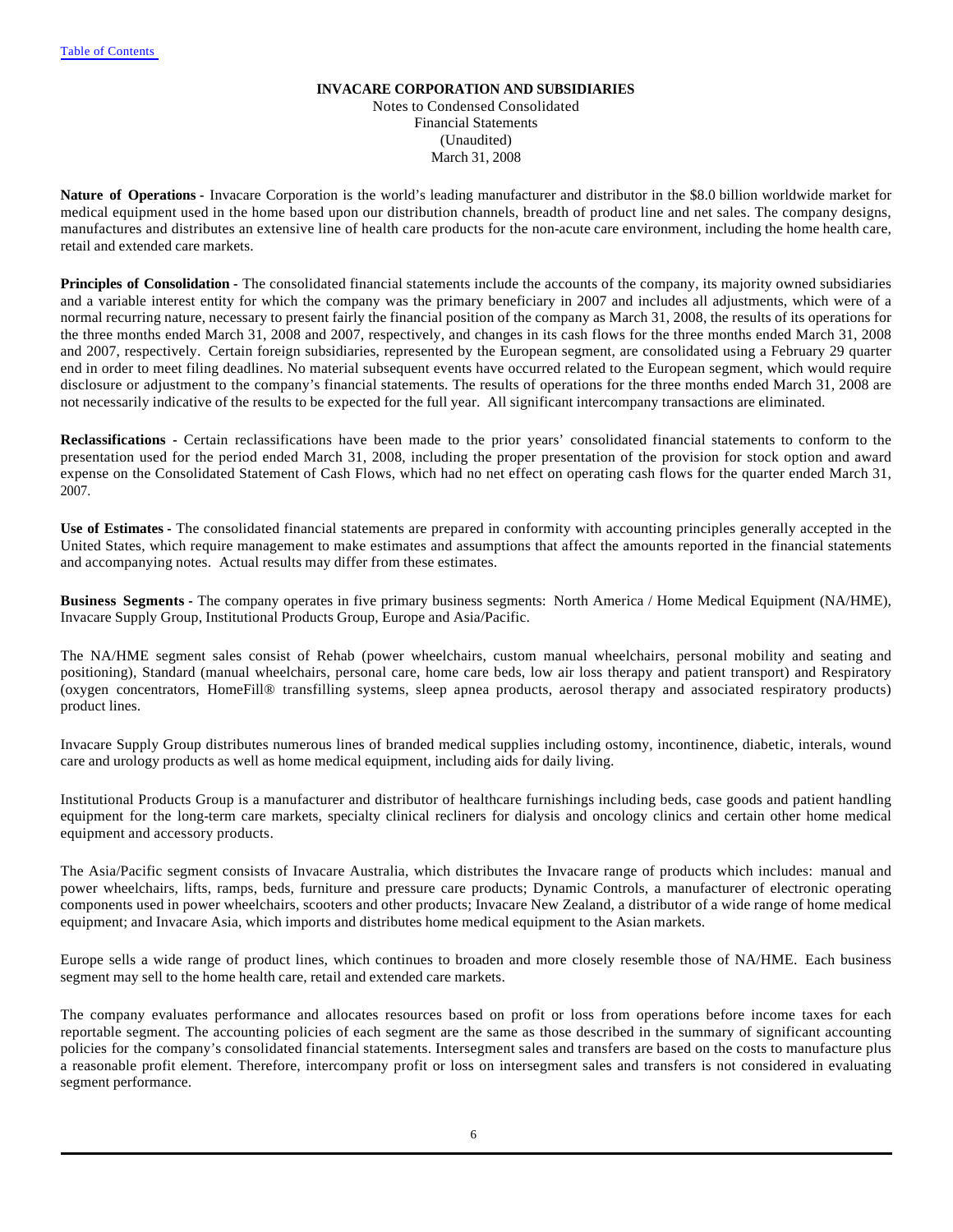# The information by segment is as follows (in thousands):

|                                                     |             | <b>Three Months Ended</b><br>March 31, |              |                |  |
|-----------------------------------------------------|-------------|----------------------------------------|--------------|----------------|--|
|                                                     |             | 2008                                   |              | 2007           |  |
| Revenues from external customers                    |             |                                        |              |                |  |
| North America / HME                                 | \$          | 175,781                                | \$           | 161,763        |  |
| <b>Invacare Supply Group</b>                        |             | 65,256                                 |              | 61,676         |  |
| <b>Institutional Products Group</b>                 |             | 25,297                                 |              | 23,493         |  |
| Europe                                              |             | 126,003                                |              | 107,030        |  |
| Asia/Pacific                                        |             | 23,941                                 |              | 20,943         |  |
| Consolidated                                        |             | 416,278                                |              | 374,905        |  |
| <b>Intersegment Revenues</b>                        |             |                                        |              |                |  |
| North America / HME                                 | \$          | 13,077                                 | \$           | 11,291         |  |
| <b>Invacare Supply Group</b>                        |             | 76                                     |              | 86             |  |
| <b>Institutional Products Group</b>                 |             | 655                                    |              |                |  |
| Europe                                              |             | 2,956                                  |              | 2,408          |  |
| Asia/Pacific                                        |             | 8,191                                  |              | 6,089          |  |
| Consolidated                                        | \$          | 24,955                                 | $\mathbb{S}$ | 19,874         |  |
| Charge related to restructuring before income taxes |             |                                        |              |                |  |
| North America / HME                                 | $\sqrt{\ }$ | 226                                    | \$           | 2,430          |  |
| <b>Invacare Supply Group</b>                        |             |                                        |              | 43             |  |
| <b>Institutional Products Group</b>                 |             |                                        |              | $\overline{4}$ |  |
| Europe                                              |             | 226                                    |              | 786            |  |
| Asia/Pacific                                        |             | 70                                     |              | 6              |  |
| Consolidated                                        | \$          | 522                                    | \$           | 3,269          |  |
| Earnings (loss) before income taxes                 |             |                                        |              |                |  |
| North America / HME                                 | \$          | 4,825                                  | \$           | (2,708)        |  |
| <b>Invacare Supply Group</b>                        |             | 589                                    |              | 1,055          |  |
| <b>Institutional Products Group</b>                 |             | 998                                    |              | 395            |  |
| Europe                                              |             | 4,443                                  |              | 3,924          |  |
| Asia/Pacific                                        |             | (476)                                  |              | (1,110)        |  |
| All Other <sup>*</sup>                              |             | (4,696)                                |              | (16,660)       |  |
| Consolidated                                        | \$          | 5,683                                  | \$           | (15, 104)      |  |

"All Other" consists of unallocated corporate selling, general and administrative costs, which do not meet the quantitative criteria for determining reportable segments. In addition, the "All Other" earnings (loss) before income taxes for the first three months of 2007 includes charges, interest and fees associated with debt refinancing.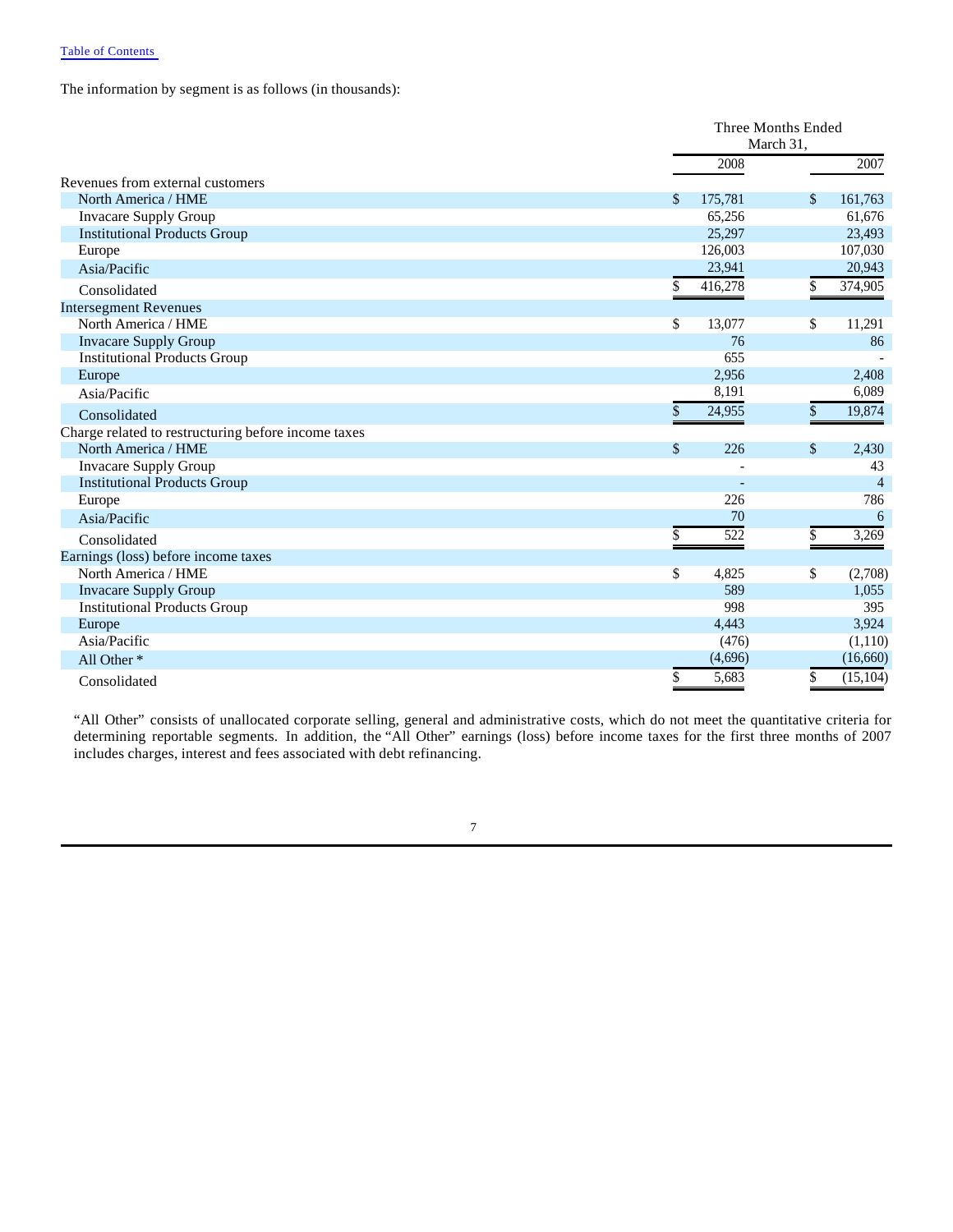**Net Earnings Per Common Share -** The following table sets forth the computation of basic and diluted net earnings per common share for the periods indicated (amounts in thousands, except per share amounts).

|                                         | Three Months Ended<br>March 31, |            |          |  |
|-----------------------------------------|---------------------------------|------------|----------|--|
|                                         | 2008                            |            | 2007     |  |
| <b>Basic</b>                            |                                 |            |          |  |
| Average common shares outstanding       | 31,875                          |            | 31,827   |  |
| Net earnings (loss)                     | \$<br>3,093                     | $\sqrt{2}$ | (17,504) |  |
| Net earnings (loss) per common share    | \$<br>.10                       | $\sqrt{2}$ | (.55)    |  |
| <b>Diluted</b>                          |                                 |            |          |  |
| Average common shares outstanding       | 31,875                          |            | 31,827   |  |
| Stock options and awards                | 120                             |            |          |  |
| Average common shares assuming dilution | 31,995                          |            | 31,827   |  |
|                                         |                                 |            |          |  |
| Net earnings (loss)                     | \$<br>3,093                     | \$         | (17,504) |  |
|                                         |                                 |            |          |  |
| Net earnings (loss) per common share    | \$<br>.10                       | \$         | (.55)    |  |

At March 31, 2008, 2,948,133 shares associated with stock options were excluded from the average common shares assuming dilution for the three months ended March 31, 2008 as they were anti-dilutive. For the three months ended March 31, 2008, the majority of the antidilutive shares were granted at exercise prices of \$41.87 which was higher than the average fair market value prices of \$23.75. At March 31, 2007, all of the company's shares associated with stock options were excluded from the average common shares assuming dilution as they were anti-dilutive.

**Concentration of Credit Risk -** The company manufactures and distributes durable medical equipment and supplies to the home health care, retail and extended care markets. The company performs credit evaluations of its customers' financial condition. Prior to December 2000, the company financed equipment to certain customers. In December 2000, Invacare entered into an agreement with De Lage Landen, Inc. ("DLL"), a third party financing company, to provide the majority of future lease financing to Invacare's customers. The DLL agreement provides for direct leasing between DLL and the Invacare customer. The company retains a recourse obligation of \$47,524,000 at March 31, 2008 to DLL for events of default under the contracts, which total \$90,965,000 at March 31, 2008. FASB Interpretation No. 45, *Guarantor's Accounting and Disclosure Requirements for Guarantees, Including Indirect Guarantees of Indebtedness of Others*, requires the company to record a guarantee liability as it relates to the limited recourse obligation. As such, the company has a recorded a liability of \$1,029,000 for this guarantee obligation within accrued expenses. The company monitors the collections status of these contracts and has provided amounts for estimated losses in its allowances for doubtful accounts in accordance with SFAS No. 5, *Accounting for Contingencies.* Credit losses are provided for in the financial statements.

Substantially all of the company's receivables are due from health care, medical equipment providers and long term care facilities located throughout the United States, Australia, Canada, New Zealand and Europe. A significant portion of products sold to dealers, both foreign and domestic, is ultimately funded through government reimbursement programs such as Medicare and Medicaid. In addition, the company has also seen a significant shift in reimbursement to customers from managed care entities. As a consequence, changes in these programs can have an adverse impact on dealer liquidity and profitability. In addition, reimbursement guidelines in the home health care industry have a substantial impact on the nature and type of equipment an end user can obtain as well as the timing of reimbursement and, thus, affect the product mix, pricing and payment patterns of the company's customers.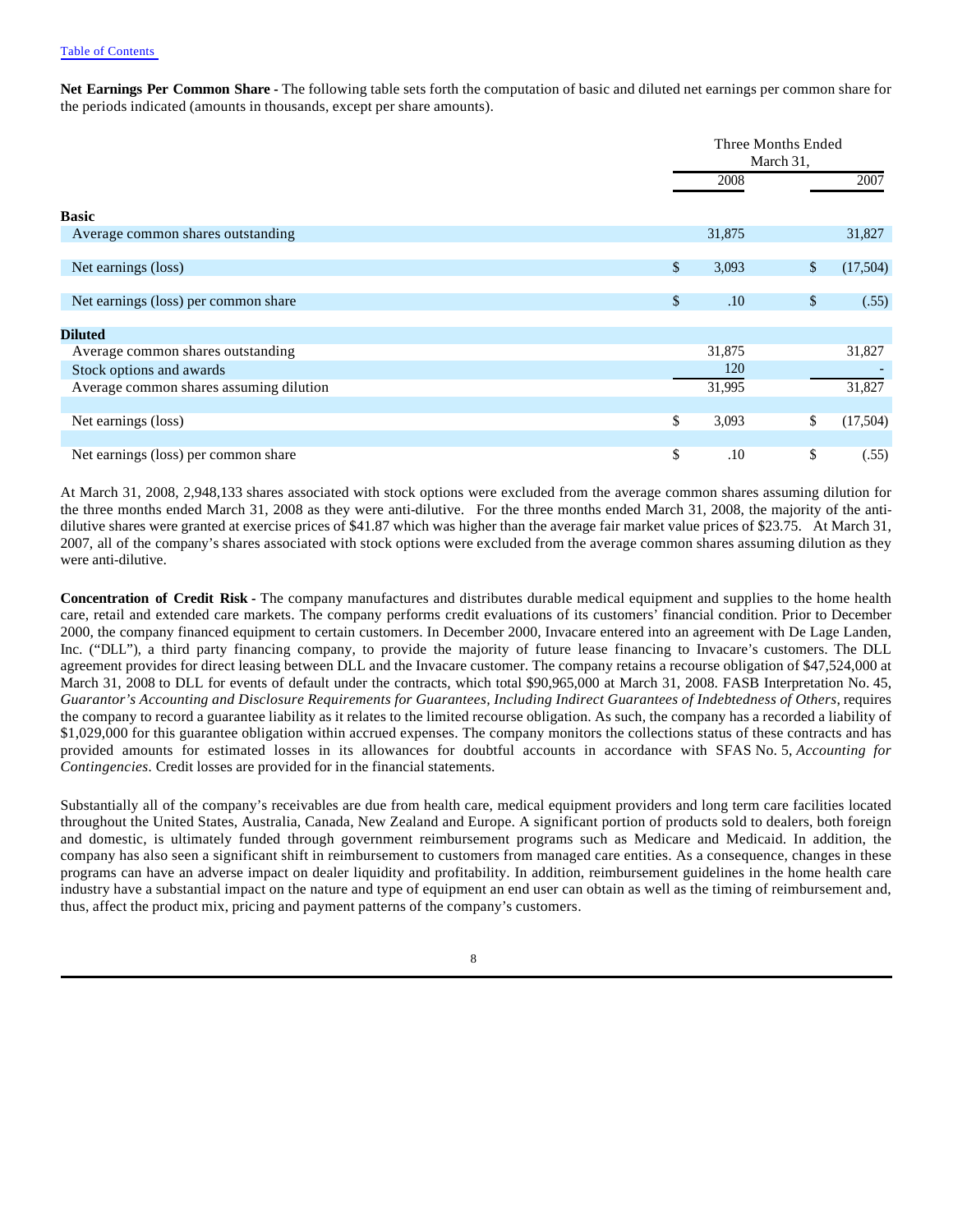**Goodwill and Other Intangibles -** The change in goodwill reflected on the balance sheet from December 31, 2007 to March 31, 2008 was entirely the result of foreign currency translation.

All of the company's other intangible assets have definite lives and are amortized over their useful lives, except for \$37,085,000 related to trademarks, which have indefinite lives.

As of March 31, 2008 and December 31, 2007, other intangibles consisted of the following (in thousands):

|                      | March 31, 2008     |         |                             |        | December 31, 2007 |                    |   |                             |  |
|----------------------|--------------------|---------|-----------------------------|--------|-------------------|--------------------|---|-----------------------------|--|
|                      | Historical<br>Cost |         | Accumulated<br>Amortization |        |                   | Historical<br>Cost |   | Accumulated<br>Amortization |  |
| Customer lists       |                    | 78,507  |                             | 23,044 | \$                | 77,329             | Φ | 21,238                      |  |
| Trademarks           |                    | 37,085  |                             |        |                   | 36,505             |   |                             |  |
| License agreements   |                    | 4.610   |                             | 4,379  |                   | 4,559              |   | 4,335                       |  |
| Developed technology |                    | 7.508   |                             | 1,554  |                   | 7,316              |   | 1,425                       |  |
| Patents              |                    | 6.993   |                             | 4,433  |                   | 6,909              |   | 4,313                       |  |
| Other                |                    | 8.689   |                             | 5,483  |                   | 8,650              |   | 5,221                       |  |
|                      |                    | 143,392 |                             | 38,893 |                   | 141,268            |   | 36,532                      |  |

Amortization expense related to other intangibles was \$2,361,000 in the first three months of 2008 and is estimated to be \$9,011,000 in 2009, \$8,555,000 in 2010, \$8,232,000 in 2011, \$7,815,000 in 2012 and \$7,167,000 in 2013.

**Investment in Affiliated Company -** FASB Interpretation No. 46, *Consolidation of Variable Interest Entities* (FIN 46), which was revised in December 2003, requires consolidation of an entity if the company is subject to a majority of the risk of loss from the variable interest entity's (VIE) activities or entitled to receive a majority of the entity's residual returns, or both. A company that consolidates a VIE is known as the primary beneficiary of that entity.

Until the end of 2007, the company consolidated NeuroControl, a company whose product focused on the treatment of post-stroke shoulder pain in the United States. Certain of the company's officers and directors (or their affiliates) have small minority equity ownership positions in NeuroControl. Based on the provisions of FIN 46 and the company's analysis, the company had consolidated this investment on a prospective basis since January 1, 2005 and recorded an intangible asset for patented technology of \$7,003,000. The other beneficial interest holders have no recourse against the company.

In the fourth quarter of 2006, the company's board of directors made a decision to no longer fund the cash needs of NeuroControl. Based upon that decision, NeuroControl's directors decided to commence a liquidation process and cease operations. Therefore, funding of this investment ceased on December 31, 2006. As a result of this decision, the company established a valuation reserve related to the NeuroControl intangible asset of \$5,601,000 to fully reserve against the patented technology intangible as it was deemed to be impaired. In the fourth quarter of 2007, the company recognized a one-time gain of \$3,981,000 due to the cancellation of debt owed by NeuroControl to two third parties. As of December 31, 2007, all operations of NeuroControl had ceased.

**Accounting for Stock-Based Compensation -** Effective January 1, 2006, the company adopted SFAS No. 123R using the modified prospective application method. Under the modified prospective method, compensation has been recognized for: 1) all stock-based payments granted subsequent to January 1, 2006 based upon the grant-date fair value calculated in accordance with SFAS No. 123R, and 2) all stock-based payments granted prior to, but not vested as of, January 1, 2006 based upon grant-date fair value as calculated for previously presented pro forma footnote disclosures in accordance with the original provisions of SFAS No. 123, *Accounting for Stock Based Compensation.* The amounts of stock-based compensation expense recognized were as follows (in thousands):

|                                                                                                    | Three Months Ended<br>March 31. |      |
|----------------------------------------------------------------------------------------------------|---------------------------------|------|
|                                                                                                    | 2008                            | 2007 |
| Stock-based compensation expense recognized as part of selling, general and administrative expense | 665                             | 610  |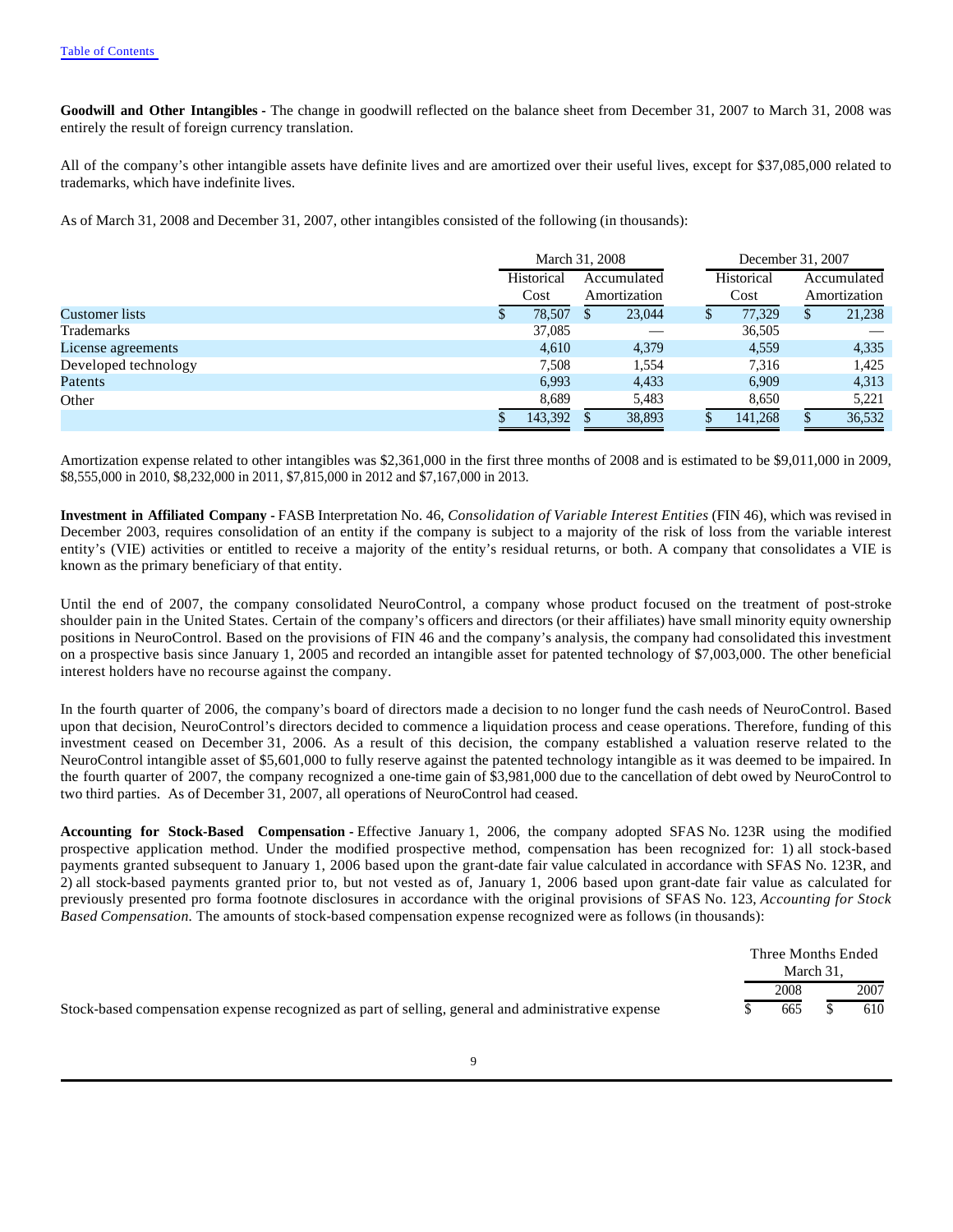The 2008 and 2007 amounts above reflect compensation expense related to restricted stock awards and nonqualified stock options awarded under the 2003 Performance Plan. Stock-based compensation is not allocated to the business segments, but is reported as part of All Other as shown in the company's Business Segment Note to the Consolidated Financial Statements.

**Stock Incentive Plans -** The 2003 Performance Plan (the "2003 Plan") allows the Compensation, Management Development and Corporate Governance Committee of the Board of Directors (the "Committee") to grant up to 3,800,000 Common Shares in connection with incentive stock options, non-qualified stock options, stock appreciation rights and stock awards (including the use of restricted stock). The Committee has the authority to determine which employees and directors will receive awards, the amount of the awards and the other terms and conditions of the awards. During the first three months of 2008, the Committee did not grant any non-qualified stock options, which generally are granted for a term of ten years at the fair market value of the company's Common Shares on the date of grant under the 2003 Plan.

Under the terms of the company's outstanding restricted stock awards, all of the shares granted vest ratably over the four years after the grant date. Compensation expense of \$246,000 was recognized related to restricted stock awards in the first three months of 2008 and as of March 31, 2008, outstanding restricted stock awards totaling 163,659 were not yet vested.

Stock option activity during the three months ended March 31, 2008 was as follows:

|                                          |             | Weighted              |       |
|------------------------------------------|-------------|-----------------------|-------|
|                                          |             | Average               |       |
|                                          | 2008        | <b>Exercise Price</b> |       |
| Options outstanding at January 1         | 4,732,965   | \$.                   | 30.02 |
| Granted                                  |             |                       |       |
| Exercised                                | (243, 357)  |                       | 23.60 |
| Canceled                                 | (74, 512)   |                       | 30.55 |
| Options outstanding at March 31          | 4,415,096   |                       | 30.36 |
|                                          |             |                       |       |
| Options price range at March 31          | $16.03$ to  |                       |       |
|                                          | \$<br>47.80 |                       |       |
| Options exercisable at March 31          | 3,637,571   |                       |       |
| Options available for grant at March 31* | 1,417,765   |                       |       |

\* Options available for grant as of March 31, 2008 are reduced by net restricted stock award activity of 194,962.

The following table summarizes information about stock options outstanding at March 31, 2008:

|                        |                  |                    | <b>Options Outstanding</b> | <b>Options Exercisable</b> |                       |              |                       |       |  |
|------------------------|------------------|--------------------|----------------------------|----------------------------|-----------------------|--------------|-----------------------|-------|--|
|                        |                  |                    | Weighted                   |                            |                       |              |                       |       |  |
|                        |                  | Number Outstanding | <b>Average Remaining</b>   | Weighted Average           | Number Exercisable    |              | Weighted Average      |       |  |
| <b>Exercise Prices</b> |                  | At 3/31/08         | Contractual Life           |                            | <b>Exercise Price</b> | At $3/31/08$ | <b>Exercise Price</b> |       |  |
| \$                     | $16.03 - $23.71$ | 1,931,842          | 4.7 years                  |                            | 22.26                 | 1,195,792    |                       | 21.78 |  |
| \$                     | $24.43 - $36.40$ | 1,165,771          | 4.0                        | S                          | 31.08                 | 1,124,296    |                       | 31.09 |  |
| \$                     | $37.70 - $47.80$ | 1,317,483          | 6.5                        | -S                         | 41.58                 | 1,317,483    |                       | 41.58 |  |
|                        | Total            | 4,415,096          | 5.0                        |                            | 30.36                 | 3,637,571    |                       | 31.83 |  |

When stock options are awarded, they generally become exercisable over a four-year vesting period whereby options vest in equal installments each year. Options granted with graded vesting are accounted for as single options. The fair value of each option grant is estimated on the date of grant using the Black-Scholes option-pricing model with assumptions for expected dividend yield, expected stock price volatility, risk-free interest rate and expected life. The assumed expected life is based on the company's historical analysis of option history. The expected stock price volatility is also based on actual historical volatility, and expected dividend yield is based on historical dividends as the company has no current intention of changing its dividend policy.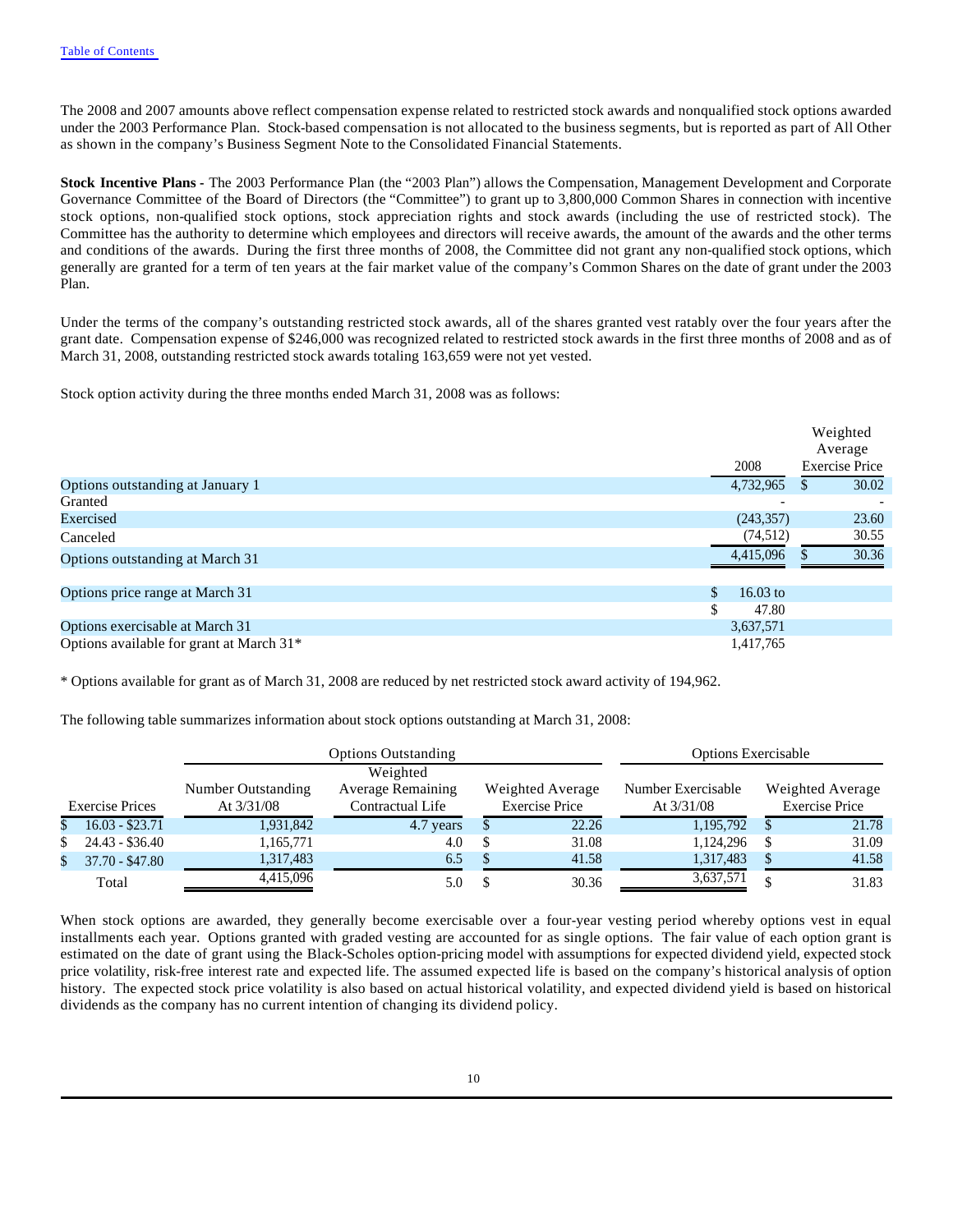The 2003 Plan provides that shares granted come from the company's authorized but unissued Common Shares or treasury shares. In addition, the company's stock-based compensation plans allow participants to exchange shares for withholding taxes, which results in the company acquiring treasury shares.

As of March 31, 2008, there was \$8,353,000 of total unrecognized compensation cost from stock-based compensation arrangements granted under the company's plans, which is related to non-vested shares, and includes \$3,382,000 related to restricted stock awards. The company expects the compensation expense to be recognized over approximately four years.

**Warranty Costs** - Generally, the company's products are covered by warranties against defects in material and workmanship for periods of up to six years from the date of sale to the customer. Certain components carry a lifetime warranty. A provision for estimated warranty cost is recorded at the time of sale based upon actual experience. The company continuously assesses the adequacy of its product warranty accrual and makes adjustments as needed. Historical analysis is primarily used to determine the company's warranty reserves. Claims history is reviewed and provisions are adjusted as needed. However, the company does consider other events, such as a product recall, which could warrant additional warranty reserve provision. No material adjustments to warranty reserves based on other events were necessary in the first three months of 2008.

The following is a reconciliation of the changes in accrued warranty costs for the reporting period (in thousands):

| Balance as of January 1, 2008                                                             | \$16,616                       |
|-------------------------------------------------------------------------------------------|--------------------------------|
| Warranties provided during the period                                                     | 3.308                          |
| Settlements made during the period                                                        | (2,280)                        |
| Changes in liability for pre-existing warranties during the period, including expirations | 238                            |
| Balance as of March 31, 2008                                                              | \$17,882<br><u>records and</u> |

**Charges Related to Restructuring Activities -** Previously, the company announced multi-year cost reductions and profit improvement actions, which included: reducing global headcount, outsourcing improvements utilizing the company's China manufacturing capability and third parties, shifting substantial resources from product development to manufacturing cost reduction activities and product rationalization, reducing freight exposure through freight auctions and changing the freight policy, general expense reductions and exiting manufacturing and distribution facilities. The restructuring was necessitated by the continued decline in reimbursement by the U.S. government as well as similar reimbursement pressures abroad and continued pricing pressures faced by the company as a result of outsourcing by competitors to lower cost locations.

To date, the company has made substantial progress on its restructuring activities, including exiting manufacturing and distribution facilities and eliminating positions, which resulted in restructuring charges of \$522,000 and \$3,269,000 incurred in the first three months of 2008 and 2007, respectively, of which \$11,000 and \$117,000, respectively, were recorded in cost of products sold as it relates to inventory markdowns and the remaining charge amount is included on the Charge Related to Restructuring Activities in the Condensed Consolidated Statement of Operations as part of operations. There have been no material changes in accrued balances related to the charge, either as a result of revisions in the plan or changes in estimates, and the company expects to utilize the accruals recorded through March 31, 2008 during 2008.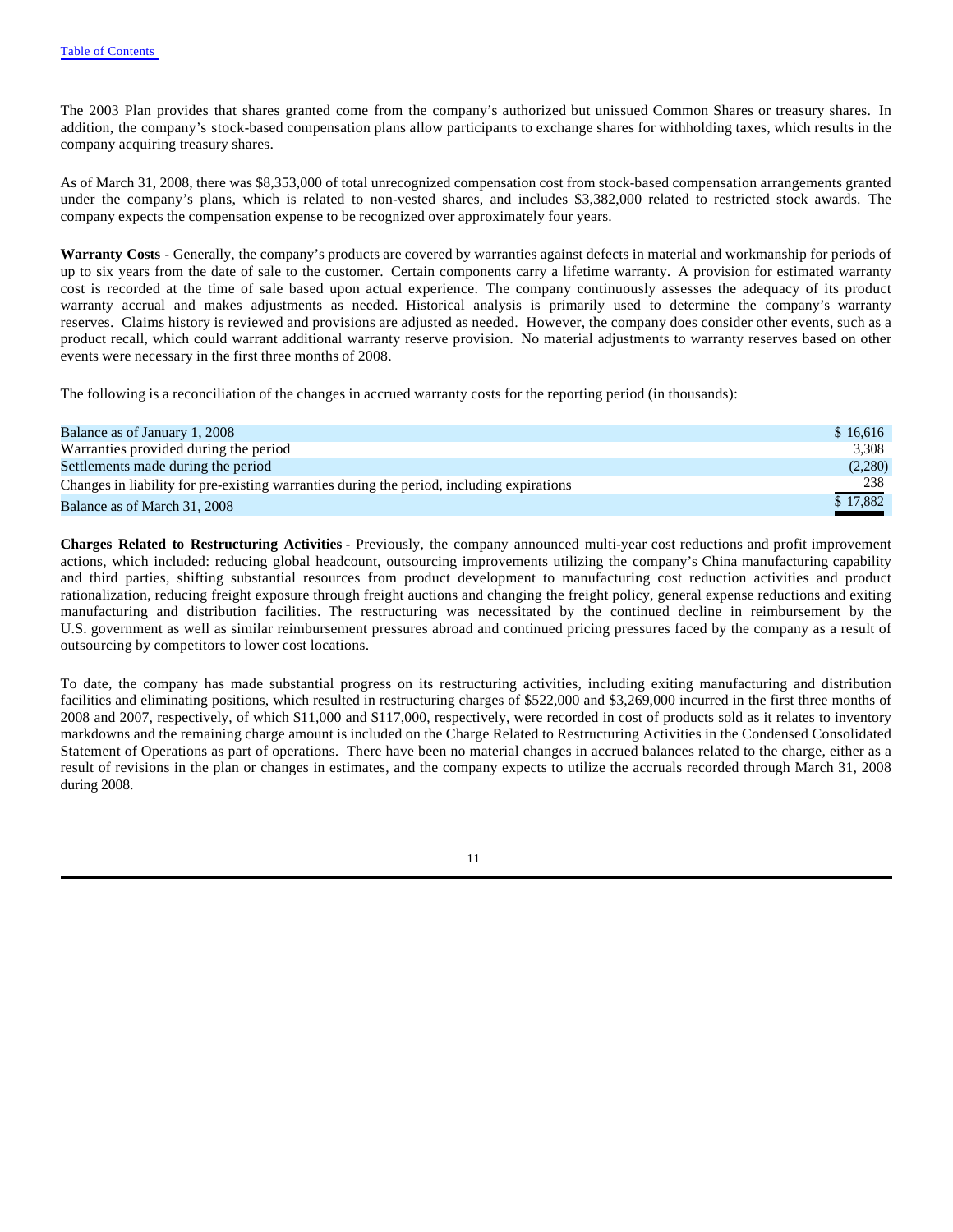# Table of Contents

A progression of the accruals by segment recorded as a result of the restructuring is as follows (in thousands):

|                                        | <b>Balance</b> at<br>12/31/06 |               | <b>Accruals</b><br>(Reversals) |               | <b>Payments</b> |              | <b>Balance</b> at<br>12/31/07 |               | <b>Accruals</b>  |               | <b>Payments</b> |              | <b>Balance</b> at<br>3/31/08 |
|----------------------------------------|-------------------------------|---------------|--------------------------------|---------------|-----------------|--------------|-------------------------------|---------------|------------------|---------------|-----------------|--------------|------------------------------|
| North America/HME                      |                               |               |                                |               |                 |              |                               |               |                  |               |                 |              |                              |
| Severance                              | \$<br>1,359                   | $\mathbb{S}$  | 3,705                          | $\mathcal{S}$ | $(4,362)$ \$    |              | 702                           | $\mathcal{S}$ | 226              | \$            | $(258)$ \$      |              | 670                          |
| Product line discontinuance            | 2,037                         |               | 178                            |               | (2,183)         |              | 32                            |               |                  |               | (31)            |              | -1                           |
| <b>Contract terminations</b>           | 557                           |               | (19)                           |               | (172)           |              | 366                           |               |                  |               | (97)            |              | 269                          |
| Total                                  | \$<br>3,953                   | \$            | 3,864                          | \$            | (6,717)         | \$           | 1,100                         | \$.           | 226              | \$            | (386)           | \$           | 940                          |
| <b>Invacare Supply Group</b>           |                               |               |                                |               |                 |              |                               |               |                  |               |                 |              |                              |
| Severance                              | \$<br>166                     | \$            | 67                             | \$            | (228)           | \$           | $\sqrt{5}$                    | S             |                  | S             | (5)             | S            |                              |
| <b>Institutional Products</b><br>Group |                               |               |                                |               |                 |              |                               |               |                  |               |                 |              |                              |
| Severance                              | \$                            | \$            | 19                             | \$            | $(19)$ \$       |              |                               | \$            |                  | \$            |                 | \$           |                              |
| <b>Contract terminations</b>           |                               |               | 98                             |               | (98)            |              |                               |               |                  |               |                 |              |                              |
| Other                                  |                               |               | 55                             |               | (55)            |              |                               |               |                  |               |                 |              |                              |
| Total                                  | \$                            | \$            | $\overline{172}$               | $\mathbb{S}$  | (172)           | $\mathbb{S}$ |                               | \$            |                  | $\mathbb{S}$  |                 | $\mathbb{S}$ |                              |
| Europe                                 |                               |               |                                |               |                 |              |                               |               |                  |               |                 |              |                              |
| Severance                              | \$<br>3,734                   | $\mathcal{S}$ | 862                            | $\mathcal{S}$ | $(4,591)$ \$    |              | 5                             | $\mathcal{S}$ | 129              | $\mathcal{S}$ | $(75)$ \$       |              | 59                           |
| Product line discontinuance            |                               |               | 386                            |               | (386)           |              |                               |               |                  |               |                 |              |                              |
| Other                                  |                               |               | 3,247                          |               | (3,202)         |              | 45                            |               | 97               |               | (115)           |              | 27                           |
| Total                                  | \$<br>3,734                   | S             | 4,495                          | S             | (8,179)         | S            | 50                            | S             | 226              | S             | (190)           | \$.          | 86                           |
| Asia/Pacific                           |                               |               |                                |               |                 |              |                               |               |                  |               |                 |              |                              |
| Severance                              | \$                            | \$            | 1,258                          | \$            | (746)           | \$           | 512                           | \$            | 12               | \$            | $(480)$ \$      |              | 44                           |
| Product line discontinuance            |                               |               | 1,253                          |               | (1,253)         |              |                               |               | 11               |               | (11)            |              |                              |
| Contract terminations                  | 122                           |               | 299                            |               | (382)           |              | 39                            |               | 47               |               | (86)            |              |                              |
| Other                                  | Ц.                            |               | ÷,                             |               |                 |              |                               |               |                  |               |                 |              |                              |
| Total                                  | 122                           | \$            | 2,810                          | \$            | (2,381)         | \$           | 551                           | \$            | $70\,$           | \$.           | (577)           | \$           | 44                           |
| Consolidated                           |                               |               |                                |               |                 |              |                               |               |                  |               |                 |              |                              |
| Severance                              | \$<br>5,259                   | \$            | 5,911                          | \$            | $(9,946)$ \$    |              | 1,224                         | <sup>\$</sup> | 367              | \$            | $(818)$ \$      |              | 773                          |
| Product line discontinuance            | 2,037                         |               | 1,817                          |               | (3,822)         |              | 32                            |               | 11               |               | (42)            |              | $\overline{1}$               |
| Contract terminations                  | 679                           |               | 378                            |               | (652)           |              | 405                           |               | 47               |               | (183)           |              | 269                          |
| Other                                  |                               |               | 3,302                          |               | (3,257)         |              | 45                            |               | 97               |               | (115)           |              | 27                           |
| Total                                  | 7,975                         | \$            | 11,408                         | \$.           | (17,677)        | \$.          | 1,706                         | £.            | $\overline{522}$ | S.            | (1, 158)        | \$           | 1,070                        |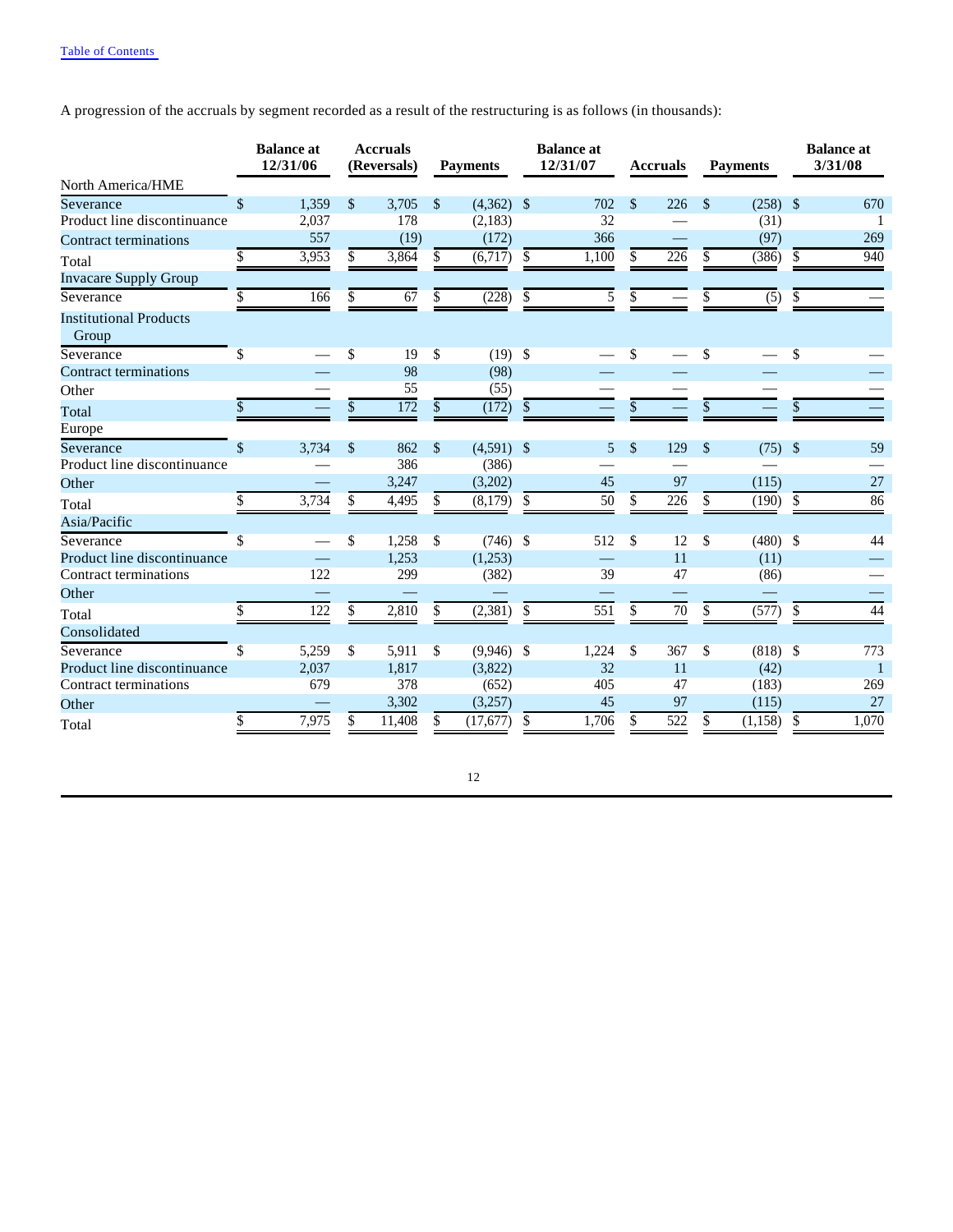### **Comprehensive Earnings (loss) -** Total comprehensive earnings were as follows (in thousands):

|                                                                      | Three Months Ended<br>March 31, |           |
|----------------------------------------------------------------------|---------------------------------|-----------|
|                                                                      | 2008                            | 2007      |
| Net earnings (loss)                                                  | 3.093                           | (17,504)  |
| Foreign currency translation gain                                    | 23.611                          | 3.858     |
| Unrealized gain (loss) on available for sale securities              | (60)                            | 51        |
| SERP/DBO amortization of prior service costs and unrecognized losses | 549                             | 943       |
| Current period unrealized (loss) on cash flow hedges                 | (2,542)                         | (1,221)   |
| Total comprehensive earnings                                         | 24.651                          | (13, 873) |

**Inventories** - Inventories determined under the first in, first out method consist of the following components (in thousands):

|                 |                |   | December 31. |
|-----------------|----------------|---|--------------|
|                 | March 31, 2008 |   | 2007         |
| Finished goods  | 121,264        | Φ | 116,808      |
| Raw Materials   | 69,692         |   | 63,815       |
| Work in Process | 17.630         |   | 14.981       |
|                 | 208,586        |   | 195.604      |

**Property and Equipment -** Property and equipment consist of the following (in thousands):

|                                  |                | December 31. |
|----------------------------------|----------------|--------------|
|                                  | March 31, 2008 | 2007         |
| Machinery and equipment          | 321,999        | 308,904      |
| Land, buildings and improvements | 99,933         | 97,478       |
| <b>Furniture and fixtures</b>    | 34,211         | 33,204       |
| Leasehold improvements           | 17,183         | 16,390       |
|                                  | 473.326        | 455,976      |
| Less allowance for depreciation  | (302,096)      | (286,600)    |
|                                  | 171,230        | 169,376      |

**Acquisitions**– In the first three months of 2008, the company made no acquisitions.

On September 9, 2004 the company acquired 100% of the shares of WP Domus GmbH (Domus), a European-based holding company that manufactures several complementary product lines to Invacare's product lines, including power add-on products, bath lifts and walking aids, from WP Domus LLC. Domus has three divisions: Alber, Aquatec and Dolomite. In accordance with EITF Issue No. 95-3, *Recognition of Liabilities in Connection with a Purchase Business Combination*, the company previously recorded accruals for severance and exit costs for facility closures and contract terminations.

A progression of the accruals recorded in the purchase price allocation is as follows (in thousands):

|                            | Severance | Exit of<br><b>Product Lines</b> | Sales Agency<br>Terminations |
|----------------------------|-----------|---------------------------------|------------------------------|
| Balance at $12/31/06$      | 1,198     |                                 |                              |
| Adjustments                | (972)     |                                 |                              |
| Payments                   | (226)     | -                               | $\overline{\phantom{0}}$     |
| <b>Balance at 12/31/07</b> | -         | -                               |                              |

The adjustments represent reversals to goodwill for accruals not utilized.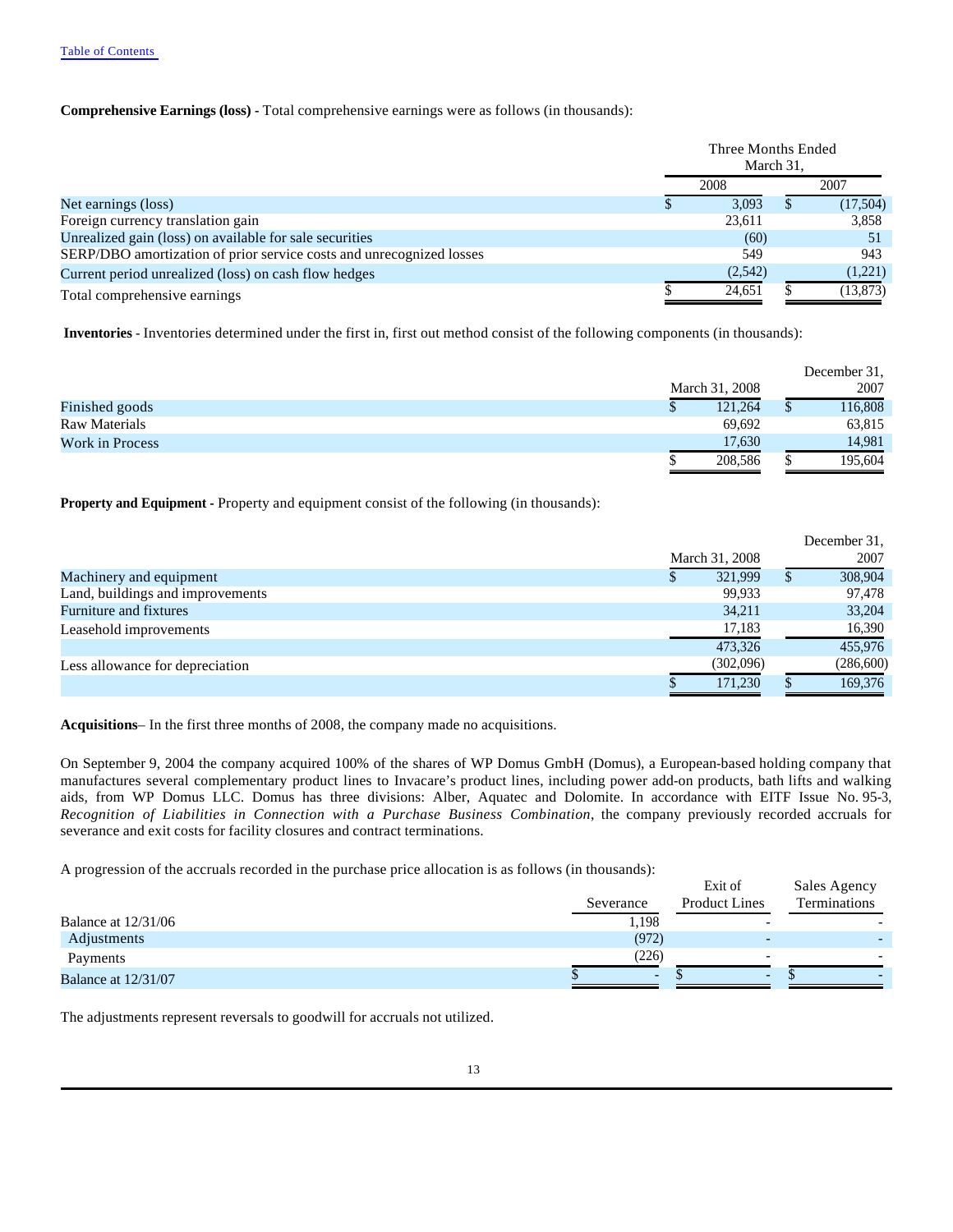**Income Taxes -** The company had an effective tax rate of 45.6% on earnings before tax compared to an expected rate at the US statutory rate of 35% for the three month period ended March 31, 2008, and an effective rate of 15.9% compared to an expected benefit of 35% at the US statutory rate on the loss before tax for the three month period ended March 31, 2007. The company's effective tax rate for the three month period ended March 31, 2008 and 2007 was higher than the U.S. federal statutory rate or benefit as a result of the company not being able to record tax benefits related to losses in countries which had tax valuation allowances, while normal tax expense was recognized in countries without tax allowances.

**Fair Value Measurements -** In September, 2006, the Financial Accounting Standards Board (FASB) issued FASB Statement No. 157 (FAS 157), *Fair Value Measurements*, which creates a framework for measuring fair value, clarifies the definition of fair value and expands the disclosures regarding fair value measurements. FAS 157 does not require any new fair value measurements. The company adopted the new standard, to the extent required, as of January 1, 2008 and the adoption had no material impact on the company's financial position, results of operations or cash flows. The application of FAS 157 for non-financial assets and non-financial liabilities that are recognized or disclosed at fair value on a nonrecurring basis was deferred until January 1, 2009 and the company is currently assessing the impact on its non-financial assets and non-financial liabilities measured at fair value on a nonrecurring basis.

Pursuant to FAS 157, the inputs used to derive the fair value of assets and liabilities are analyzed and assigned a level I, II or III priority, with level I being the highest and level III being the lowest in the hierarchy. Level I inputs are quoted prices in active markets for identical assets or liabilities. Level II inputs are quoted prices for similar assets or liabilities in active markets: quoted prices for identical or similar instruments in markets that are not active; and model-derived valuations in which all significant inputs are observable in active markets. Level III inputs are based on valuations derived from valuation techniques in which one or more significant inputs are observable.

The following table provides a summary of the company's assets and liabilities that are measured on a recurring basis (in thousands).

|                                   |                |            |                                                                                           |                          |                                              |   | Basis for Fair Value Measurements at Reporting Date |
|-----------------------------------|----------------|------------|-------------------------------------------------------------------------------------------|--------------------------|----------------------------------------------|---|-----------------------------------------------------|
|                                   |                |            | <b>Ouoted Prices</b><br>in Active<br>Markets for<br>Identical<br>Assets/<br>(Liabilities) |                          | Significant<br>Other<br>Observable<br>Inputs |   | Significant Other<br>Unobservable<br>Inputs         |
|                                   | March 31, 2008 |            | Level I                                                                                   |                          | Level II                                     |   | Level III                                           |
| <b>Marketable Securities</b>      |                | 162        |                                                                                           | 162                      | $\overline{\phantom{0}}$                     |   |                                                     |
| <b>Forward Exchange Contracts</b> | S              | $(355)$ \$ |                                                                                           | $\overline{\phantom{a}}$ | (355)                                        | S |                                                     |
| <b>Interest Rate Swaps</b>        |                | (4,857)    |                                                                                           |                          | (4,857)                                      |   |                                                     |
| Total                             |                | (5,050)    |                                                                                           | 162                      | (5,212)                                      |   |                                                     |

*Marketable Securities:* The company's marketable securities are recorded based on quoted prices in active markets multiplied by the number of shares owned without any adjustments for transactional costs or other costs that may be incurred to sell the securities.

*Interest Rate Swaps:* The company is a party to interest rate swap agreements, which are entered into in the normal course of business, to reduce exposure to fluctuations in interest rates. The agreements are with major financial institutions, which are expected to fully perform under the terms of the agreements thereby mitigating the credit risk from the transactions. The agreements are contracts to exchange floating rate payments for fixed rate payments without the exchange of the underlying notional amounts. The notional amounts of such agreements are used to measure interest to be paid or received and do not represent the amount of exposure to credit loss. The amounts to be paid or received under the interest rate swap agreements are accrued consistent with the terms of the agreements and market interest rates. Fair value for the company's interest rate swaps are based on independent pricing models in which all significant inputs, such as interest rates and yield curves, are observable in active markets. The company believes that the fair values reported would not be materially different from the amounts that would be realized upon settlement.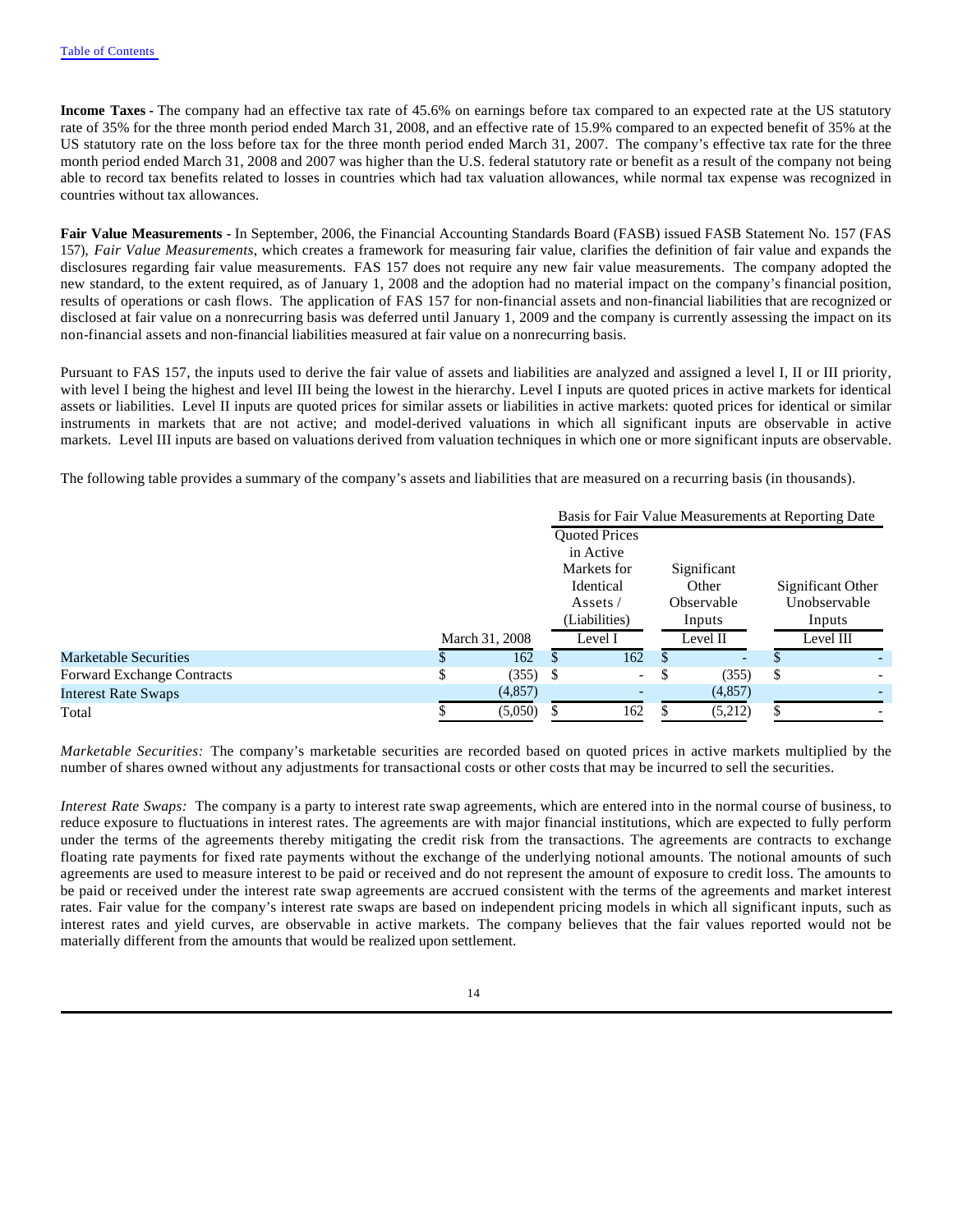The gains and losses that result from the company's current cash flow hedge interest rate swaps are recognized as part of interest expense. Swap assets are recorded in either Other Current Assets or Other Assets, while swap liabilities are recorded in Accrued Expenses or Other Long-Term Obligations in the Condensed Consolidated Balance Sheets.

*Forward Contracts:* The company operates internationally and as a result is exposed to foreign currency fluctuations. Specifically, the exposure includes intercompany loans and third party sales or payments. In an attempt to reduce this exposure, foreign currency forward contracts are utilized and accounted for as hedging instruments. The forward contracts are used to hedge the following currencies: AUD, GBP, CAD, CHF, DKK, EUR, NOK, NZD, SEK and USD. The company does not use derivative financial instruments for speculative purposes. Fair values for the company's foreign exchange forward contracts are based on quoted market prices for contracts with similar maturities.

The gains and losses that result from the majority of the forward contracts are deferred and recognized when the offsetting gains and losses for the identified transactions are recognized. Gains or losses recognized as the result of the settlement of forward contracts are recognized in cost of products sold for hedges of inventory transactions or selling, general and administrative expenses for other hedged transactions. The company's forward contracts are included in Other Current Assets or Accrued Expenses in the Condensed Consolidated Balance Sheets.

**Subsequent Event -** On April 30, 2008, the company issued a demand notice for payment from a customer for amounts due or past due. The customer has 10 days to respond to the notice. Possible responses to the notice by the customer include payment of the receivable, voluntary liquidation or filing for bankruptcy or receivership. If the customer does not make payment or pursue legal protection, the company intends to consider foreclosing on the customer's assets after expiration of the 10-day period. As of March 31, 2008, the company had gross receivables outstanding from the customer of approximately \$24.6 million, of which 82% of these receivables are covered by the company's bad debt allowance. While there can be no assurance of the ultimate outcome, based on an evaluation of existing bad debt reserves and estimated values assigned to the assets to be potentially liquidated, which is based on the information available as of this filing, the company believes it has adequate bad debt reserves to cover its exposure on this account.

**Supplemental Guarantor Information -** Effective February 12, 2007, substantially all of the domestic subsidiaries (the "Guarantor Subsidiaries") of the company became guarantors of the indebtedness of Invacare Corporation under its 9 ¾% Senior Notes due 2015 (the "Senior Notes") with an aggregate principal amount of \$175,000,000 and under its 4.125% Convertible Senior Subordinated Debentures due 2027 (the "Debentures") with an aggregate principal amount of \$135,000,000. The majority of the company's subsidiaries are not guaranteeing the indebtedness of the Senior Notes or Debentures (the "Non-Guarantor Subsidiaries"). Each of the Guarantor Subsidiaries has fully and unconditionally guaranteed, on a joint and several basis, to pay principal, premium, and interest related to the Senior Notes and to the Debentures and each of the Guarantor Subsidiaries are directly or indirectly wholly-owned subsidiaries of the company.

Presented below are the consolidating condensed financial statements of Invacare Corporation (Parent), its combined Guarantor Subsidiaries and combined Non-Guarantor Subsidiaries with their investments in subsidiaries accounted for using the equity method. The company does not believe that separate financial statements of the Guarantor Subsidiaries are material to investors and accordingly, separate financial statements and other disclosures related to the Guarantor Subsidiaries are not presented.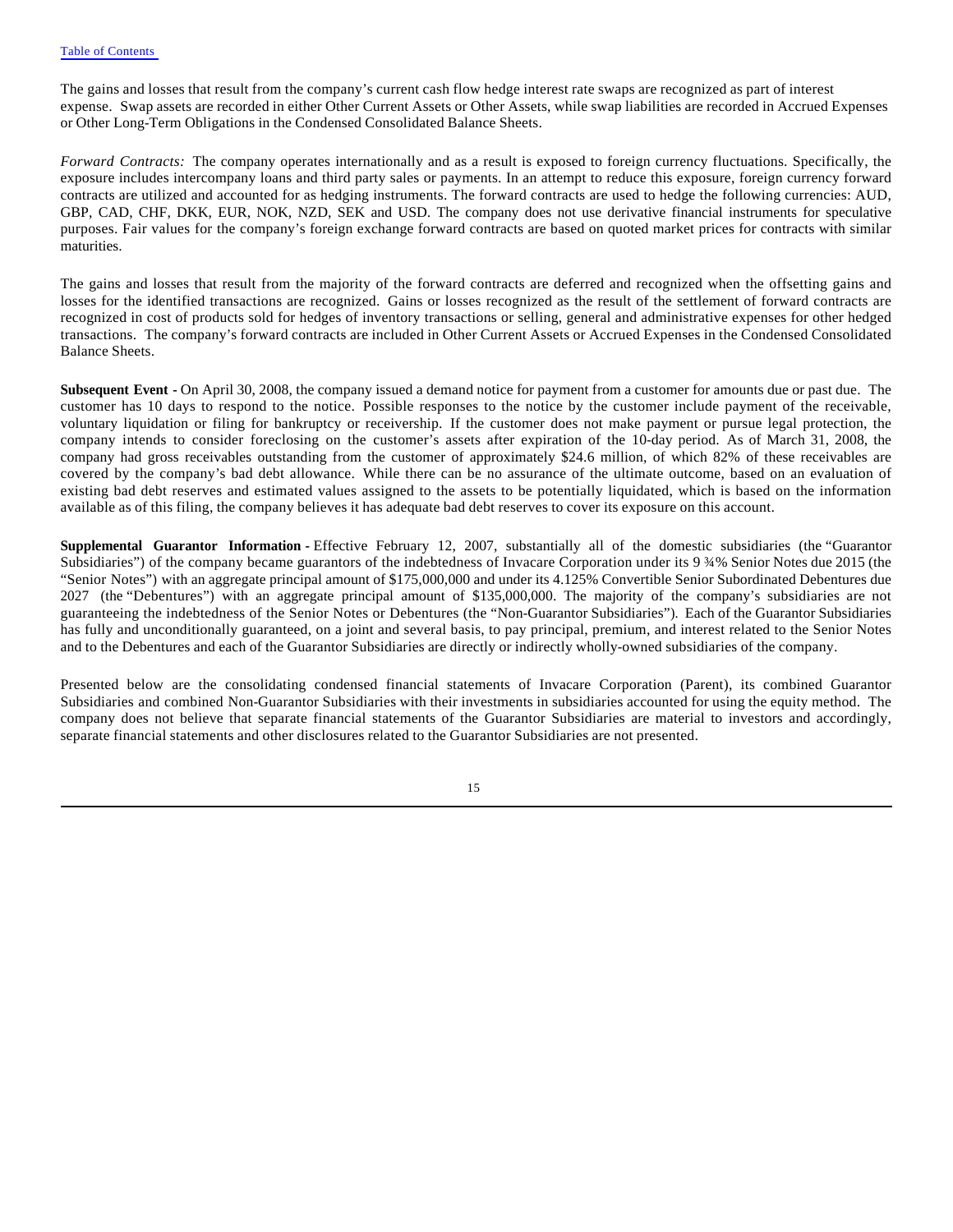# **CONSOLIDATING CONDENSED STATEMENTS OF OPERATIONS**

| (in thousands)                                                 | <b>The Company</b> |              | <b>Combined</b><br><b>Guarantor</b> |               | <b>Combined</b><br>Non-<br>Guarantor |                 |                        |               |                    |
|----------------------------------------------------------------|--------------------|--------------|-------------------------------------|---------------|--------------------------------------|-----------------|------------------------|---------------|--------------------|
| Three month period ended March 31, 2008                        | (Parent)           |              | <b>Subsidiaries</b>                 |               | <b>Subsidiaries</b>                  |                 | <b>Eliminations</b>    |               | <b>Total</b>       |
| Net sales                                                      | \$<br>81,880       | $\mathbb{S}$ | 168,905                             | $\mathcal{S}$ | 182,950                              | $\overline{\$}$ | $\overline{(17, 457)}$ | $\sqrt{\$}$   | 416,278            |
| Cost of products sold                                          | 61,258             |              | 135,694                             |               | 123,689                              |                 | (17,571)               |               | 303,070            |
| <b>Gross Profit</b>                                            | 20,622             |              | 33,211                              |               | 59,261                               |                 | 114                    |               | 113,208            |
| Selling, general and administrative expenses                   | 26,952             |              | 28,937                              |               | 41,806                               |                 |                        |               | 97,695             |
| Charge related to restructuring activities                     | 226                |              |                                     |               | 285                                  |                 |                        |               | 511                |
| Charges, interest and fees associated with debt<br>refinancing |                    |              |                                     |               |                                      |                 |                        |               |                    |
| Income (loss) from equity investee                             | 16.857             |              | 7,704                               |               | (3,407)                              |                 | (21, 154)              |               |                    |
| Interest expense - net                                         | 6,793              |              | (318)                               |               | 2,844                                |                 |                        |               | 9,319              |
| <b>Earnings (loss) before Income Taxes</b>                     | 3,508              |              | 12,296                              |               | 10,919                               |                 | (21,040)               |               | $\overline{5,683}$ |
| Income taxes                                                   | 415                |              | 300                                 |               | 1,875                                |                 |                        |               | 2,590              |
| <b>Net Earnings (loss)</b>                                     | 3,093              | \$           | 11,996                              | \$            | 9,044                                | \$              | (21,040)               | $\mathcal{S}$ | 3,093              |
| Three month period ended March 31, 2007                        |                    |              |                                     |               |                                      |                 |                        |               |                    |
| Net sales                                                      | \$<br>75,452       | \$           | 158,954                             | \$            | 154.380                              | \$              | $(13,881)$ \$          |               | 374,905            |
| Cost of products sold                                          | 60,063             |              | 127,509                             |               | 102,240                              |                 | (13,963)               |               | 275,849            |
| <b>Gross Profit</b>                                            | 15,389             |              | 31,445                              |               | 52,140                               |                 | 82                     |               | 99,056             |
| Selling, general and administrative expenses                   | 25,221             |              | 27,724                              |               | 34,821                               |                 |                        |               | 87,766             |
| Charge related to restructuring activities                     | 2,295              |              | 43                                  |               | 814                                  |                 |                        |               | 3,152              |
| Charges, interest and fees associated with debt                |                    |              |                                     |               |                                      |                 |                        |               |                    |
| refinancing                                                    | 13,342             |              |                                     |               | 31                                   |                 |                        |               | 13,373             |
| Income (loss) from equity investee                             | 14,734             |              | 3,623                               |               | (3,155)                              |                 | (15,202)               |               |                    |
| Interest expense - net                                         | 6,639              |              | 424                                 |               | 2,806                                |                 |                        |               | 9,869              |
| <b>Earnings (loss) before Income Taxes</b>                     | (17, 374)          |              | 6,877                               |               | 10,513                               |                 | (15, 120)              |               | (15,104)           |
| Income taxes (benefit)                                         | 130                |              | 225                                 |               | 2,045                                |                 |                        |               | 2,400              |
| <b>Net Earnings (loss)</b>                                     | (17, 504)          | \$           | 6,652                               | \$            | 8,468                                | \$              | (15, 120)              | \$            | (17, 504)          |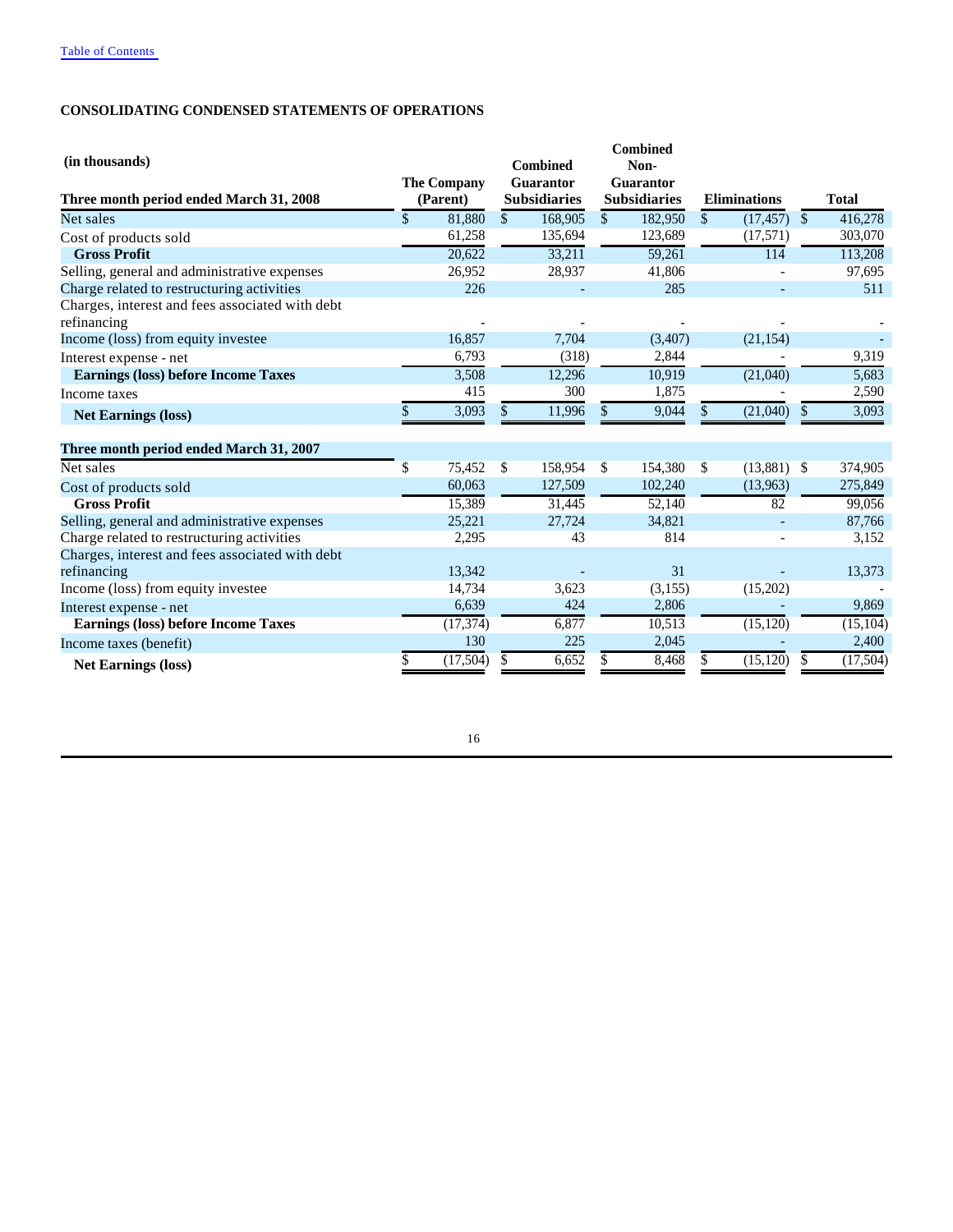# **CONSOLIDATING CONDENSED BALANCE SHEETS**

| (in thousands)                                    |              |                    |                               | <b>Combined</b> |               | <b>Combined</b><br>Non- |               |                     |               |              |
|---------------------------------------------------|--------------|--------------------|-------------------------------|-----------------|---------------|-------------------------|---------------|---------------------|---------------|--------------|
|                                                   |              | <b>The Company</b> | <b>Guarantor</b><br>Guarantor |                 |               |                         |               |                     |               |              |
| <b>March 31, 2008</b>                             |              | (Parent)           | <b>Subsidiaries</b>           |                 |               | <b>Subsidiaries</b>     |               | <b>Eliminations</b> |               | <b>Total</b> |
| <b>Assets</b>                                     |              |                    |                               |                 |               |                         |               |                     |               |              |
| <b>Current Assets</b>                             |              |                    |                               |                 |               |                         |               |                     |               |              |
| Cash and cash equivalents                         | $\mathbb{S}$ | 4.225              | $\mathcal{S}$                 | 2.553           | $\mathcal{S}$ | 36,247                  | $\mathbb{S}$  | $\omega_{\rm{eff}}$ | $\mathcal{S}$ | 43.025       |
| Marketable securities                             |              | 162                |                               |                 |               |                         |               |                     |               | 162          |
| Trade receivables, net                            |              | 104,438            |                               | 54,393          |               | 121,608                 |               | (3,817)             |               | 276,622      |
| Installment receivables, net                      |              |                    |                               | 2,000           |               | 2,328                   |               |                     |               | 4,328        |
| Inventories, net                                  |              | 63,491             |                               | 36,015          |               | 110,495                 |               | (1, 415)            |               | 208,586      |
| Deferred income taxes                             |              |                    |                               |                 |               | 2,499                   |               |                     |               | 2,499        |
| Other current assets                              |              | 18,512             |                               | 6,524           |               | 40,539                  |               |                     |               | 65,575       |
| <b>Total Current Assets</b>                       |              | 190,828            |                               | 101,485         |               | 313,716                 |               | (5,232)             |               | 600,797      |
| <b>Investment in subsidiaries</b>                 |              | 1,430,709          |                               | 647,836         |               | $\blacksquare$          |               | (2,078,545)         |               |              |
| Intercompany advances, net                        |              | 232,260            |                               | 827,450         |               | 45,330                  |               | (1,105,040)         |               |              |
| <b>Other Assets</b>                               |              | 60,966             |                               | 24,193          |               | 1,362                   |               |                     |               | 86,521       |
| <b>Other Intangibles</b>                          |              | 1,015              |                               | 10,894          |               | 92,590                  |               |                     |               | 104,499      |
| <b>Property and Equipment, net</b>                |              | 56,623             |                               | 10,008          |               | 104,599                 |               | $\equiv$            |               | 171,230      |
| Goodwill                                          |              |                    |                               | 23,541          |               | 536,735                 |               |                     |               | 560,276      |
| <b>Total Assets</b>                               | \$           | 1,972,401          | \$                            | 1,645,407       | \$            | 1,094,332               | \$            | (3,188,817)         | \$            | 1,523,323    |
| <b>Liabilities and Shareholders' Equity</b>       |              |                    |                               |                 |               |                         |               |                     |               |              |
| <b>Current Liabilities</b>                        |              |                    |                               |                 |               |                         |               |                     |               |              |
| Accounts payable                                  | $\mathbb{S}$ | 71,787             | $\mathcal{S}$                 | 14,939          | $\mathcal{S}$ | 74,754                  | $\mathcal{S}$ | a l                 | $\mathcal{S}$ | 161,480      |
| Accrued expenses                                  |              | 33,894             |                               | 18,857          |               | 82,830                  |               | (3,817)             |               | 131,764      |
| Accrued income taxes                              |              | 500                |                               |                 |               | 3,695                   |               |                     |               | 4,195        |
| Short-term debt and current maturities of long-   |              |                    |                               |                 |               |                         |               |                     |               |              |
| term obligations                                  |              | 39,057             |                               |                 |               | 943                     |               |                     |               | 40,000       |
| <b>Total Current Liabilities</b>                  |              | 145,238            |                               | 33,796          |               | 162,222                 |               | (3,817)             |               | 337,439      |
| <b>Long-Term Debt</b>                             |              | 465,203            |                               |                 |               | 33,518                  |               |                     |               | 498,721      |
| <b>Other Long-Term Obligations</b>                |              | 58,108             |                               | 2,040           |               | 47,321                  |               |                     |               | 107,469      |
| Intercompany advances, net                        |              | 724,158            |                               | 329,833         |               | 51,049                  |               | (1,105,040)         |               |              |
| <b>Total Shareholders' Equity</b>                 |              | 579,694            |                               | 1,279,738       |               | 800,222                 |               | (2,079,960)         |               | 579,694      |
| <b>Total Liabilities and Shareholders' Equity</b> | \$           | 1,972,401          | \$                            | 1,645,407       | \$            | 1,094,332               | \$            | (3, 188, 817)       | S             | 1,523,323    |

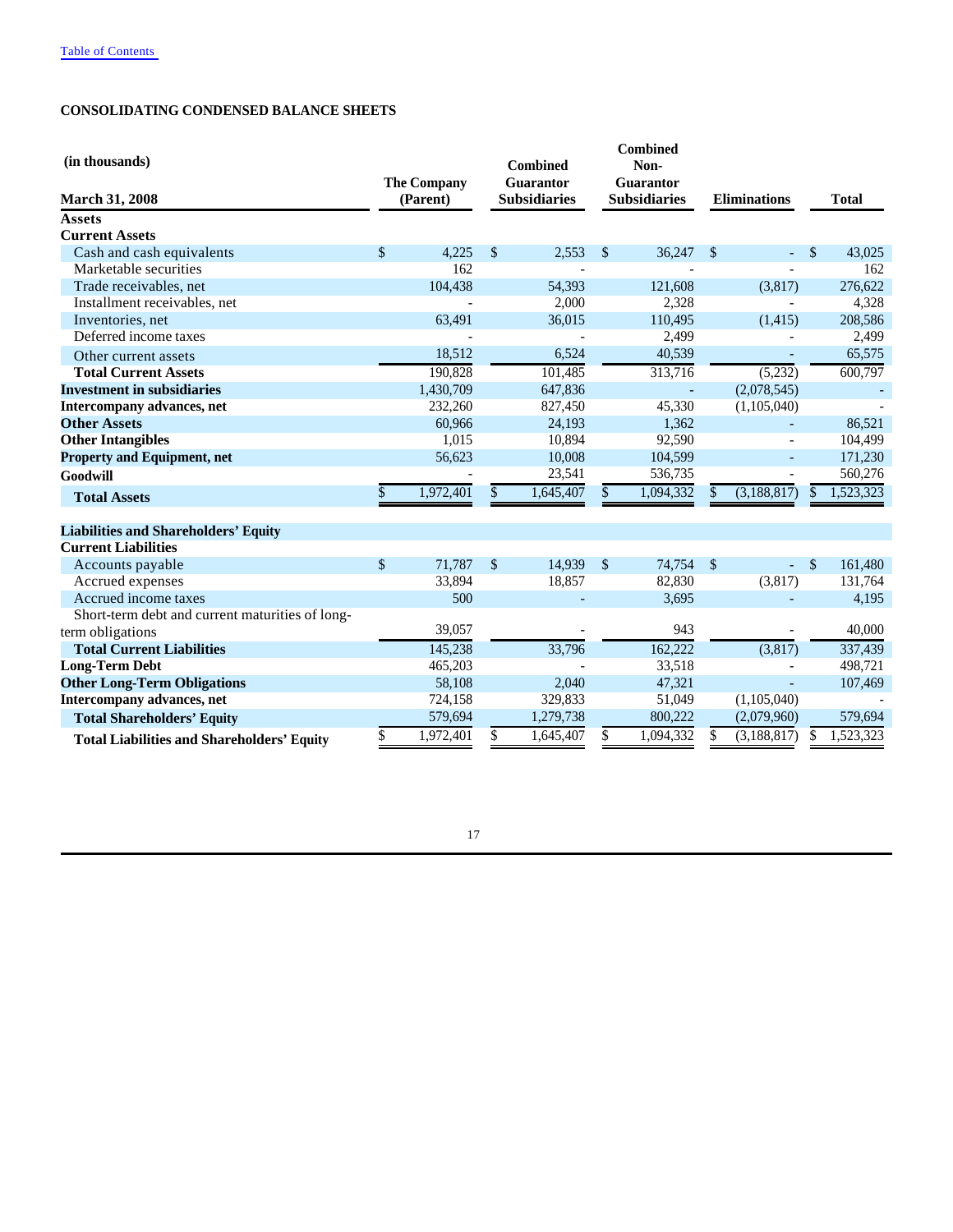# **CONSOLIDATING CONDENSED BALANCE SHEETS**

| (in thousands)                                    |                    |                  | <b>Combined</b>     |               | <b>Combined</b><br>Non- |            |                     |               |              |
|---------------------------------------------------|--------------------|------------------|---------------------|---------------|-------------------------|------------|---------------------|---------------|--------------|
|                                                   | <b>The Company</b> | <b>Guarantor</b> |                     |               | Guarantor               |            |                     |               |              |
| <b>December 31, 2007</b>                          | (Parent)           |                  | <b>Subsidiaries</b> |               | <b>Subsidiaries</b>     |            | <b>Eliminations</b> |               | <b>Total</b> |
| <b>Assets</b>                                     |                    |                  |                     |               |                         |            |                     |               |              |
| <b>Current Assets</b>                             |                    |                  |                     |               |                         |            |                     |               |              |
| Cash and cash equivalents                         | \$<br>27,133       | $\mathcal{S}$    | 1,773               | $\mathcal{S}$ | 33,294                  | \$         | $\sim$              | \$            | 62,200       |
| Marketable securities                             | 255                |                  |                     |               |                         |            |                     |               | 255          |
| Trade receivables, net                            | 93,533             |                  | 52,996              |               | 121,431                 |            | (3,817)             |               | 264,143      |
| Installment receivables, net                      |                    |                  | 1,841               |               | 2,216                   |            |                     |               | 4,057        |
| Inventories, net                                  | 69,123             |                  | 34,115              |               | 93,895                  |            | (1,529)             |               | 195,604      |
| Deferred income taxes                             |                    |                  |                     |               | 2,478                   |            |                     |               | 2,478        |
| Other current assets                              | 20,693             |                  | 6.489               |               | 36,438                  |            | (1,272)             |               | 62,348       |
| <b>Total Current Assets</b>                       | 210,737            |                  | 97,214              |               | 289,752                 |            | (6,618)             |               | 591,085      |
| <b>Investment in subsidiaries</b>                 | 1,393,220          |                  | 640,178             |               | $\blacksquare$          |            | (2,033,398)         |               |              |
| Intercompany advances, net                        | 250,765            |                  | 824,519             |               | 43,460                  |            | (1, 118, 744)       |               |              |
| <b>Other Assets</b>                               | 66,616             |                  | 23,482              |               | 1,564                   |            |                     |               | 91,662       |
| <b>Other Intangibles</b>                          | 934                |                  | 11,315              |               | 92,487                  |            |                     |               | 104,736      |
| <b>Property and Equipment, net</b>                | 57,984             |                  | 10,231              |               | 101,161                 |            | $\equiv$            |               | 169,376      |
| Goodwill                                          |                    |                  | 23,531              |               | 519,652                 |            |                     |               | 543,183      |
| <b>Total Assets</b>                               | 1,980,256          | S                | 1,630,470           | \$            | 1,048,076               | \$.        | (3,158,760)         | \$.           | 1,500,042    |
| <b>Liabilities and Shareholders' Equity</b>       |                    |                  |                     |               |                         |            |                     |               |              |
| <b>Current Liabilities</b>                        |                    |                  |                     |               |                         |            |                     |               |              |
| Accounts payable                                  | \$<br>68,786       | $\mathcal{S}$    | 12,516              | $\mathcal{S}$ | 68,868                  | $\sqrt{3}$ | $\omega_{\rm{eff}}$ | $\mathcal{S}$ | 150,170      |
| Accrued expenses                                  | 48,332             |                  | 18,284              |               | 84,431                  |            | (5,089)             |               | 145,958      |
| Accrued income taxes                              | 500                |                  |                     |               | 5,473                   |            |                     |               | 5,973        |
| Short-term debt and current maturities of long-   |                    |                  |                     |               |                         |            |                     |               |              |
| term obligations                                  | 23,500             |                  |                     |               | 1,010                   |            |                     |               | 24,510       |
| <b>Total Current Liabilities</b>                  | 141, 118           |                  | 30,800              |               | 159,782                 |            | (5,089)             |               | 326,611      |
| <b>Long-Term Debt</b>                             | 481,896            |                  | 7                   |               | 31,439                  |            |                     |               | 513,342      |
| <b>Other Long-Term Obligations</b>                | 61,370             |                  |                     |               | 44,676                  |            | $\blacksquare$      |               | 106,046      |
| Intercompany advances, net                        | 741,829            |                  | 326,028             |               | 50,887                  |            | (1, 118, 744)       |               |              |
| <b>Total Shareholders' Equity</b>                 | 554,043            |                  | 1,273,635           |               | 761,292                 |            | (2,034,927)         |               | 554,043      |
| <b>Total Liabilities and Shareholders' Equity</b> | \$<br>1,980,256    | \$               | 1,630,470           | \$            | 1,048,076               | S          | (3,158,760)         |               | 1,500,042    |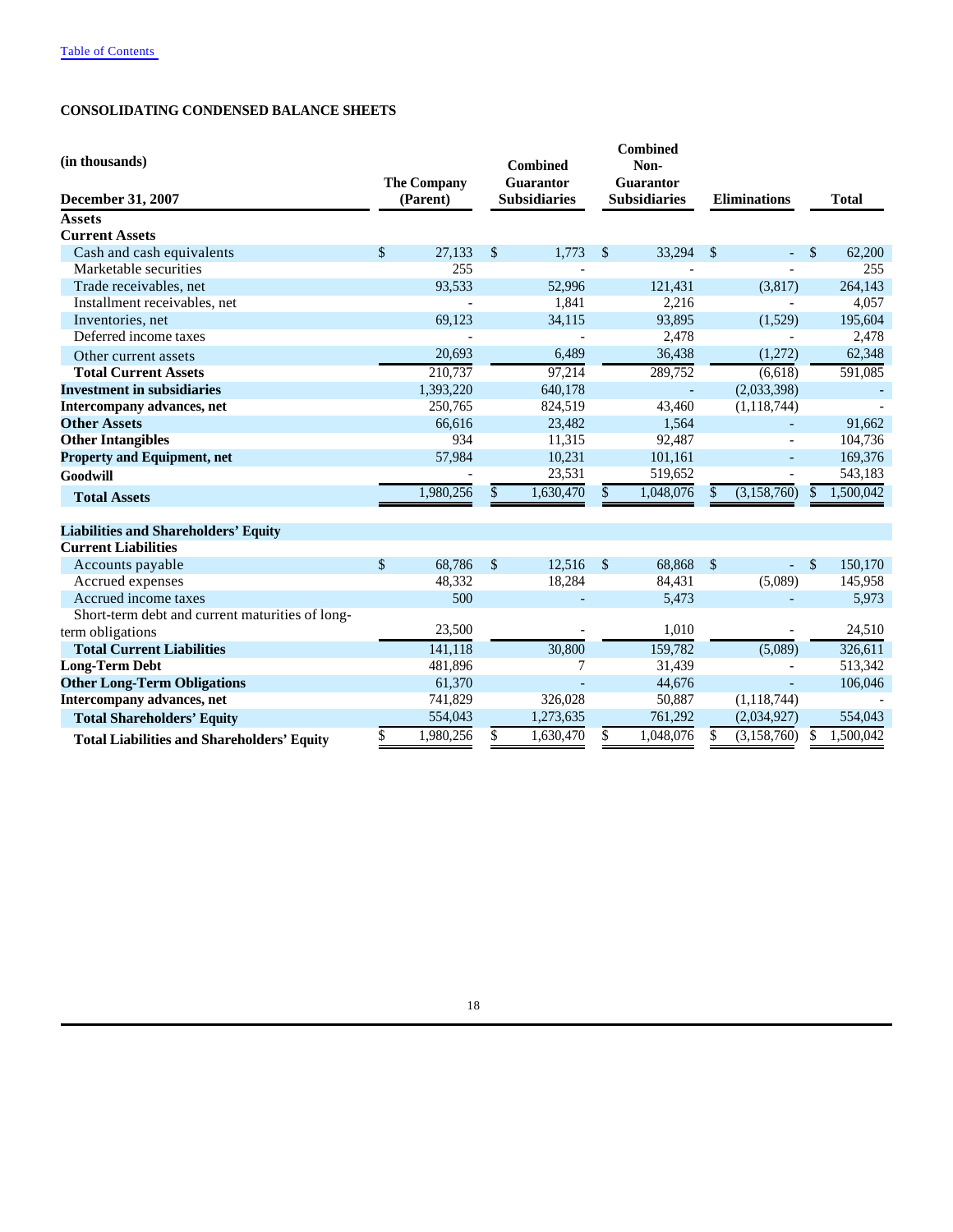# **CONSOLIDATING CONDENSED STATEMENTS OF CASH FLOWS**

| <b>Subsidiaries</b><br>(Parent)<br><b>Subsidiaries</b><br><b>Eliminations</b><br><b>Total</b><br>Three month period ended March 31, 2008<br>$\overline{\$}$<br>$\mathbb{S}$<br>1.172<br>$\mathcal{S}$<br>5.476<br>$\mathbb{S}$<br>(18, 455)<br>(25, 103)<br>$\mathbb{S}$<br>Purchases of property and equipment<br>(4,586)<br>(1, 561)<br>(392)<br>(6, 539)<br>Proceeds from sale of property and equipment<br>26<br>26<br>Increase in other long-term assets<br>4,588<br>4,588<br>(329)<br>(329)<br>Other<br>(392)<br>(4, 560)<br>2.698<br>(2,254)<br><b>Net Cash Used for Investing Activities</b><br><b>Financing Activities</b><br>Proceeds from revolving lines of credit and long-term<br>87,049<br>10,013<br>97,062<br>Payments on revolving lines of credit and long-term<br>borrowings<br>(87, 974)<br>(8,597)<br>(96, 571)<br>Proceeds from exercise of stock options<br>821<br>821<br>(399)<br>Payment of dividends<br>(399)<br>Capital contributions<br>913<br>Net Cash Provided (Used) by Financing Activities<br>(503)<br>1,416<br>621<br>621<br>Effect of exchange rate changes on cash<br>2,953<br>Increase (decrease) in cash and cash equivalents<br>(22,908)<br>780<br>(19, 175)<br>33,294<br>27,133<br>1,773<br>62,200<br>Cash and cash equivalents at beginning of period<br>4,225<br>2,553<br>$\overline{\$}$<br>$\overline{\$}$<br>$\overline{\$}$<br>36,247<br>$\overline{\$}$<br>$\overline{\$}$<br>43,025<br>Cash and cash equivalents at end of period<br>Three month period ended March 31, 2007<br><b>Net Cash Provided (Used) by Operating Activities</b><br>\$<br>$\mathcal{S}$<br>$(162,862)$ \$<br>1.366<br>143,153<br>$\mathcal{S}$<br>$\mathbb{S}$<br>(18, 343)<br>L.<br><b>Investing Activities</b><br>Purchases of property and equipment<br>(287)<br>(2,810)<br>(3,750)<br>(653)<br>Proceeds from sale of property and equipment<br>423<br>423<br>1,080<br>1,080<br>Increase in other long-term assets<br>$\overline{a}$<br>L.<br>1,920<br>(3, 133)<br>(1)<br>(1,214)<br>Other<br>(288)<br>(467)<br>(3,461)<br>(2,706)<br><b>Net Cash Used for Investing Activities</b><br>Proceeds from revolving lines of credit, securitization<br>facility and long-term borrowings<br>508,819<br>1,497<br>510,316<br>Payments on revolving lines of credit, securitization<br>facility and long-term borrowings<br>(158,008)<br>(336,390)<br>(21)<br>(494, 419)<br>Payment of dividends<br>(399)<br>(399)<br>(19, 784)<br>(19, 784)<br>$\overline{a}$<br>Payment of financing costs<br>$\overline{a}$<br>(156, 511)<br>152,246<br>$\overline{(21)}$<br>(4,286)<br><b>Net Cash Provided (Used) by Financing Activities</b><br>791<br>791<br>(13,322)<br>1,057<br>(13,034)<br>(25,299)<br>2,202<br>82,203<br>35,918<br>44,083<br>Cash and cash equivalents at beginning of period<br>3,259<br>22,596<br>$\overline{\$}$<br>$\overline{\$}$<br>31,049<br>$\overline{\$}$<br>56,904<br>\$<br>\$ | (in thousands)                                          | <b>The Company</b> | <b>Combined</b><br><b>Guarantor</b> | <b>Combined</b><br>Non-<br><b>Guarantor</b> |  |  |
|------------------------------------------------------------------------------------------------------------------------------------------------------------------------------------------------------------------------------------------------------------------------------------------------------------------------------------------------------------------------------------------------------------------------------------------------------------------------------------------------------------------------------------------------------------------------------------------------------------------------------------------------------------------------------------------------------------------------------------------------------------------------------------------------------------------------------------------------------------------------------------------------------------------------------------------------------------------------------------------------------------------------------------------------------------------------------------------------------------------------------------------------------------------------------------------------------------------------------------------------------------------------------------------------------------------------------------------------------------------------------------------------------------------------------------------------------------------------------------------------------------------------------------------------------------------------------------------------------------------------------------------------------------------------------------------------------------------------------------------------------------------------------------------------------------------------------------------------------------------------------------------------------------------------------------------------------------------------------------------------------------------------------------------------------------------------------------------------------------------------------------------------------------------------------------------------------------------------------------------------------------------------------------------------------------------------------------------------------------------------------------------------------------------------------------------------------------------------------------------------------------------------------------------------------------------------------------------------------------------------------------------------------------------------------------------------------------------------------------------------------------------------------------------------------------------------------------------------------------------------------------------------------------------------|---------------------------------------------------------|--------------------|-------------------------------------|---------------------------------------------|--|--|
|                                                                                                                                                                                                                                                                                                                                                                                                                                                                                                                                                                                                                                                                                                                                                                                                                                                                                                                                                                                                                                                                                                                                                                                                                                                                                                                                                                                                                                                                                                                                                                                                                                                                                                                                                                                                                                                                                                                                                                                                                                                                                                                                                                                                                                                                                                                                                                                                                                                                                                                                                                                                                                                                                                                                                                                                                                                                                                                        |                                                         |                    |                                     |                                             |  |  |
|                                                                                                                                                                                                                                                                                                                                                                                                                                                                                                                                                                                                                                                                                                                                                                                                                                                                                                                                                                                                                                                                                                                                                                                                                                                                                                                                                                                                                                                                                                                                                                                                                                                                                                                                                                                                                                                                                                                                                                                                                                                                                                                                                                                                                                                                                                                                                                                                                                                                                                                                                                                                                                                                                                                                                                                                                                                                                                                        | <b>Net Cash Provided (Used) by Operating Activities</b> |                    |                                     |                                             |  |  |
|                                                                                                                                                                                                                                                                                                                                                                                                                                                                                                                                                                                                                                                                                                                                                                                                                                                                                                                                                                                                                                                                                                                                                                                                                                                                                                                                                                                                                                                                                                                                                                                                                                                                                                                                                                                                                                                                                                                                                                                                                                                                                                                                                                                                                                                                                                                                                                                                                                                                                                                                                                                                                                                                                                                                                                                                                                                                                                                        | <b>Investing Activities</b>                             |                    |                                     |                                             |  |  |
|                                                                                                                                                                                                                                                                                                                                                                                                                                                                                                                                                                                                                                                                                                                                                                                                                                                                                                                                                                                                                                                                                                                                                                                                                                                                                                                                                                                                                                                                                                                                                                                                                                                                                                                                                                                                                                                                                                                                                                                                                                                                                                                                                                                                                                                                                                                                                                                                                                                                                                                                                                                                                                                                                                                                                                                                                                                                                                                        |                                                         |                    |                                     |                                             |  |  |
|                                                                                                                                                                                                                                                                                                                                                                                                                                                                                                                                                                                                                                                                                                                                                                                                                                                                                                                                                                                                                                                                                                                                                                                                                                                                                                                                                                                                                                                                                                                                                                                                                                                                                                                                                                                                                                                                                                                                                                                                                                                                                                                                                                                                                                                                                                                                                                                                                                                                                                                                                                                                                                                                                                                                                                                                                                                                                                                        |                                                         |                    |                                     |                                             |  |  |
|                                                                                                                                                                                                                                                                                                                                                                                                                                                                                                                                                                                                                                                                                                                                                                                                                                                                                                                                                                                                                                                                                                                                                                                                                                                                                                                                                                                                                                                                                                                                                                                                                                                                                                                                                                                                                                                                                                                                                                                                                                                                                                                                                                                                                                                                                                                                                                                                                                                                                                                                                                                                                                                                                                                                                                                                                                                                                                                        |                                                         |                    |                                     |                                             |  |  |
|                                                                                                                                                                                                                                                                                                                                                                                                                                                                                                                                                                                                                                                                                                                                                                                                                                                                                                                                                                                                                                                                                                                                                                                                                                                                                                                                                                                                                                                                                                                                                                                                                                                                                                                                                                                                                                                                                                                                                                                                                                                                                                                                                                                                                                                                                                                                                                                                                                                                                                                                                                                                                                                                                                                                                                                                                                                                                                                        |                                                         |                    |                                     |                                             |  |  |
|                                                                                                                                                                                                                                                                                                                                                                                                                                                                                                                                                                                                                                                                                                                                                                                                                                                                                                                                                                                                                                                                                                                                                                                                                                                                                                                                                                                                                                                                                                                                                                                                                                                                                                                                                                                                                                                                                                                                                                                                                                                                                                                                                                                                                                                                                                                                                                                                                                                                                                                                                                                                                                                                                                                                                                                                                                                                                                                        |                                                         |                    |                                     |                                             |  |  |
|                                                                                                                                                                                                                                                                                                                                                                                                                                                                                                                                                                                                                                                                                                                                                                                                                                                                                                                                                                                                                                                                                                                                                                                                                                                                                                                                                                                                                                                                                                                                                                                                                                                                                                                                                                                                                                                                                                                                                                                                                                                                                                                                                                                                                                                                                                                                                                                                                                                                                                                                                                                                                                                                                                                                                                                                                                                                                                                        |                                                         |                    |                                     |                                             |  |  |
|                                                                                                                                                                                                                                                                                                                                                                                                                                                                                                                                                                                                                                                                                                                                                                                                                                                                                                                                                                                                                                                                                                                                                                                                                                                                                                                                                                                                                                                                                                                                                                                                                                                                                                                                                                                                                                                                                                                                                                                                                                                                                                                                                                                                                                                                                                                                                                                                                                                                                                                                                                                                                                                                                                                                                                                                                                                                                                                        |                                                         |                    |                                     |                                             |  |  |
|                                                                                                                                                                                                                                                                                                                                                                                                                                                                                                                                                                                                                                                                                                                                                                                                                                                                                                                                                                                                                                                                                                                                                                                                                                                                                                                                                                                                                                                                                                                                                                                                                                                                                                                                                                                                                                                                                                                                                                                                                                                                                                                                                                                                                                                                                                                                                                                                                                                                                                                                                                                                                                                                                                                                                                                                                                                                                                                        | borrowings                                              |                    |                                     |                                             |  |  |
|                                                                                                                                                                                                                                                                                                                                                                                                                                                                                                                                                                                                                                                                                                                                                                                                                                                                                                                                                                                                                                                                                                                                                                                                                                                                                                                                                                                                                                                                                                                                                                                                                                                                                                                                                                                                                                                                                                                                                                                                                                                                                                                                                                                                                                                                                                                                                                                                                                                                                                                                                                                                                                                                                                                                                                                                                                                                                                                        |                                                         |                    |                                     |                                             |  |  |
|                                                                                                                                                                                                                                                                                                                                                                                                                                                                                                                                                                                                                                                                                                                                                                                                                                                                                                                                                                                                                                                                                                                                                                                                                                                                                                                                                                                                                                                                                                                                                                                                                                                                                                                                                                                                                                                                                                                                                                                                                                                                                                                                                                                                                                                                                                                                                                                                                                                                                                                                                                                                                                                                                                                                                                                                                                                                                                                        |                                                         |                    |                                     |                                             |  |  |
|                                                                                                                                                                                                                                                                                                                                                                                                                                                                                                                                                                                                                                                                                                                                                                                                                                                                                                                                                                                                                                                                                                                                                                                                                                                                                                                                                                                                                                                                                                                                                                                                                                                                                                                                                                                                                                                                                                                                                                                                                                                                                                                                                                                                                                                                                                                                                                                                                                                                                                                                                                                                                                                                                                                                                                                                                                                                                                                        |                                                         |                    |                                     |                                             |  |  |
|                                                                                                                                                                                                                                                                                                                                                                                                                                                                                                                                                                                                                                                                                                                                                                                                                                                                                                                                                                                                                                                                                                                                                                                                                                                                                                                                                                                                                                                                                                                                                                                                                                                                                                                                                                                                                                                                                                                                                                                                                                                                                                                                                                                                                                                                                                                                                                                                                                                                                                                                                                                                                                                                                                                                                                                                                                                                                                                        |                                                         |                    |                                     |                                             |  |  |
|                                                                                                                                                                                                                                                                                                                                                                                                                                                                                                                                                                                                                                                                                                                                                                                                                                                                                                                                                                                                                                                                                                                                                                                                                                                                                                                                                                                                                                                                                                                                                                                                                                                                                                                                                                                                                                                                                                                                                                                                                                                                                                                                                                                                                                                                                                                                                                                                                                                                                                                                                                                                                                                                                                                                                                                                                                                                                                                        |                                                         |                    |                                     |                                             |  |  |
|                                                                                                                                                                                                                                                                                                                                                                                                                                                                                                                                                                                                                                                                                                                                                                                                                                                                                                                                                                                                                                                                                                                                                                                                                                                                                                                                                                                                                                                                                                                                                                                                                                                                                                                                                                                                                                                                                                                                                                                                                                                                                                                                                                                                                                                                                                                                                                                                                                                                                                                                                                                                                                                                                                                                                                                                                                                                                                                        |                                                         |                    |                                     |                                             |  |  |
|                                                                                                                                                                                                                                                                                                                                                                                                                                                                                                                                                                                                                                                                                                                                                                                                                                                                                                                                                                                                                                                                                                                                                                                                                                                                                                                                                                                                                                                                                                                                                                                                                                                                                                                                                                                                                                                                                                                                                                                                                                                                                                                                                                                                                                                                                                                                                                                                                                                                                                                                                                                                                                                                                                                                                                                                                                                                                                                        |                                                         |                    |                                     |                                             |  |  |
|                                                                                                                                                                                                                                                                                                                                                                                                                                                                                                                                                                                                                                                                                                                                                                                                                                                                                                                                                                                                                                                                                                                                                                                                                                                                                                                                                                                                                                                                                                                                                                                                                                                                                                                                                                                                                                                                                                                                                                                                                                                                                                                                                                                                                                                                                                                                                                                                                                                                                                                                                                                                                                                                                                                                                                                                                                                                                                                        |                                                         |                    |                                     |                                             |  |  |
|                                                                                                                                                                                                                                                                                                                                                                                                                                                                                                                                                                                                                                                                                                                                                                                                                                                                                                                                                                                                                                                                                                                                                                                                                                                                                                                                                                                                                                                                                                                                                                                                                                                                                                                                                                                                                                                                                                                                                                                                                                                                                                                                                                                                                                                                                                                                                                                                                                                                                                                                                                                                                                                                                                                                                                                                                                                                                                                        |                                                         |                    |                                     |                                             |  |  |
|                                                                                                                                                                                                                                                                                                                                                                                                                                                                                                                                                                                                                                                                                                                                                                                                                                                                                                                                                                                                                                                                                                                                                                                                                                                                                                                                                                                                                                                                                                                                                                                                                                                                                                                                                                                                                                                                                                                                                                                                                                                                                                                                                                                                                                                                                                                                                                                                                                                                                                                                                                                                                                                                                                                                                                                                                                                                                                                        |                                                         |                    |                                     |                                             |  |  |
|                                                                                                                                                                                                                                                                                                                                                                                                                                                                                                                                                                                                                                                                                                                                                                                                                                                                                                                                                                                                                                                                                                                                                                                                                                                                                                                                                                                                                                                                                                                                                                                                                                                                                                                                                                                                                                                                                                                                                                                                                                                                                                                                                                                                                                                                                                                                                                                                                                                                                                                                                                                                                                                                                                                                                                                                                                                                                                                        |                                                         |                    |                                     |                                             |  |  |
|                                                                                                                                                                                                                                                                                                                                                                                                                                                                                                                                                                                                                                                                                                                                                                                                                                                                                                                                                                                                                                                                                                                                                                                                                                                                                                                                                                                                                                                                                                                                                                                                                                                                                                                                                                                                                                                                                                                                                                                                                                                                                                                                                                                                                                                                                                                                                                                                                                                                                                                                                                                                                                                                                                                                                                                                                                                                                                                        |                                                         |                    |                                     |                                             |  |  |
|                                                                                                                                                                                                                                                                                                                                                                                                                                                                                                                                                                                                                                                                                                                                                                                                                                                                                                                                                                                                                                                                                                                                                                                                                                                                                                                                                                                                                                                                                                                                                                                                                                                                                                                                                                                                                                                                                                                                                                                                                                                                                                                                                                                                                                                                                                                                                                                                                                                                                                                                                                                                                                                                                                                                                                                                                                                                                                                        |                                                         |                    |                                     |                                             |  |  |
|                                                                                                                                                                                                                                                                                                                                                                                                                                                                                                                                                                                                                                                                                                                                                                                                                                                                                                                                                                                                                                                                                                                                                                                                                                                                                                                                                                                                                                                                                                                                                                                                                                                                                                                                                                                                                                                                                                                                                                                                                                                                                                                                                                                                                                                                                                                                                                                                                                                                                                                                                                                                                                                                                                                                                                                                                                                                                                                        |                                                         |                    |                                     |                                             |  |  |
|                                                                                                                                                                                                                                                                                                                                                                                                                                                                                                                                                                                                                                                                                                                                                                                                                                                                                                                                                                                                                                                                                                                                                                                                                                                                                                                                                                                                                                                                                                                                                                                                                                                                                                                                                                                                                                                                                                                                                                                                                                                                                                                                                                                                                                                                                                                                                                                                                                                                                                                                                                                                                                                                                                                                                                                                                                                                                                                        |                                                         |                    |                                     |                                             |  |  |
|                                                                                                                                                                                                                                                                                                                                                                                                                                                                                                                                                                                                                                                                                                                                                                                                                                                                                                                                                                                                                                                                                                                                                                                                                                                                                                                                                                                                                                                                                                                                                                                                                                                                                                                                                                                                                                                                                                                                                                                                                                                                                                                                                                                                                                                                                                                                                                                                                                                                                                                                                                                                                                                                                                                                                                                                                                                                                                                        |                                                         |                    |                                     |                                             |  |  |
|                                                                                                                                                                                                                                                                                                                                                                                                                                                                                                                                                                                                                                                                                                                                                                                                                                                                                                                                                                                                                                                                                                                                                                                                                                                                                                                                                                                                                                                                                                                                                                                                                                                                                                                                                                                                                                                                                                                                                                                                                                                                                                                                                                                                                                                                                                                                                                                                                                                                                                                                                                                                                                                                                                                                                                                                                                                                                                                        |                                                         |                    |                                     |                                             |  |  |
|                                                                                                                                                                                                                                                                                                                                                                                                                                                                                                                                                                                                                                                                                                                                                                                                                                                                                                                                                                                                                                                                                                                                                                                                                                                                                                                                                                                                                                                                                                                                                                                                                                                                                                                                                                                                                                                                                                                                                                                                                                                                                                                                                                                                                                                                                                                                                                                                                                                                                                                                                                                                                                                                                                                                                                                                                                                                                                                        |                                                         |                    |                                     |                                             |  |  |
|                                                                                                                                                                                                                                                                                                                                                                                                                                                                                                                                                                                                                                                                                                                                                                                                                                                                                                                                                                                                                                                                                                                                                                                                                                                                                                                                                                                                                                                                                                                                                                                                                                                                                                                                                                                                                                                                                                                                                                                                                                                                                                                                                                                                                                                                                                                                                                                                                                                                                                                                                                                                                                                                                                                                                                                                                                                                                                                        |                                                         |                    |                                     |                                             |  |  |
|                                                                                                                                                                                                                                                                                                                                                                                                                                                                                                                                                                                                                                                                                                                                                                                                                                                                                                                                                                                                                                                                                                                                                                                                                                                                                                                                                                                                                                                                                                                                                                                                                                                                                                                                                                                                                                                                                                                                                                                                                                                                                                                                                                                                                                                                                                                                                                                                                                                                                                                                                                                                                                                                                                                                                                                                                                                                                                                        |                                                         |                    |                                     |                                             |  |  |
|                                                                                                                                                                                                                                                                                                                                                                                                                                                                                                                                                                                                                                                                                                                                                                                                                                                                                                                                                                                                                                                                                                                                                                                                                                                                                                                                                                                                                                                                                                                                                                                                                                                                                                                                                                                                                                                                                                                                                                                                                                                                                                                                                                                                                                                                                                                                                                                                                                                                                                                                                                                                                                                                                                                                                                                                                                                                                                                        | <b>Financing Activities</b>                             |                    |                                     |                                             |  |  |
|                                                                                                                                                                                                                                                                                                                                                                                                                                                                                                                                                                                                                                                                                                                                                                                                                                                                                                                                                                                                                                                                                                                                                                                                                                                                                                                                                                                                                                                                                                                                                                                                                                                                                                                                                                                                                                                                                                                                                                                                                                                                                                                                                                                                                                                                                                                                                                                                                                                                                                                                                                                                                                                                                                                                                                                                                                                                                                                        |                                                         |                    |                                     |                                             |  |  |
|                                                                                                                                                                                                                                                                                                                                                                                                                                                                                                                                                                                                                                                                                                                                                                                                                                                                                                                                                                                                                                                                                                                                                                                                                                                                                                                                                                                                                                                                                                                                                                                                                                                                                                                                                                                                                                                                                                                                                                                                                                                                                                                                                                                                                                                                                                                                                                                                                                                                                                                                                                                                                                                                                                                                                                                                                                                                                                                        |                                                         |                    |                                     |                                             |  |  |
|                                                                                                                                                                                                                                                                                                                                                                                                                                                                                                                                                                                                                                                                                                                                                                                                                                                                                                                                                                                                                                                                                                                                                                                                                                                                                                                                                                                                                                                                                                                                                                                                                                                                                                                                                                                                                                                                                                                                                                                                                                                                                                                                                                                                                                                                                                                                                                                                                                                                                                                                                                                                                                                                                                                                                                                                                                                                                                                        |                                                         |                    |                                     |                                             |  |  |
|                                                                                                                                                                                                                                                                                                                                                                                                                                                                                                                                                                                                                                                                                                                                                                                                                                                                                                                                                                                                                                                                                                                                                                                                                                                                                                                                                                                                                                                                                                                                                                                                                                                                                                                                                                                                                                                                                                                                                                                                                                                                                                                                                                                                                                                                                                                                                                                                                                                                                                                                                                                                                                                                                                                                                                                                                                                                                                                        |                                                         |                    |                                     |                                             |  |  |
|                                                                                                                                                                                                                                                                                                                                                                                                                                                                                                                                                                                                                                                                                                                                                                                                                                                                                                                                                                                                                                                                                                                                                                                                                                                                                                                                                                                                                                                                                                                                                                                                                                                                                                                                                                                                                                                                                                                                                                                                                                                                                                                                                                                                                                                                                                                                                                                                                                                                                                                                                                                                                                                                                                                                                                                                                                                                                                                        |                                                         |                    |                                     |                                             |  |  |
|                                                                                                                                                                                                                                                                                                                                                                                                                                                                                                                                                                                                                                                                                                                                                                                                                                                                                                                                                                                                                                                                                                                                                                                                                                                                                                                                                                                                                                                                                                                                                                                                                                                                                                                                                                                                                                                                                                                                                                                                                                                                                                                                                                                                                                                                                                                                                                                                                                                                                                                                                                                                                                                                                                                                                                                                                                                                                                                        |                                                         |                    |                                     |                                             |  |  |
|                                                                                                                                                                                                                                                                                                                                                                                                                                                                                                                                                                                                                                                                                                                                                                                                                                                                                                                                                                                                                                                                                                                                                                                                                                                                                                                                                                                                                                                                                                                                                                                                                                                                                                                                                                                                                                                                                                                                                                                                                                                                                                                                                                                                                                                                                                                                                                                                                                                                                                                                                                                                                                                                                                                                                                                                                                                                                                                        |                                                         |                    |                                     |                                             |  |  |
|                                                                                                                                                                                                                                                                                                                                                                                                                                                                                                                                                                                                                                                                                                                                                                                                                                                                                                                                                                                                                                                                                                                                                                                                                                                                                                                                                                                                                                                                                                                                                                                                                                                                                                                                                                                                                                                                                                                                                                                                                                                                                                                                                                                                                                                                                                                                                                                                                                                                                                                                                                                                                                                                                                                                                                                                                                                                                                                        | Effect of exchange rate changes on cash                 |                    |                                     |                                             |  |  |
|                                                                                                                                                                                                                                                                                                                                                                                                                                                                                                                                                                                                                                                                                                                                                                                                                                                                                                                                                                                                                                                                                                                                                                                                                                                                                                                                                                                                                                                                                                                                                                                                                                                                                                                                                                                                                                                                                                                                                                                                                                                                                                                                                                                                                                                                                                                                                                                                                                                                                                                                                                                                                                                                                                                                                                                                                                                                                                                        | Increase (decrease) in cash and cash equivalents        |                    |                                     |                                             |  |  |
|                                                                                                                                                                                                                                                                                                                                                                                                                                                                                                                                                                                                                                                                                                                                                                                                                                                                                                                                                                                                                                                                                                                                                                                                                                                                                                                                                                                                                                                                                                                                                                                                                                                                                                                                                                                                                                                                                                                                                                                                                                                                                                                                                                                                                                                                                                                                                                                                                                                                                                                                                                                                                                                                                                                                                                                                                                                                                                                        |                                                         |                    |                                     |                                             |  |  |
|                                                                                                                                                                                                                                                                                                                                                                                                                                                                                                                                                                                                                                                                                                                                                                                                                                                                                                                                                                                                                                                                                                                                                                                                                                                                                                                                                                                                                                                                                                                                                                                                                                                                                                                                                                                                                                                                                                                                                                                                                                                                                                                                                                                                                                                                                                                                                                                                                                                                                                                                                                                                                                                                                                                                                                                                                                                                                                                        | Cash and cash equivalents at end of period              |                    |                                     |                                             |  |  |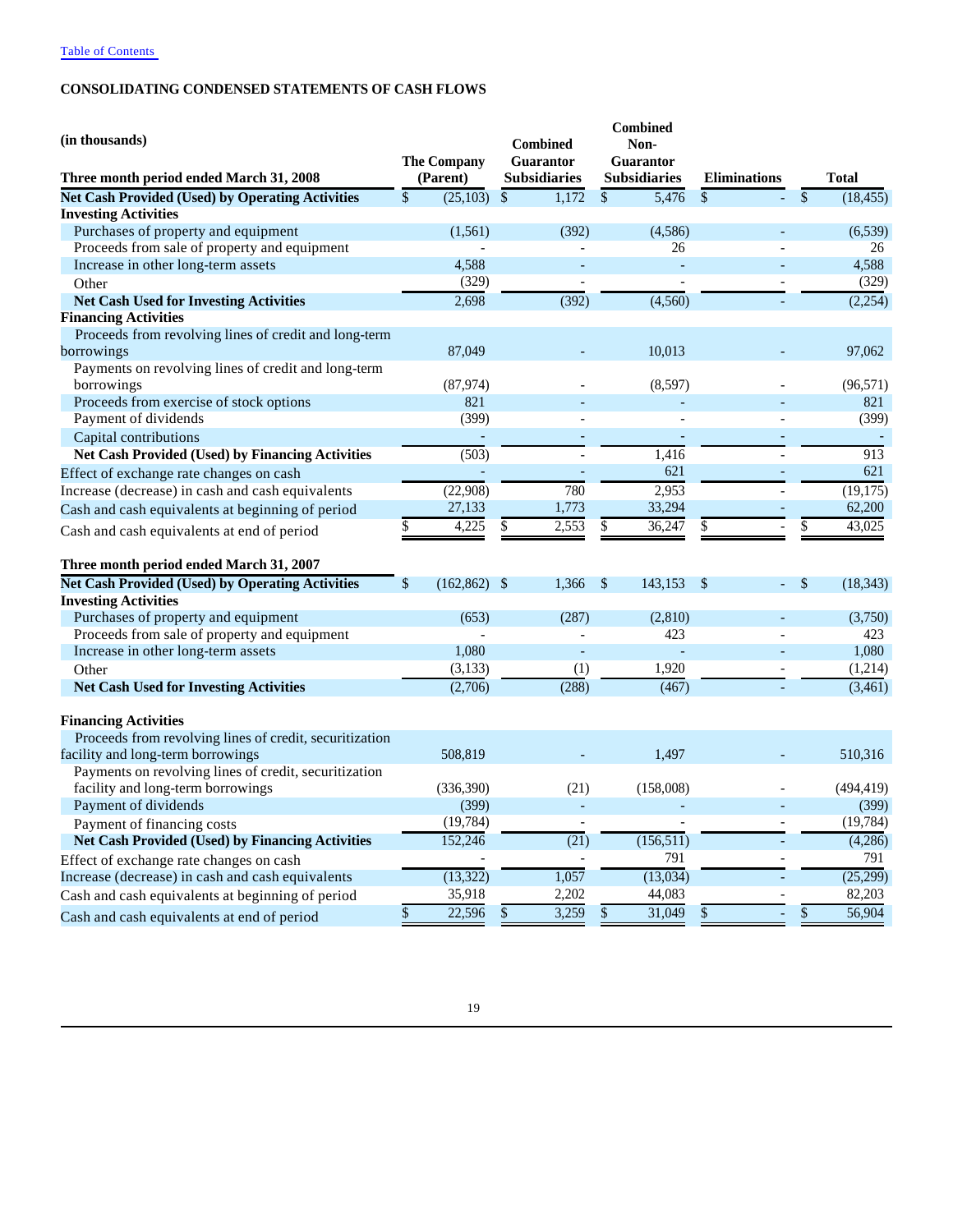### **Item 2. Management's Discussion and Analysis of Financial Condition and Results of Operations.**

The following discussion and analysis should be read in conjunction with the company's Condensed Consolidated Financial Statements and related notes thereto included elsewhere in this Quarterly Report on Form 10-Q and in the company's Current Report on Form 8-K as furnished to the Securities and Exchange Commission on April 24, 2008.

# **OUTLOOK**

Cost reduction continues to be a primary focus for the company in 2008, which includes the following initiatives: product line simplification; expanded outsourcing; rationalization of facilities; supply chain simplification; and organization and infrastructure consolidation. The company is on track with its 2008 cost reduction initiatives which are expected to result in 2008 savings of at least \$20 million. However, it is anticipated that the benefit to operating margins realized from these initiatives will be tempered by continuing reimbursement uncertainties, primarily the implementation of competitive bidding in the U.S., as well as global commodity cost increases. In order to address the rising commodity costs, North America/HME has planned a price increase for July  $1<sup>st</sup>$ . The company anticipates restructuring charges of approximately \$5 million in 2008 (\$.5 million of which has occurred through the first three months of the year) relating to these actions.

With the \$3.7 million of cost savings achieved during the first quarter through cost reduction activities, the company remains confident in its cost reduction objectives and the company has begun to refine its plans for structural cost reductions to support the company's 2008 plans. For fiscal year 2008, the company expects organic growth in net sales of between 4% and 5%, excluding the impact from acquisitions and foreign currency translation adjustments, and operating cash flows of \$65 million to \$75 million and net purchases of property, plant and equipment of up to approximately \$25 million. The full year earnings are expected to be consistent with the guidance furnished in the company's press release on April 24, 2008.

## **RESULTS OF OPERATIONS**

## **NET SALES**

Net sales for the three months ended March 31, 2008 were \$416,278,000, compared to \$374,905,000 for the same period a year ago, representing a 11% increase. Organic sales growth was 5.8% as foreign currency translation increased net sales by five percentage points while acquisitions increased net sales by less than one percentage point for the three month period. The positive sales growth was achieved in each of the company's operating segments, except Asia/Pacific, whose sales were unchanged compared to the first quarter of 2007.

## *North American/Home Medical Equipment (NA/HME)*

NA/HME net sales increased 9% for the quarter to \$175,781,000 as compared to \$161,763,000 for the same period a year ago. Foreign currency and acquisitions both increased net sales by one percentage point. The increase for the quarter was principally due to net sales increases in each of the segment's major product categories.

Rehab product line net sales increased by 6% compared to the first quarter last year despite volume declines in the consumer power product line, principally due to the company's decision to terminate sales to a large national account. Excluding consumer power products, Rehab product line net sales increased 10% compared to the first quarter of last year, driven by volume increases in custom power and custom manual wheelchairs as well as seating and positioning products. Standard product line net sales for the first quarter increased 10% compared to the first quarter of last year, driven by increased volumes in manual wheelchairs, patient aids and beds, while pricing was stable. Respiratory product line net sales increased 3%, driven by volume increases in oxygen concentrators and strong purchases by national accounts. These benefits were partially offset by pricing declines and 3% lower net sales of HomeFill® oxygen systems which were in line with plan for the first quarter.

# *Invacare Supply Group (ISG)*

ISG net sales for the quarter increased 6% to \$65,256,000 compared to \$61,676,000 last year driven by an increase in home delivery program sales and increased sales volumes with larger providers.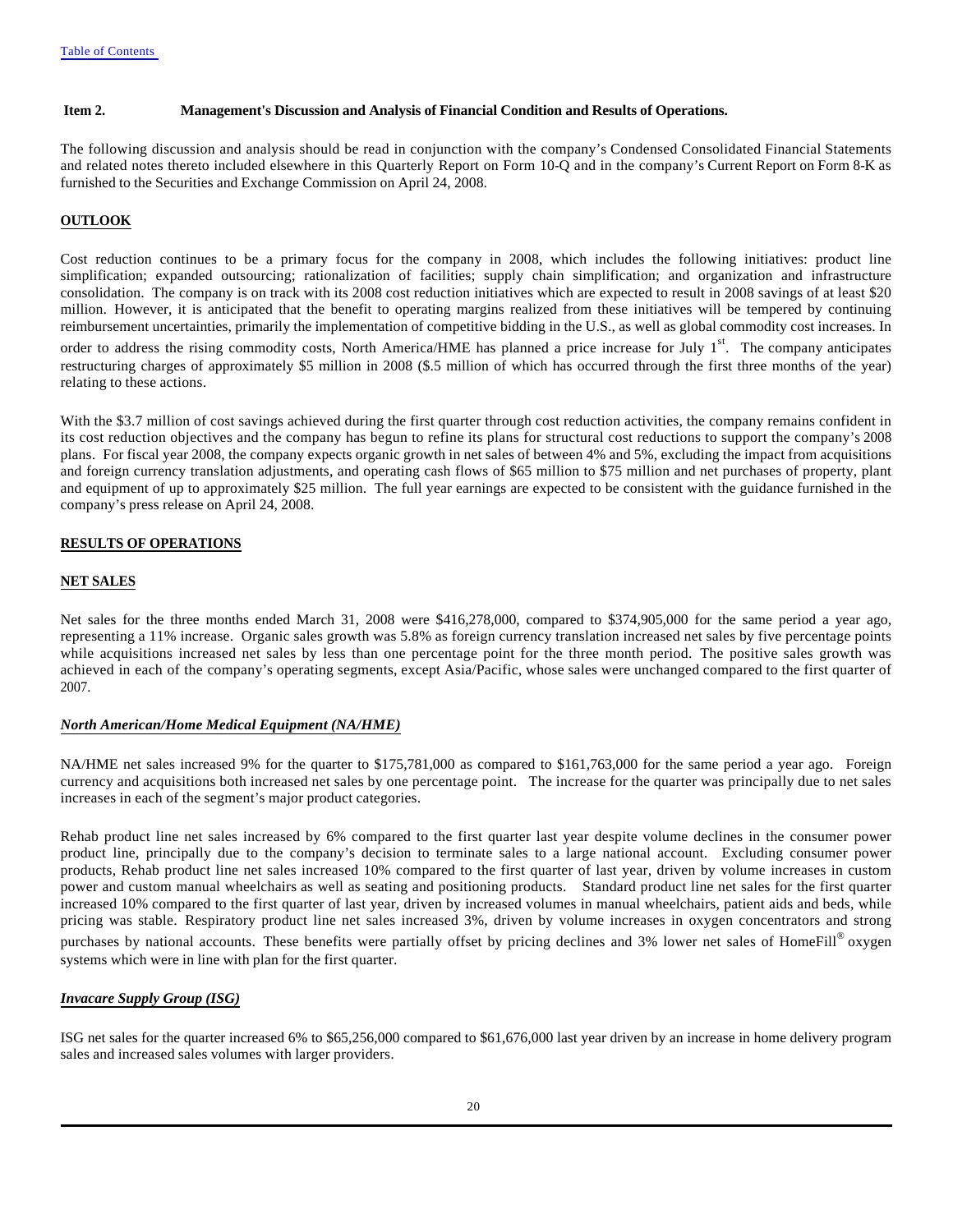# *Institutional Products Group (IPG)*

IPG net sales for the quarter increased by 8% to \$25,297,000 as compared to \$23,493,000 last year was primarily driven by increases experienced across most product categories along with an increase in national account sales. Foreign currency translation increased net sales by four percentage points for the quarter.

# *Europe*

European net sales increased 18% for the quarter to \$126,003,000 as compared to \$107,030,000 for the same period a year ago. Foreign currency translation increased net sales by eleven percentage points for the quarter. Net sales performance continues to be strong in most regions.

# *Asia/Pacific*

Asia/Pacific net sales increased 14% for the quarter to \$23,941,000 as compared to \$20,943,000 for the same period a year ago. Foreign currency translation accounted for the entire fourteen percentage point increase in net sales. Performance in this region was positively impacted by volume increases in the company's distribution businesses in the region and at the company's subsidiary which manufactures microprocessor controllers.

# **GROSS PROFIT**

Gross profit as a percentage of net sales for the three month period ended March 31, 2008 was 27.2% compared to 26.4% in the same period last year. Gross margin as a percentage of net sales for the first quarter was higher by .8 percentage points compared to last year's first quarter primarily due to cost reduction activities, partially offset by increased freight costs and commodity costs such as steel, aluminum and fuel.

For the first three months of the year, NA/HME margins as a percentage of net sales increased to 30.5% compared with 28.2% in the same period last year primarily due to cost reduction activities and favorable product mix towards Rehab products, partially offset by increased freight costs and higher commodity costs such as steel, aluminum and fuel. ISG gross margins decreased by 1 percentage point due to an unfavorable sales mix toward large providers and home delivery program sales. IPG gross margin declined by 1 percentage point primarily due to lower margins achieved on new beds introduced in the fourth quarter of last year. In Europe, gross margin as a percentage of net sales declined by two percentage points primarily due an unfavorable sales mix away from higher margin product and higher freight costs. Gross margin, as a percentage of net sales in Asia/Pacific, increased year to date by 6.8 percentage points, largely due to cost reduction activities and increased volumes.

# **SELLING, GENERAL AND ADMINISTRATIVE**

Selling, general and administrative ("SG&A") expense as a percentage of net sales for the three months ended March 31, 2008 was 23.5% compared to 23.4% for the same period a year ago. SG&A expense increased by \$9,929,000 or 11.3% for the quarter ended March 31, 2008 compared to the first quarter of last year. Acquisitions increased these expenses by \$571,000 in the quarter while foreign currency translation increased these expenses by \$4,677,000 in the quarter compared to the same period a year ago. Excluding the impact of foreign currency translation and acquisitions,  $SG&A$  expense increased 5.3% for the quarter compared to the same period a year ago. The increase in SG&A expense is attributable to higher sales and marketing costs in anticipation of future sales growth, and greater commission costs associated with increased sales volumes.

NA/HME SG&A expense increased \$3,097,000, or 7.0%, for the quarter compared to the same period a year ago. Foreign currency translation and acquisitions each increased SG&A by one percentage point. The increase in spending was primarily attributable to higher sales and marketing costs in anticipation of future sales growth, and greater commission costs associated with increased sales volumes.

ISG SG&A expense increased \$557,000, or 9.2%, for the quarter compared to the same period a year ago due to higher distribution costs associated with increased sales volumes.

IPG SG&A expense decreased \$67,000, or 1.7%, for the quarter compared to the same period a year ago. Foreign currency translation decreased SG&A by less than one percentage point for the quarter. The slight decrease in expense for the first three months of 2008 is primarily attributable to favorable currency transactions.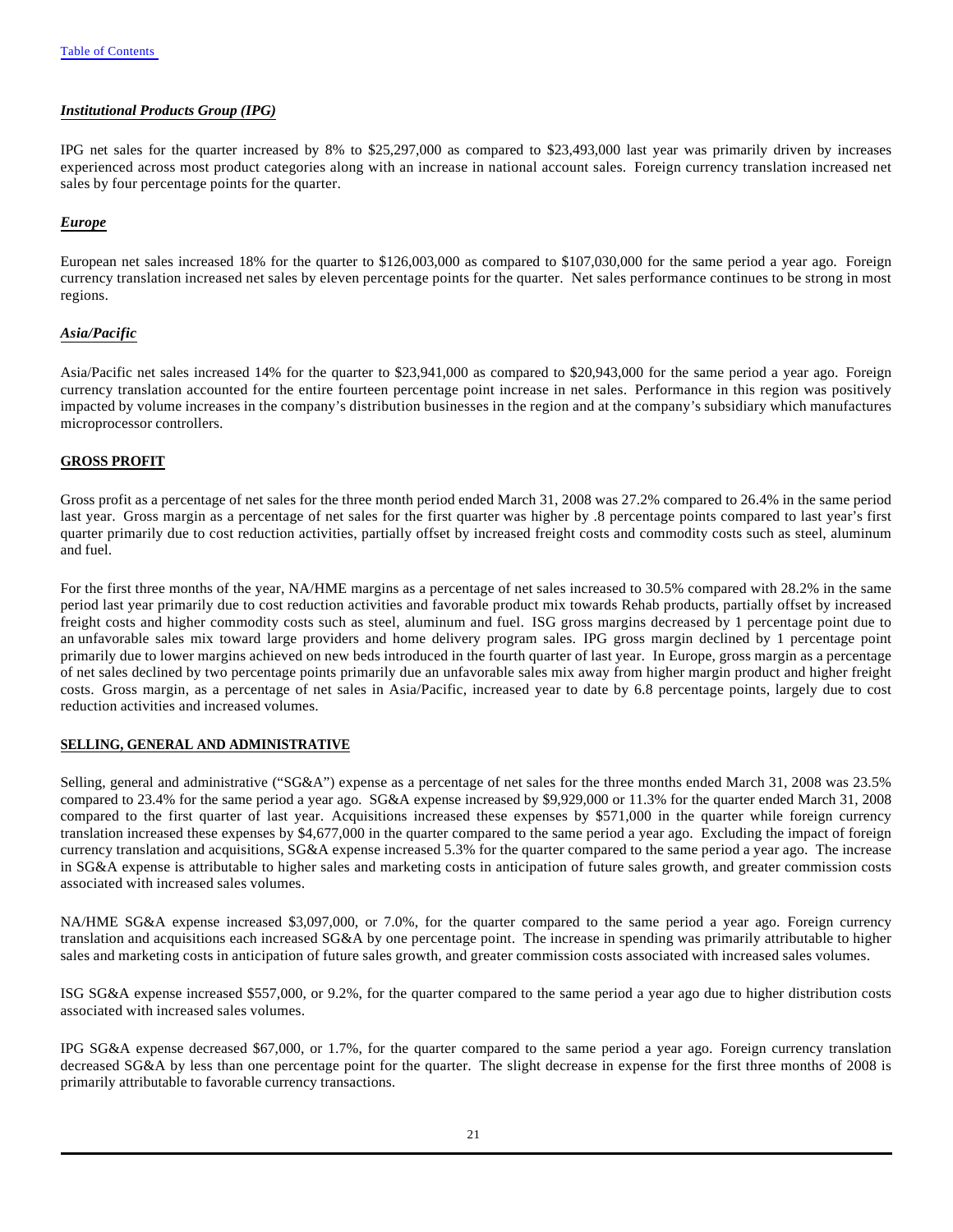European SG&A expense increased \$4,741,000, or 17.1%, for the quarter compared to the same period a year ago. For the quarter, foreign currency translation increased SG&A by \$3,099,000, or 11.2%. Excluding the impact of foreign currency translation, the increases in expense is primarily due to higher sales and marketing costs for people and programs to drive future sales growth.

Asia/Pacific SG&A expense increased \$1,601,000, or 28.3%, for the quarter compared to the same period a year ago. For the quarter, foreign currency translation increased SG&A expense by \$920,000, or 16.2%. Excluding the impact of acquisitions and foreign currency translation, SG&A expense increased 12.0% as compared to last year, primarily due to increases in sales and marketing costs for people and marketing programs to drive future sales growth.

# **CHARGE RELATED TO RESTRUCTURING ACTIVITIES**

Previously, the company announced multi-year cost reductions and profit improvement actions, which included: reducing global headcount, outsourcing improvements utilizing the company's China manufacturing capability and third parties, shifting substantial resources from product development to manufacturing cost reduction activities and product rationalization, reducing freight exposure through freight auctions and changing the freight policy, general expense reductions and exiting manufacturing and distribution facilities.

The restructuring was necessitated by the continued decline in reimbursement, continued pricing pressures faced by the company as a result of outsourcing by competitors to lower cost locations and commodity cost increases for steel, aluminum and fuel.

Restructuring charges of \$522,000 were incurred in the first three months of 2008, of which \$11,000 are recorded in cost of products sold as it relates to inventory markdowns and the remaining charge amount is included on the Charge Related to Restructuring Activities in the Condensed Consolidated Statement of Operations as part of operations.

The restructuring charges included \$226,000 in NA/HME, \$226,000 in Europe and \$70,000 in Asia/Pacific. Of the total charges incurred to date, \$1,070,000 remained unpaid as of March 31, 2008 with \$940,000 unpaid related to NA/HME; \$86,000 unpaid related to Europe; and \$44,000 unpaid related to Asia/Pacific. There have been no material changes in accrued balances related to the charge, either as a result of revisions in the plan or changes in estimates, and the company expects to utilize the accruals recorded through March 31, 2008 during 2008. With additional actions to be undertaken during the remainder of 2008, the company anticipates recognizing pre-tax restructuring charges of approximately \$5,000,000 for the year.

# **CHARGES, INTEREST AND FEES ASSOCIATED WITH DEBT REFINANCING**

As a result of the company's refinancing completed in the first quarter of 2007, the company incurred in the quarter ended March 31, 2007 one-time make whole payments to the holders of previously outstanding senior notes and incremental interest totaling \$10,900,000 and wrote-off previously capitalized costs of \$2,500,000 related to the old debt structure.

# **INTEREST**

Interest expense decreased \$326,000 for the first quarter of 2008 compared to the same period last year due to lower debt levels. Interest income for the first quarter of 2008 increased \$224,000 compared to the same period last year, primarily due to interest on higher average foreign cash balances.

## **INCOME TAXES**

The company had an effective tax rate of 45.6% on earnings before tax compared to an expected rate at the US statutory rate of 35% for the three month period ended March 31, 2008, and an effective rate of 15.9% compared to an expected benefit of 35% at the US statutory rate on the loss before tax for the three month period ended March 31, 2007. The company's effective tax rate for the three month period ended March 31, 2008 and 2007 was higher than the U.S. federal statutory rate or benefit as a result of the company not being able to record tax benefits related to losses in countries which had tax valuation allowances, while normal tax expense was recognized in countries without tax allowances.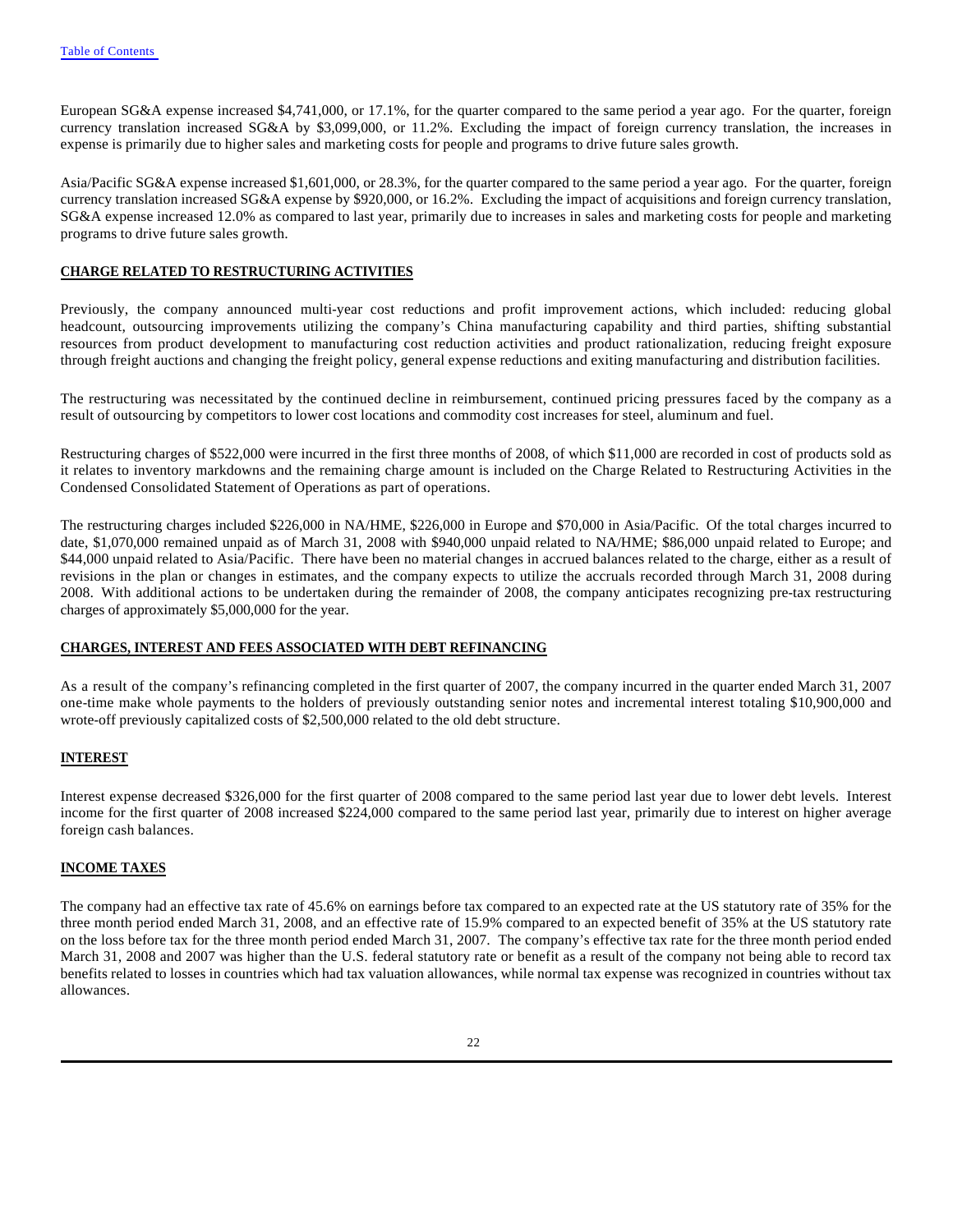# **LIQUIDITY AND CAPITAL RESOURCES**

The company's reported level of debt increased by \$869,000 from December 31, 2007 to \$538,721,000 at March 31, 2008, as a result of negative cash flow for the period. The debt-to-total-capitalization ratio was 48.2% at March 31, 2008 as compared to 49.3% at the end of last year.

The company's cash and cash equivalents were \$43,025,000 at March 31, 2008, down from \$62,200,000 at the end of the year. The cash was primarily utilized to pay both annual bonus payments and the timing of interest payments related to the company's debt structure.

The company's borrowing arrangements contain covenants with respect to maximum amount of debt, minimum loan commitments, interest coverage, net worth, dividend payments, working capital, and funded debt to capitalization, as defined in the company's bank agreements and agreements with its note holders. As of March 31, 2008, the company was in compliance with all covenant requirements. Under the most restrictive covenant of the company's borrowing arrangements as of March 31, 2008, the company had the capacity to borrow up to an additional \$110,600,000.

#### **CAPITAL EXPENDITURES**

The company had no individually material capital expenditure commitments outstanding as of March 31, 2008. The company estimates that capital investments for 2008 will approximate up to \$25,000,000 as compared to \$20,068,000 in 2007. The company believes that its balances of cash and cash equivalents, together with funds generated from operations and existing borrowing facilities will be sufficient to meet its operating cash requirements and to fund required capital expenditures for the foreseeable future.

#### **CASH FLOWS**

Cash flows used by operating activities were \$18,455,000 for the first three months of 2008 compared to \$18,343,000 used in the first three months of 2007. Operating cash flows for the first three months of 2008 were flat compared to the same period a year ago as the significant improvement in net earnings in the first quarter of 2008 was offset primarily by a reduction in accruals of which approximately \$15 million related to both annual bonus payments (earned in 2007) and interest payments related to the company's debt structure finalized in the first quarter of last year. In addition, receivables and inventories were both a drain on cash flow during the quarter by approximately \$11.8 million and \$10.0 million, respectively. The receivables increase is primarily due to higher than planned sales, particularly in March, which won't be collected until late in the second quarter as well as year-end 2007 collections of receivables were higher than normal. Inventories increased in the quarter primarily in the Europe and Asia Pacific segments to support future sales initiatives.

Cash used for investing activities was \$2,254,000 for the first three months of 2008 compared to \$3,461,000 used in the first three months of 2007. The decrease in cash used for investing activities is primarily the result of cash receipts on company-owned life insurance policies in the current year offset by an increase in the purchases of property, plant and equipment in the first three months of 2008 compared to the first three months of 2007.

Cash provided by financing activities was \$913,000 for the first three months of 2008 compared to cash required of \$4,286,000 in the first three months of 2007. The first quarter of 2007 financing cash flow included \$19,784,000 of financing cost payments as a result of the company refinancing which was completed in the first quarter of 2007.

During the first three months of 2008, the company used free cash flow of \$23,890,000 compared to free cash flow of \$17,299,000 used by the company in the first three months of 2007. The decrease was primarily attributable to the same items as noted above which impacted operating cash flows. Free cash flow is a non-GAAP financial measure that is comprised of net cash provided by operating activities, excluding net cash impact related to restructuring activities, less net purchases of property and equipment, net of proceeds from sales of property and equipment. Management believes that this financial measure provides meaningful information for evaluating the overall financial performance of the company and its ability to repay debt or make future investments (including, for example, acquisitions). However, it should be noted that the company's definition of free cash flow may not be comparable to similar measures disclosed by other companies because not all companies calculate free cash flow in the same manner.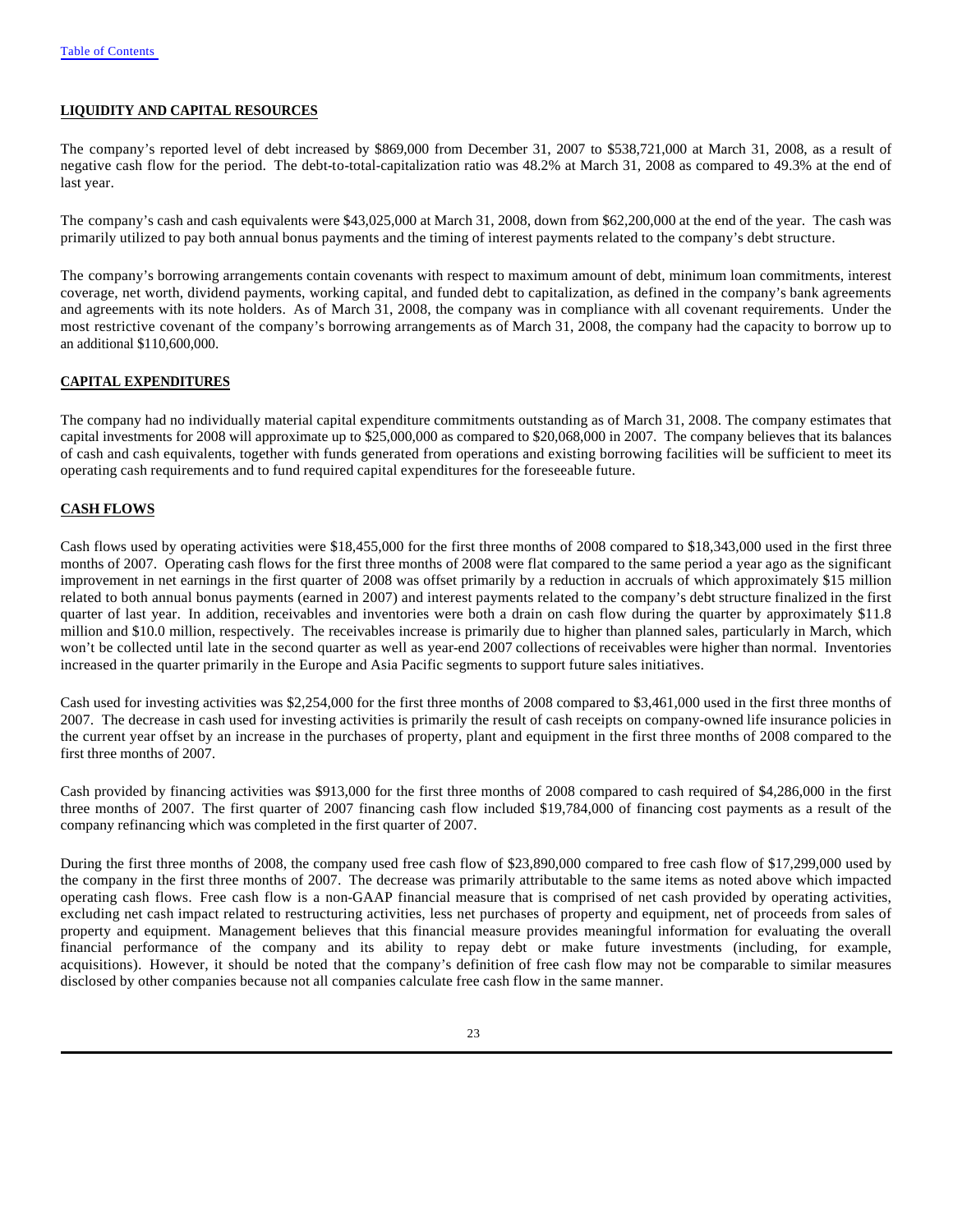The non-GAAP financial measure is reconciled to the GAAP measure as follows (in thousands):

|                                                     |   | Three Months Ended March 31. |  |           |  |  |
|-----------------------------------------------------|---|------------------------------|--|-----------|--|--|
|                                                     |   | 2008                         |  | 2007      |  |  |
| Net cash used by operating activities               | S | (18, 455)                    |  | (18, 343) |  |  |
| Net cash impact related to restructuring activities |   | 1.078                        |  | 4.371     |  |  |
| Less: Purchases of property and equipment - net     |   | (6,513)                      |  | (3,327)   |  |  |
| Free Cash Flow                                      |   | (23.890)                     |  | (17,299)  |  |  |

#### **DIVIDEND POLICY**

On February 7, 2008, the company's Board of Directors declared a quarterly cash dividend of \$0.0125 per Common Share to shareholders of record as of April 3, 2008, which was paid on April 11, 2008. At the current rate, the cash dividend will amount to \$0.05 per Common Share on an annual basis.

# **CRITICAL ACCOUNTING POLICIES**

The Consolidated Financial Statements included in this Quarterly Report on Form 10-Q include accounts of the company, all majorityowned subsidiaries and a variable interest entity for which the company was the primary beneficiary in 2007. The preparation of financial statements in conformity with accounting principles generally accepted in the United States requires management to make estimates and assumptions in certain circumstances that affect amounts reported in the accompanying Consolidated Financial Statements and related footnotes. In preparing the financial statements, management has made its best estimates and judgments of certain amounts included in the financial statements, giving due consideration to materiality. However, application of these accounting policies involves the exercise of judgment and use of assumptions as to future uncertainties and, as a result, actual results could differ from these estimates.

The following critical accounting policies, among others, affect the more significant judgments and estimates used in preparation of the company's consolidated financial statements.

#### *Revenue Recognition*

Invacare's revenues are recognized when products are shipped to unaffiliated customers. The SEC's Staff Accounting Bulletin (SAB) No. 101, "Revenue Recognition," as updated by SAB No. 104, provides guidance on the application of generally accepted accounting principles (GAAP) to selected revenue recognition issues. The company has concluded that its revenue recognition policy is appropriate and in accordance with GAAP and SAB No. 101. Shipping and handling costs are included in cost of goods sold.

Sales are made only to customers with whom the company believes collection is reasonably assured based upon a credit analysis, which may include obtaining a credit application, a signed security agreement, personal guarantee and/or a cross corporate guarantee depending on the credit history of the customer. Credit lines are established for new customers after an evaluation of their credit report and/or other relevant financial information. Existing credit lines are regularly reviewed and adjusted with consideration given to any outstanding past due amounts.

The company offers discounts and rebates, which are accounted for as reductions to revenue in the period in which the sale is recognized. Discounts offered include: cash discounts for prompt payment, base and trade discounts based on contract level for specific classes of customers. Volume discounts and rebates are given based on large purchases and the achievement of certain sales volumes. Product returns are accounted for as a reduction to reported sales with estimates recorded for anticipated returns at the time of sale. The company does not sell any goods on consignment.

Distributed products sold by the company are accounted for in accordance with Emerging Issues Task Force, or "EITF" No. 99-19 *Reporting Revenue Gross as a Principal versus Net as an Agent.* The company records distributed product sales gross as a principal since the company takes title to the products and has the risks of loss for collections, delivery and returns.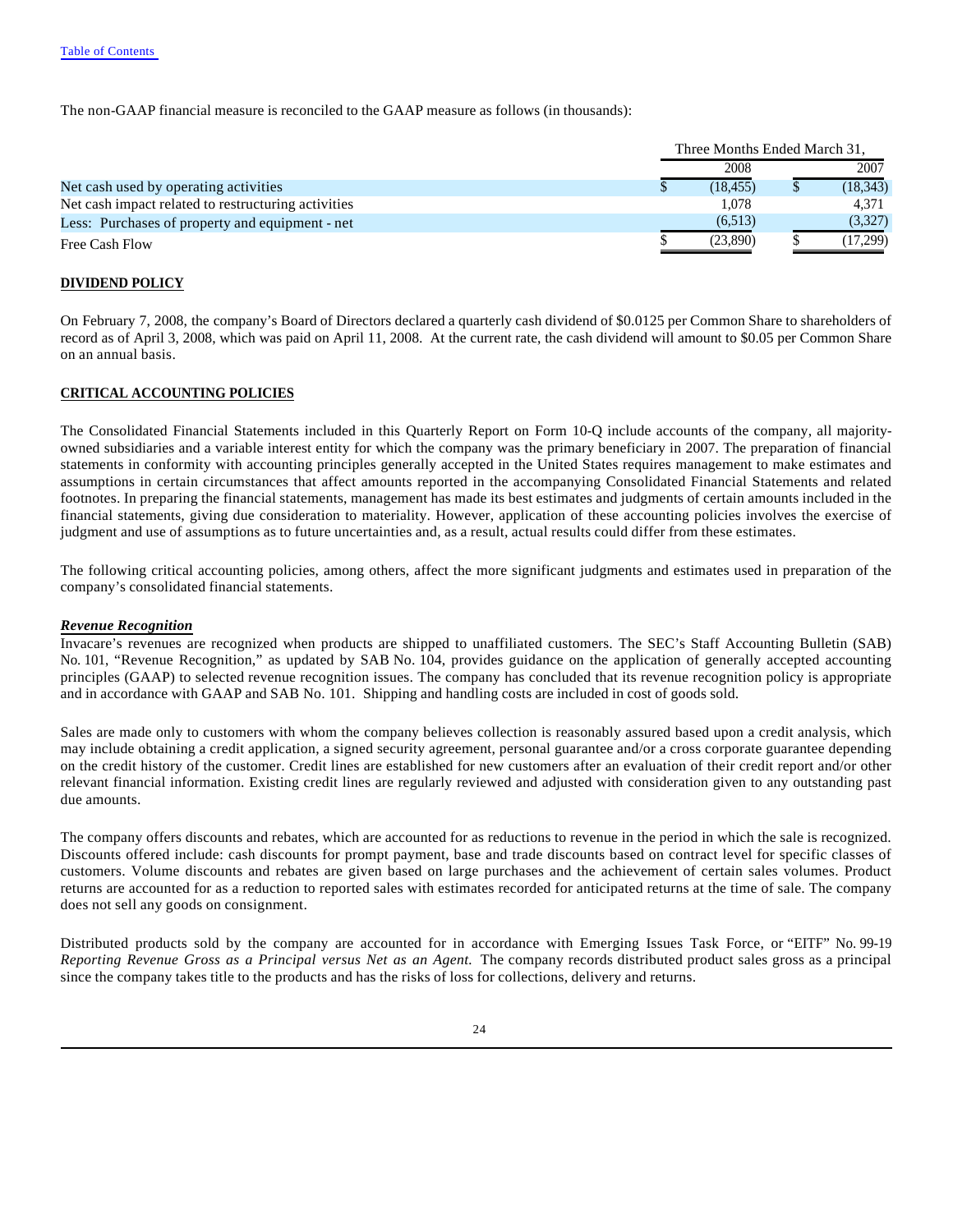Product sales that give rise to installment receivables are recorded at the time of sale when the risks and rewards of ownership are transferred. In December 2000, the company entered into an agreement with DLL, a third party financing company, to provide the majority of future lease financing to Invacare customers. As such, interest income is recognized based on the terms of the installment agreements. Installment accounts are monitored and if a customer defaults on payments, interest income is no longer recognized. All installment accounts are accounted for using the same methodology, regardless of duration of the installment agreements.

### *Allowance for Uncollectible Accounts Receivable*

Accounts receivable are reduced by an allowance for amounts that may become uncollectible in the future. Substantially all of the company's receivables are due from health care, medical equipment dealers and long term care facilities located throughout the United States, Australia, Canada, New Zealand and Europe. A significant portion of products sold to dealers, both foreign and domestic, is ultimately funded through government reimbursement programs such as Medicare and Medicaid. As a consequence, changes in these programs can have an adverse impact on dealer liquidity and profitability. The estimated allowance for uncollectible amounts is based primarily on management's evaluation of the financial condition of the customer. In addition, as a result of the third party financing arrangement, management monitors the collection status of these contracts in accordance with the company's limited recourse obligations and provides amounts necessary for estimated losses in the allowance for doubtful accounts.

In 2006, the company recorded an incremental accounts receivable reserve of \$26,775,000 due to the increased collectibility risk to the company resulting from changes in Medicare reimbursement regulations, specifically changes to the qualification processes and reimbursement levels of power wheelchairs. The company has reviewed the accounts receivables associated with many of the company's customers that are most exposed to these issues. The company is also working with certain of its customers in an effort to help them reduce costs and improve their profitability. In addition, the company has also implemented tighter credit policies with many of these accounts.

The company continues to closely monitor the credit-worthiness of its customers and adhere to tight credit policies. Due to delays in the implementation of various government reimbursement policies, including national competitive bidding, there still remains significant uncertainty as to the impact that those changes will have on the company's customers.

## *Inventories and Related Allowance for Obsolete and Excess Inventory*

Inventories are stated at the lower of cost or market with cost determined by the first-in, first-out method. Inventories have been reduced by an allowance for excess and obsolete inventories. The estimated allowance is based on management's review of inventories on hand compared to estimated future usage and sales. A provision for excess and obsolete inventory is recorded as needed based upon the discontinuation of products, redesigning of existing products, new product introductions, market changes and safety issues. Both raw materials and finished goods are reserved for on the balance sheet.

In general, Invacare reviews inventory turns as an indicator of obsolescence or slow moving product as well as the impact of new product introductions. Depending on the situation, the company may partially or fully reserve for the individual item. The company continues to increase its overseas sourcing efforts, increase its emphasis on the development and introduction of new products, and decrease the cycle time to bring new product offerings to market. These initiatives are sources of inventory obsolescence for both raw material and finished goods.

## *Goodwill, Intangible and Other Long-Lived Assets*

Property, equipment, intangibles and certain other long-lived assets are amortized over their useful lives. Useful lives are based on management's estimates of the period that the assets will generate revenue. Under SFAS No. 142, *Goodwill and Other Intangible Assets*, goodwill and intangible assets deemed to have indefinite lives are subject to annual impairment tests. Furthermore, goodwill and other long-lived assets are reviewed for impairment whenever events or changes in circumstances indicate that the carrying amount of an asset may not be recoverable. The company completes its annual impairment tests in the fourth quarter of each year. The discount rates used have a significant impact upon the discounted cash flow methodology utilized in our annual impairment testing as higher discount rates decrease the fair value estimates used in our testing.

The company utilizes a discounted cash flow method model to analyze reporting units for impairment in which the company forecasts income statement and balance sheet amounts based on assumptions regarding future sales growth, profitability, inventory turns, days' sales outstanding, etc. to forecast future cash flows. The cash flows are discounted using a weighted average cost of capital discount rate where the cost of debt is based on quoted rates for 20-year debt of companies of similar credit risk and the cost of equity is based upon the 20-year treasury rate for the risk free rate, a market risk premium, the industry average beta, a small cap stock adjustment and company specific risk premiums. While no impairment was indicated in 2007 for any reporting units, a future potential impairment is possible for any or the company's reporting units should actual results differ materially from forecasted results.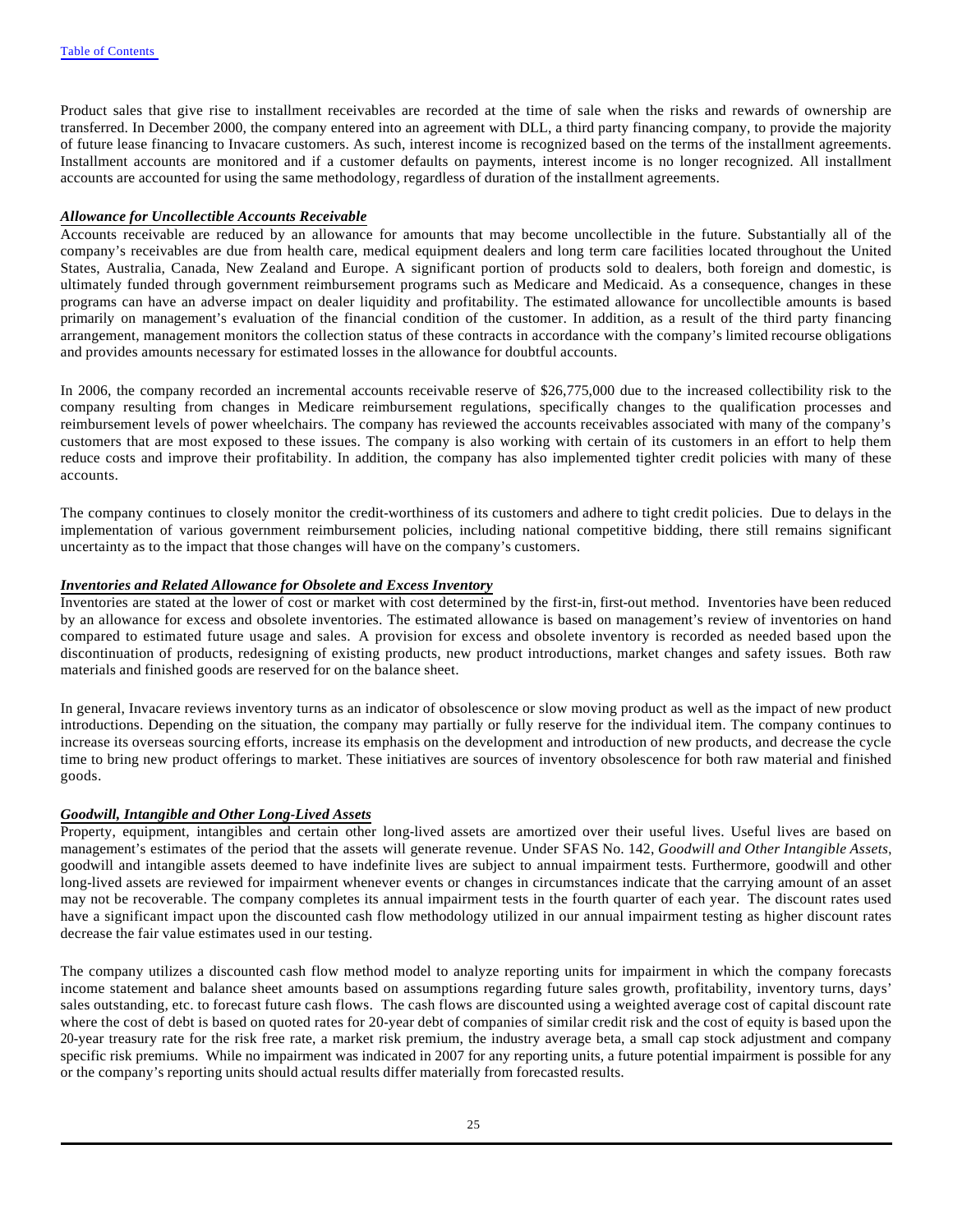# *Product Liability*

The company's captive insurance company, Invatection Insurance Co., currently has a policy year that runs from September 1 to August 31 and insures annual policy losses of \$10,000,000 per occurrence and \$13,000,000 in the aggregate of the company's North American product liability exposure. The company also has additional layers of external insurance coverage insuring up to \$75,000,000 in annual aggregate losses arising from individual claims anywhere in the world that exceed the captive insurance company policy limits or the limits of the company's per country foreign liability limits, as applicable. There can be no assurance that Invacare's current insurance levels will continue to be adequate or available at affordable rates.

Product liability reserves are recorded for individual claims based upon historical experience, industry expertise and indications from the third-party actuary. Additional reserves, in excess of the specific individual case reserves, are provided for incurred but not reported claims based upon third-party actuarial valuations at the time such valuations are conducted. Historical claims experience and other assumptions are taken into consideration by the third-party actuary to estimate the ultimate reserves. For example, the actuarial analysis assumes that historical loss experience is an indicator of future experience, that the distribution of exposures by geographic area and nature of operations for ongoing operations is expected to be very similar to historical operations with no dramatic changes and that the government indices used to trend losses and exposures are appropriate. Estimates made are adjusted on a regular basis and can be impacted by actual loss award settlements on claims. While actuarial analysis is used to help determine adequate reserves, the company accepts responsibility for the determination and recording of adequate reserves in accordance with accepted loss reserving standards and practices.

## *Warranty*

Generally, the company's products are covered from the date of sale to the customer by warranties against defects in material and workmanship for various periods depending on the product. Certain components carry a lifetime warranty. A provision for estimated warranty cost is recorded at the time of sale based upon actual experience. The company continuously assesses the adequacy of its product warranty accrual and makes adjustments as needed. Historical analysis is primarily used to determine the company's warranty reserves. Claims history is reviewed and provisions are adjusted as needed. However, the company does consider other events, such as a product recall, which could warrant additional warranty reserve provision. No material adjustments to warranty reserves were necessary in the current year. See Warranty Costs in the Notes to the Condensed Consolidated Financial Statements included in this report for a reconciliation of the changes in the warranty accrual.

# *Accounting for Stock-Based Compensation*

Effective January 1, 2006, the company adopted Statement of Financial Accounting Standard No. 123 (Revised 2004), *Share Based Payment* ("SFAS 123R") using the modified prospective application method. Under the modified prospective method, compensation cost was recognized for: (1) all stock-based payments granted subsequent to January 1, 2006 based upon the grant-date fair value calculated in accordance with SFAS 123R, and (2) all stock-based payments granted prior to, but not vested as of, January 1, 2006 based upon grantdate fair value previously calculated for previously presented pro forma footnote disclosures in accordance with the original provisions of SFAS No. 123, *Accounting for Stock Based Compensation.*

Upon adoption of SFAS 123R, the company did not make any other modifications to the terms of any previously granted options. However, the terms of new awards granted since the adoption of SFAS 123R have been modified, as compared to the terms of the awards granted prior to the adoption of SFAS 123R, so that the vesting periods are deemed to be substantive for those who may be retiree eligible. No changes were made regarding the valuation methodologies or assumptions used to determine the fair value of options granted and the company continues to use a Black-Scholes valuation model. As of March 31, 2008, there was \$8,353,000 of total unrecognized compensation cost from stock-based compensation arrangements granted under the company's plans, which is related to non-vested shares, and includes \$3,382,000 related to restricted stock awards. The company expects the compensation expense to be recognized over approximately four years.

The majority of the options awarded have been granted at exercise prices equal to the market value of the underlying stock on the date of grant. Restricted stock awards granted without cost to the recipients are expensed on a straight-line basis over the vesting periods.

## *Income Taxes*

As part of the process of preparing its financial statements, the company is required to estimate income taxes in various jurisdictions. The process requires estimating the company's current tax exposure, including assessing the risks associated with tax audits, as well as estimating temporary differences due to the different treatment of items for tax and accounting policies. The temporary differences are reported as deferred tax assets and or liabilities. The company also must estimate the likelihood that its deferred tax assets will be recovered from future taxable income and whether or not valuation allowances should be established. In the event that actual results differ from its estimates, the company's provision for income taxes could be materially impacted.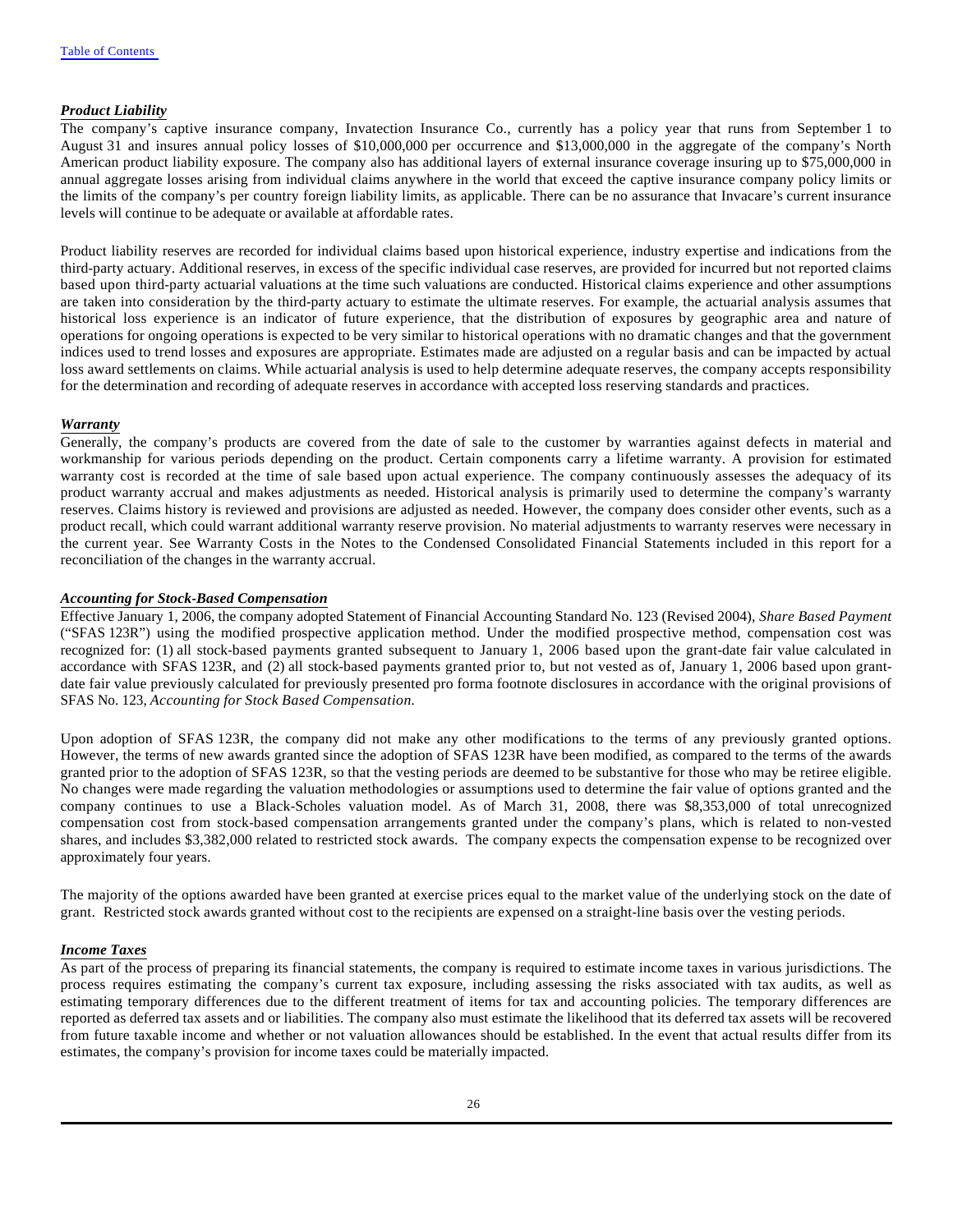The company does not believe that there is a substantial likelihood that materially different amounts would be reported related to its critical accounting policies.

#### **RECENTLY ISSUED ACCOUNTING PRONOUNCEMENTS**

In September, 2006, the Financial Accounting Standards Board (FASB) issued FASB Statement No. 157 (FAS 157), *Fair Value Measurements*, which creates a framework for measuring fair value, clarifies the definition of fair value and expands the disclosures regarding fair value measurements. FAS 157 does not require any new fair value measurements. The company adopted the new standard as of January 1, 2008 and the adoption had no material impact on the company's financial position, results of operations or cash flows.

In December 2007, the FASB issued SFAS 141(R), *Business Combinations* (SFAS 141R), which changes the accounting for business acquisitions. SFAS 141(R) requires the acquiring entity in a business combination to recognize all the assets acquired and liabilities assumed in the transaction and establishes principles and requirements as to how an acquirer should recognize and measure in its financial statements the assets acquired, liabilities assumed, any non-controlling interest and goodwill acquired. SFAS 141(R) also requires expanded disclosure regarding the nature and financial effects of a business combination. SFAS  $141(R)$  is effective for the company beginning January 1, 2009 and the company is currently evaluating the future impacts and disclosures of this standard.

In March 2008, the FASB issued SFAS 161, *Disclosures about Derivative Instruments and Hedging Activities – an amendment of FASB Statement No. 133* (SFAS 161). SFAS 161 requires qualitative disclosures about objectives and strategies for using derivatives, quantitative disclosures about fair value amounts of and gains and losses on derivative instruments, and disclosures about credit-riskrelated contingent features in derivative agreements. SFAS 161 is effective for the company beginning January 1, 2009 and the company is currently evaluating the effect that adoption will have on its 2009 financial statements.

On September 5, 2007, the FASB exposed for comment FASB Staff Position APB 14-a (FSP APB 14-a) to provide clarification of the accounting for convertible debt that can be settled in cash upon conversion. The FASB believes this clarification is needed because the current accounting being applied for convertible debt does not fully reflect the true economic impact on the issuer since the conversion option is not captured as a borrowing cost and its full dilutive effect is not included in earnings per share. The proposed FSP would require separate accounting for the liability and equity components of the convertible debt in a manner that would reflect Invacare's nonconvertible debt borrowing rate. The company would be required to bifurcate a component of its convertible debt as a component of stockholders' equity and accrete the resulting debt discount as interest expense. The FASB recently reaffirmed the proposed FASB Staff Position (FSP) and is planning to vote by ballot and then issue the final FSP. Should the proposed FSP become effective as drafted, the change may materially impact the company's interest expense and earnings per share. The most recent proposed effective date was January 1, 2009 with retrospective application required for all periods presented and no grandfathering for existing instruments.

#### **QUANTITATIVE AND QUALITATIVE DISCLOSURES ABOUT MARKET RISK**

The company is exposed to market risk through various financial instruments, including fixed rate and floating rate debt instruments. The company uses interest swap agreements to mitigate its exposure to interest rate fluctuations. Based on March 31, 2008 debt levels, a 1% change in interest rates would impact interest expense by approximately \$622,000. Additionally, the company operates internationally and, as a result, is exposed to foreign currency fluctuations. Specifically, the exposure results from intercompany loans and third party sales or payments. In an attempt to reduce this exposure, foreign currency forward contracts are utilized. The company does not believe that any potential loss related to these financial instruments would have a material adverse effect on the company's financial condition or results of operations.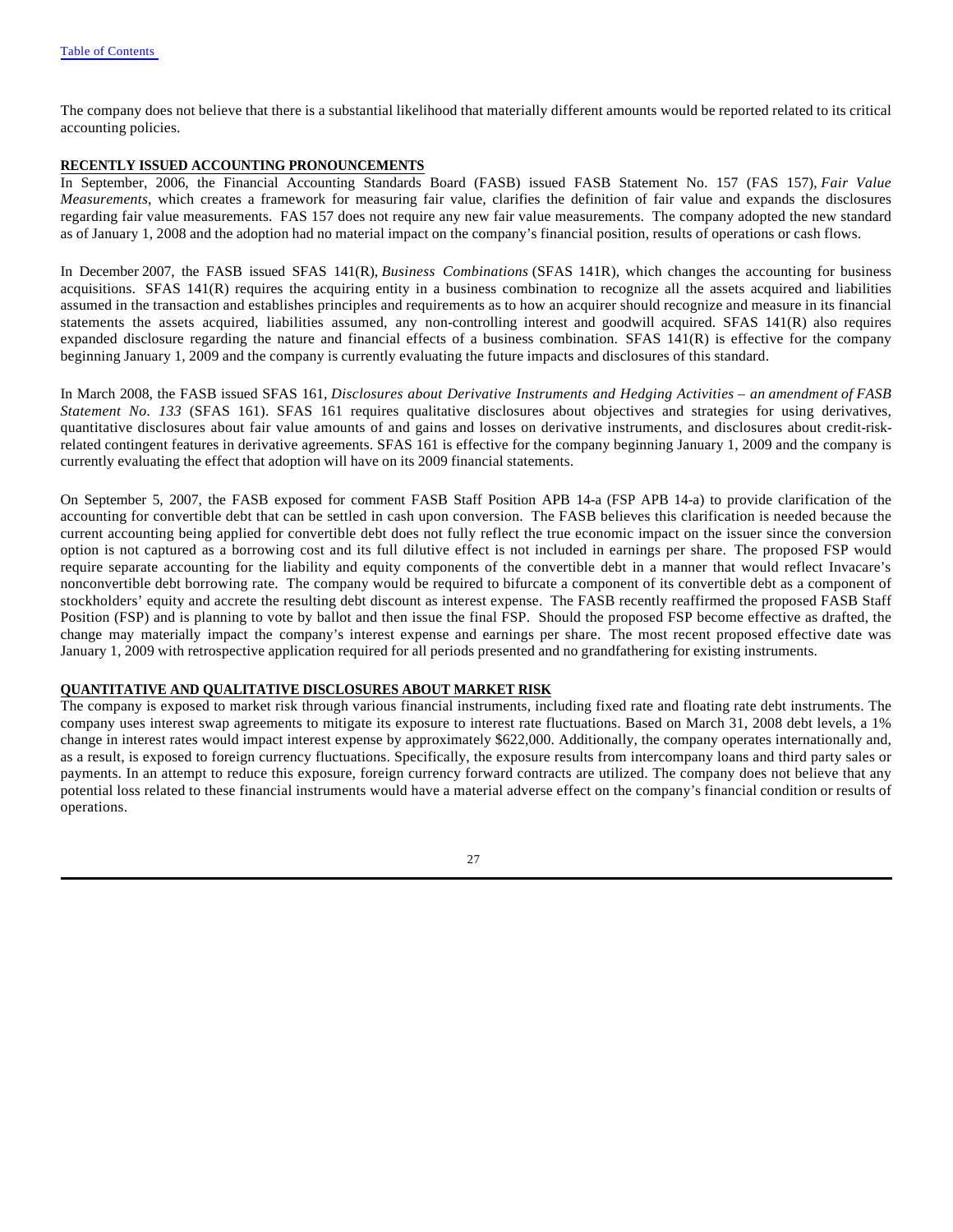#### **FORWARD-LOOKING STATEMENTS**

This Form 10-Q contains forward-looking statements within the meaning of the "Safe Harbor" provisions of the Private Securities Litigation Reform Act of 1995. Terms such as "will," "should," "plan," "intend," "expect," "continue," "forecast", "believe," "anticipate" and "seek," as well as similar comments, are forward-looking in nature. Actual results and events may differ significantly from those expressed or anticipated as a result of risks and uncertainties which include, but are not limited to, the following: possible adverse effects of being substantially leveraged, which could impact our ability to raise capital, limit our ability to react to changes in the economy or our industry or expose us to interest rate or event of default risks; changes in government and other third-party payor reimbursement levels and practices, including further pricing pressures from competitive bidding; consolidation of health care providers and our competitors; loss of key health care providers; ineffective cost reduction and restructuring efforts; inability to design, manufacture, distribute and achieve market acceptance of new products with higher functionality and lower costs; in ability to achieve market acceptance of changes in pricing of our products; extensive government regulation of our products; lower cost imports; increased freight costs; failure to comply with regulatory requirements or receive regulatory clearance or approval for our products or operations in the United States or abroad; potential product recalls; uncollectible accounts receivable; difficulties in implementing a new Enterprise Resource Planning system; legal actions or regulatory proceedings and governmental investigations; product liability claims; inadequate patents or other intellectual property protection; incorrect assumptions concerning demographic trends that impact the market for our products; provisions of Ohio law or in our debt agreements, our shareholder rights plan or our charter documents that may prevent or delay a change in control; the loss of the services of our key management and personnel; decreased availability or increased costs of raw materials which could increase our costs of producing our products; inability to acquire strategic acquisition candidates because of limited financing alternatives; risks inherent in managing and operating businesses in many different foreign jurisdictions; exchange rate fluctuations, as well as the risks described from time to time in Invacare's reports as filed with the Securities and Exchange Commission. Except to the extent required by law, we do not undertake and specifically decline any obligation to review or update any forward-looking statements or to publicly announce the results of any revisions to any of such statements to reflect future events or developments or otherwise.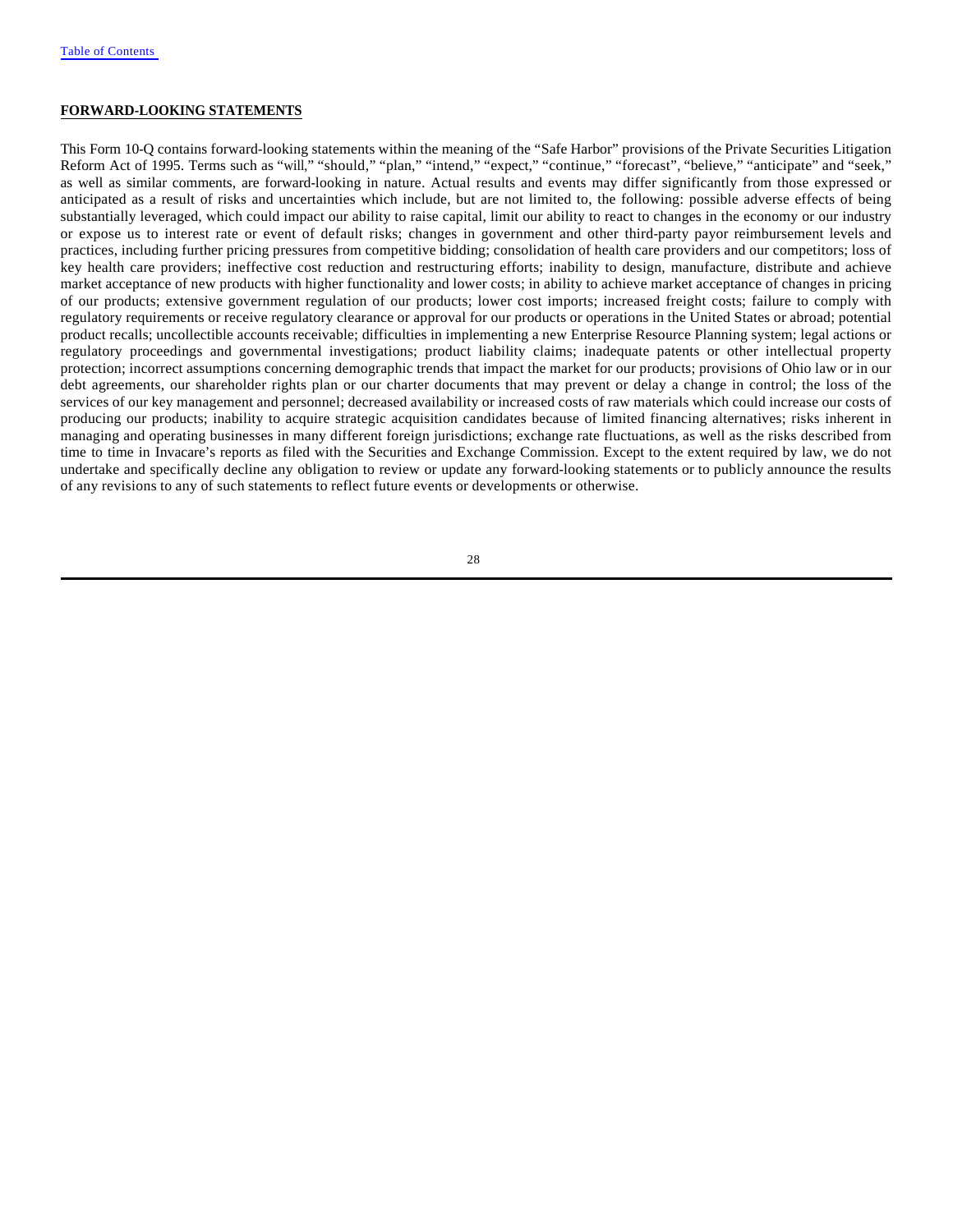# **Item 3. Quantitative and Qualitative Disclosures About Market Risk.**

The information called for by this item is provided under the same caption under Item 2 - Management's Discussion and Analysis of Financial Condition and Results of Operations.

#### **Item 4. Controls and Procedures.**

As of March 31, 2008, an evaluation was performed, under the supervision and with the participation of the company's management, including the Chief Executive Officer and Chief Financial Officer, of the effectiveness of the design and operation of the company's disclosure controls and procedures (as defined in Exchange Act Rules 13a-15(e) and 15d-15(e)). Based on that evaluation, the company's management, including the Chief Executive Officer and Chief Financial Officer, concluded that the company's disclosure controls and procedures were effective as of March 31, 2008, in ensuring that information required to be disclosed by the company in the reports it files and submits under the Exchange Act is (1) recorded, processed, summarized and reported, within the time periods specified in the Commission's rules and forms and (2) accumulated and communicated to the company's management, including the Chief Executive Officer and the Chief Financial Officer, as appropriate to allow for timely decisions regarding required disclosure. There were no changes in the company's internal control over financial reporting that occurred during the company's most recent fiscal quarter that have materially affected, or are reasonably likely to materially affect, the company's internal control over financial reporting.

# **Part II**. **OTHER INFORMATION**

## **Item 1A. Risk Factors.**

In addition to the other information set forth in this report, you should carefully consider the risk factors disclosed in Item 1A of the company's Annual Report on Form 10-K for the fiscal year ended December 31, 2007.

## **Item 2. Unregistered Sales of Equity Securities and Use of Proceeds.**

 (c) During the quarter ended March 31, 2008, there were no common shares surrendered to the company by employees for tax withholding purposes in conjunction with the vesting of restricted shares held by the employees under the company's 2003 Performance Plan.

#### **Item 6. Exhibits.**

#### Exhibit No.

| $\mu$ |                                                                                                                            |
|-------|----------------------------------------------------------------------------------------------------------------------------|
| 31.1  | Chief Executive Officer Rule $13a-14(a)/15d-14(a)$ Certification (filed herewith).                                         |
| 31.2  | Chief Financial Officer Rule $13a-14(a)/15d-14(a)$ Certification (filed herewith).                                         |
| 32.1  | Certification of the Chief Executive Officer pursuant to 18 U.S.C. Section 1350, as adopted pursuant to Section 906 of the |
|       | Sarbanes-Oxley Act of 2002 (furnished herewith).                                                                           |
|       | Certification of the Chief Financial Officer pursuant to 18 U.S.C. Section 1350, as adopted pursuant to Section 906 of the |
| 32.2  | Sarbanes-Oxley Act of 2002 (furnished herewith).                                                                           |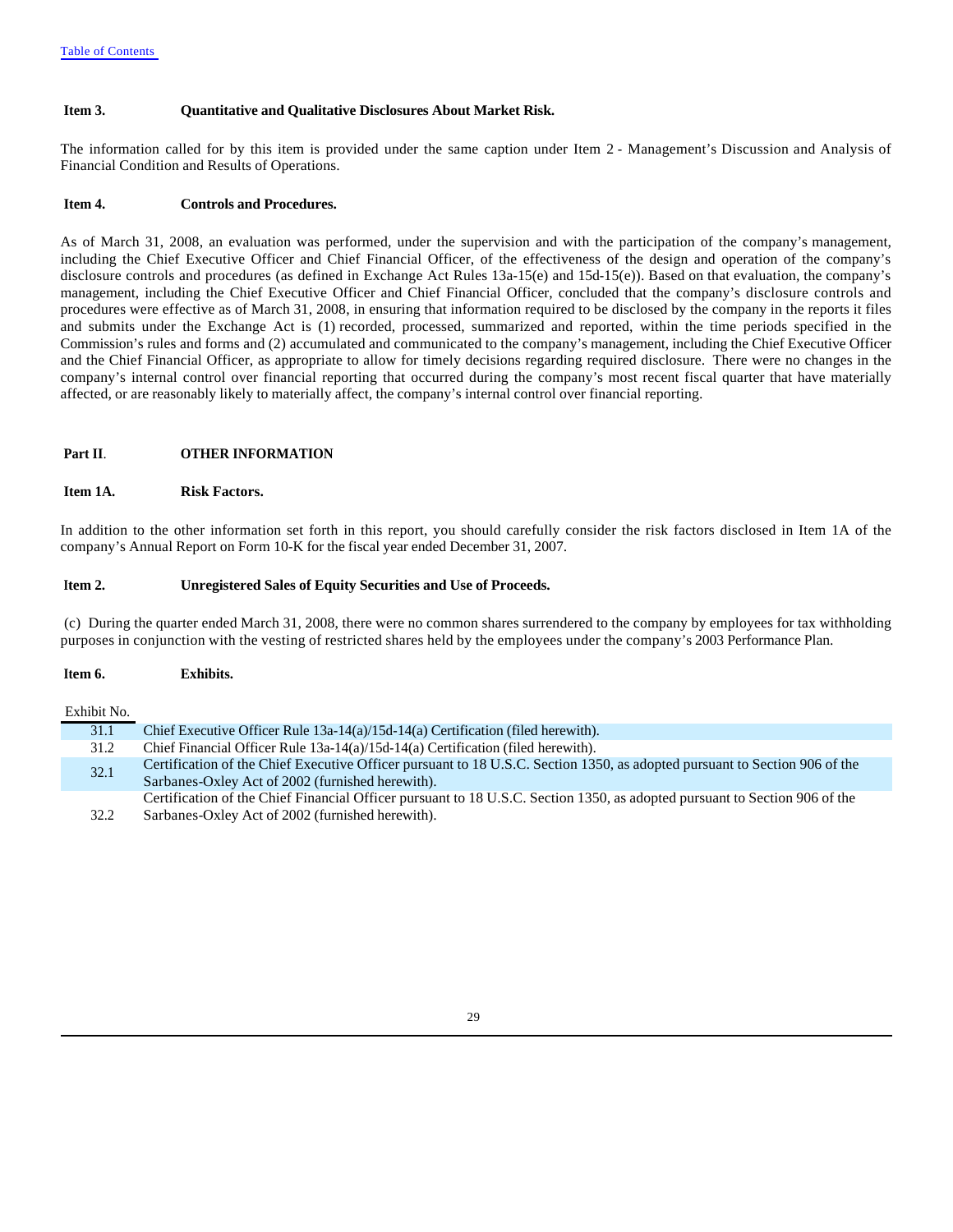#### **SIGNATURES**

Pursuant to the requirements of the Securities Exchange Act of 1934, the registrant has duly caused this report to be signed on its behalf by the undersigned thereunto duly authorized.

## **INVACARE CORPORATION**

Date: May 6, 2008 By: /s/ Robert K. Gudbranson

 Name: Robert K. Gudbranson Title: Chief Financial Officer (As Principal Financial and Accounting Officer and on behalf of the registrant)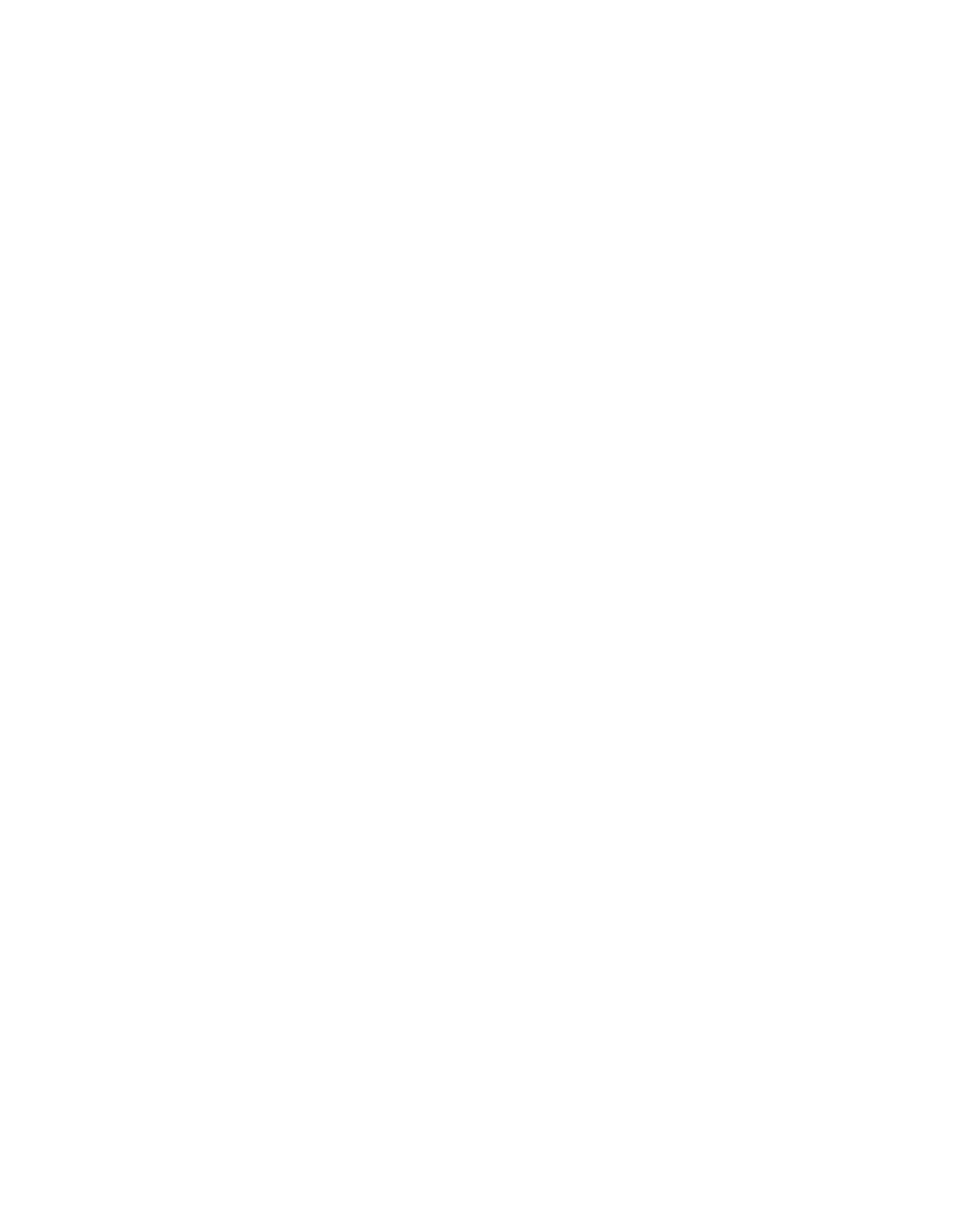### **CERTIFICATIONS**

#### I, A. Malachi Mixon, III, certify that:

- 1. I have reviewed this quarterly report on Form 10-Q of Invacare Corporation;
- 2. Based on my knowledge, this report does not contain any untrue statement of a material fact or omit to state a material fact necessary to make the statements made, in light of the circumstances under which such statements were made, not misleading with respect to the period covered by this report;
- 3. Based on my knowledge, the financial statements, and other financial information included in this report, fairly present in all material respects the financial condition, results of operations and cash flows of the registrant as of, and for, the periods presented in this report;
- 4. The registrant's other certifying officer and I are responsible for establishing and maintaining disclosure controls and procedures (as defined in Exchange Act Rules 13a 15(e) and 15d-15(e)) and internal control over financial reporting (as defined in Exchange Act Rules 13a-15(f) and 15d-15(f)) for the registrant and have:
	- a. Designed such disclosure controls and procedures, or caused such disclosure controls and procedures to be designed under our supervision, to ensure that material information relating to the registrant, including its consolidated subsidiaries, is made known to us by others within those entities, particularly during the period in which this report is being prepared;
	- b. Designed such internal control over financial reporting, or caused such internal control over financial reporting to be designed under our supervision, to provide reasonable assurance regarding the reliability of financial reporting and the preparation of financial statements for external purposes in accordance with generally accepted accounting principles;
	- c. Evaluated the effectiveness of the registrant's disclosure controls and procedures and presented in this report our conclusions about the effectiveness of the disclosure controls and procedures, as of the end of the period covered by this report based on such evaluation; and
	- d. Disclosed in this report any change in the registrant's internal control over financial reporting that occurred during the registrant's most recent fiscal quarter (the registrant's fourth fiscal quarter in the case of an annual report) that has materially affected, or is reasonably likely to materially affect, the registrant's internal control over financial reporting; and
- 5. The registrant's other certifying officer and I have disclosed, based on our most recent evaluation of internal control over financial reporting, to the registrant's auditors and the audit committee of the registrant's board of directors (or persons performing the equivalent functions):
	- a. All significant deficiencies and material weaknesses in the design or operation of internal control over financial reporting which are reasonably likely to adversely affect the registrant's ability to record, process, summarize and report financial information; and
	- b. Any fraud, whether or not material, that involves management or other employees who have a significant role in the registrant's internal control over financial reporting.

#### **Invacare Corporation**

Date: May 6, 2008 **By:** /s/ A. Malachi Mixon, III

 Name: A. Malachi Mixon, III Title: Chief Executive Officer (Principal Executive Officer)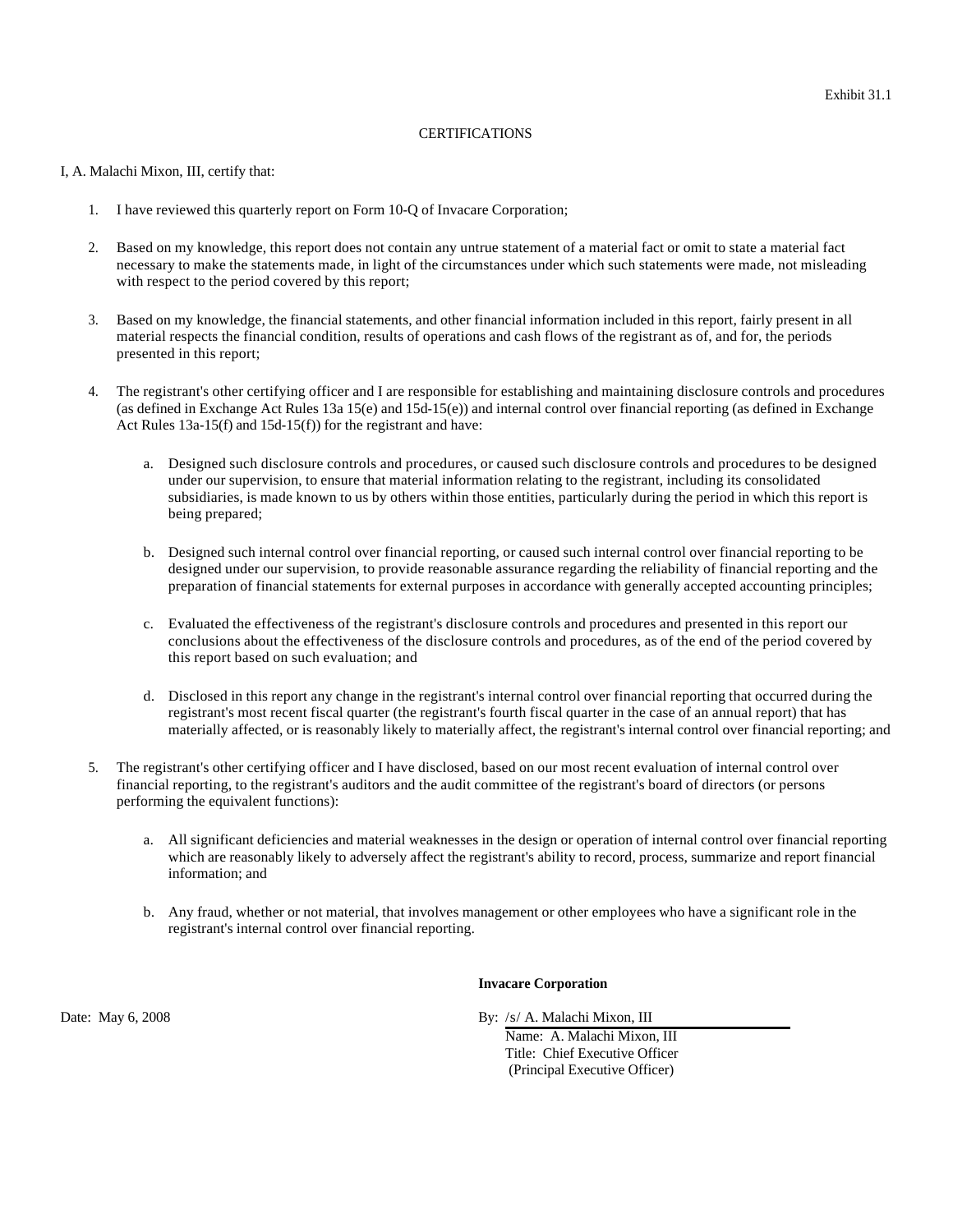# **CERTIFICATIONS**

I, Robert K. Gudbranson, certify that:

- 1. I have reviewed this quarterly report on Form 10-Q of Invacare Corporation;
- 2. Based on my knowledge, this report does not contain any untrue statement of a material fact or omit to state a material fact necessary to make the statements made, in light of the circumstances under which such statements were made, not misleading with respect to the period covered by this report;
- 3. Based on my knowledge, the financial statements, and other financial information included in this report, fairly present in all material respects the financial condition, results of operations and cash flows of the registrant as of, and for, the periods presented in this report;
- 4. The registrant's other certifying officer and I are responsible for establishing and maintaining disclosure controls and procedures (as defined in Exchange Act Rules 13a 15(e) and 15d-15(e)) and internal control over financial reporting (as defined in Exchange Act Rules 13a-15(f) and 15d-15(f)) for the registrant and have:
	- a. Designed such disclosure controls and procedures, or caused such disclosure controls and procedures to be designed under our supervision, to ensure that material information relating to the registrant, including its consolidated subsidiaries, is made known to us by others within those entities, particularly during the period in which this report is being prepared;
	- b. Designed such internal control over financial reporting, or caused such internal control over financial reporting to be designed under our supervision, to provide reasonable assurance regarding the reliability of financial reporting and the preparation of financial statements for external purposes in accordance with generally accepted accounting principles;
	- c. Evaluated the effectiveness of the registrant's disclosure controls and procedures and presented in this report our conclusions about the effectiveness of the disclosure controls and procedures, as of the end of the period covered by this report based on such evaluation; and
	- d. Disclosed in this report any change in the registrant's internal control over financial reporting that occurred during the registrant's most recent fiscal quarter (the registrant's fourth fiscal quarter in the case of an annual report) that has materially affected, or is reasonably likely to materially affect, the registrant's internal control over financial reporting; and
- 5. The registrant's other certifying officer and I have disclosed, based on our most recent evaluation of internal control over financial reporting, to the registrant's auditors and the audit committee of the registrant's board of directors (or persons performing the equivalent functions):
	- a. All significant deficiencies and material weaknesses in the design or operation of internal control over financial reporting which are reasonably likely to adversely affect the registrant's ability to record, process, summarize and report financial information; and
	- b. Any fraud, whether or not material, that involves management or other employees who have a significant role in the registrant's internal control over financial reporting.

## **Invacare Corporation**

Date: May 6, 2008 **By:** /s/ Robert K. Gudbranson

 Name: Robert K. Gudbranson Title: Chief Financial Officer (Principal Financial and Accounting Officer)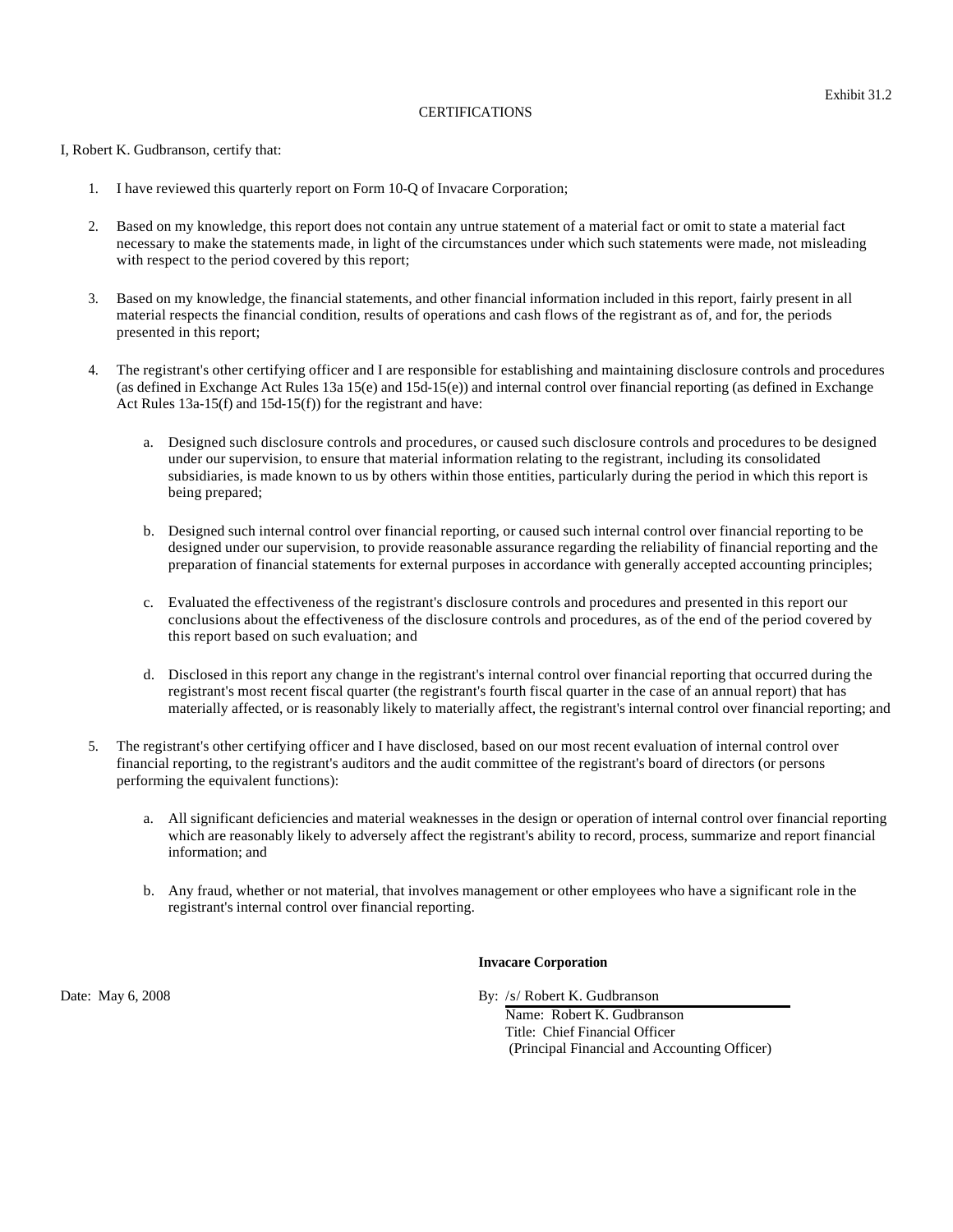# Certification Pursuant to Section 18 U.S.C. Section 1350, as adopted pursuant to Section 906 of the Sarbanes-Oxley Act of 2002

In connection with the Quarterly Report of Invacare Corporation (the "company") on Form 10-Q for the period ending March 31, 2008 as filed with the Securities and Exchange Commission on the date hereof (the "Report"), I, A. Malachi Mixon, III, Chief Executive Officer of the company, certify, pursuant to 18 U.S.C. Section 1350, as adopted pursuant to Section 906 of the Sarbanes-Oxley Act of 2002, that:

- (1) the Report fully complies with the requirements of Section 13(a) or 15(d) of the Securities Exchange Act of 1934; and
- (2) the information contained in the Report fairly presents, in all material respects, the financial condition and results of operations of the company.

## **Invacare Corporation**

Date: May 6, 2008 By: /s/ A. Malachi Mixon, III

 Name: A. Malachi Mixon, III Title: Chief Executive Officer

A signed original of this written statement required by Section 906 has been provided to Invacare Corporation and will be retained by Invacare Corporation and furnished to the Securities and Exchange Commission or its staff upon request.